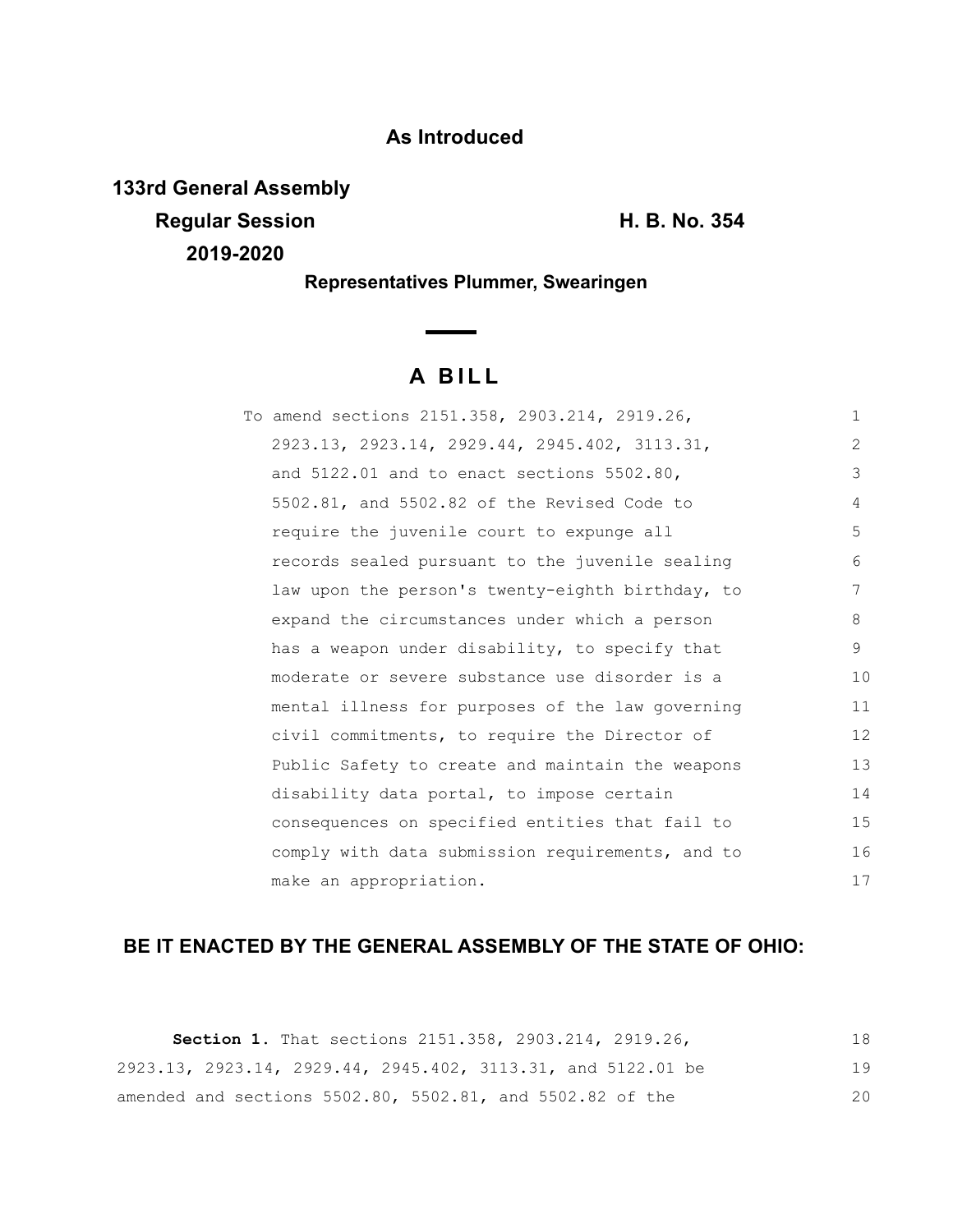Revised Code be enacted to read as follows: **Sec. 2151.358.** (A) The juvenile court shall expunge all records sealed under section 2151.356 of the Revised Code  $f$ iveyears after the court issues a sealing order or upon the twentythird twenty-eighth birthday of the person who is the subject of the sealing order, whichever date is earlier. (B) Notwithstanding division (A) of this section, upon application by the person who has had a record sealed under section 2151.356 of the Revised Code, the juvenile court may expunge a record sealed under section 2151.356 of the Revised Code. In making the determination whether to expunge records, all of the following apply: (1) The court may require a person filing an application for expungement to submit any relevant documentation to support the application. (2) The court may cause an investigation to be made to determine if the person who is the subject of the proceedings has been rehabilitated to a satisfactory degree. (3) The court shall promptly notify the prosecuting attorney of any proceedings to expunge records. (4)(a) The prosecuting attorney may file a response with the court within thirty days of receiving notice of the expungement proceedings. (b) If the prosecuting attorney does not file a response with the court or if the prosecuting attorney files a response but indicates that the prosecuting attorney does not object to the expungement of the records, the court may order the records of the person that are under consideration to be expunged without conducting a hearing on the application. If the court 21 22 23 24 25 26 27 28 29 30 31 32 33 34 35 36 37 38 39 40 41 42 43 44 45 46 47 48 49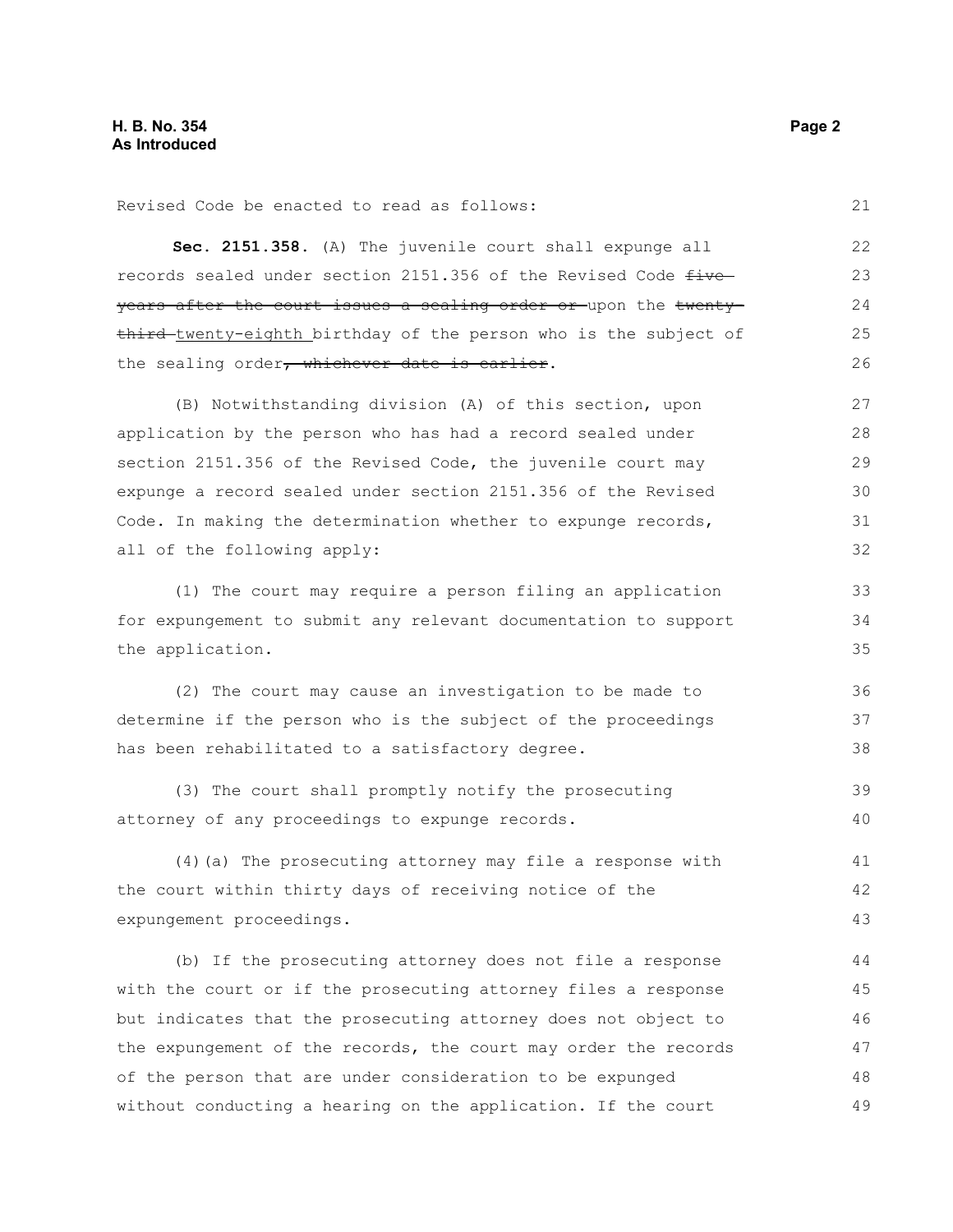#### **H. B. No. 354 Page 3 As Introduced**

decides in its discretion to conduct a hearing on the application, the court shall conduct the hearing within thirty days after making that decision and shall give notice, by regular mail, of the date, time, and location of the hearing to the prosecuting attorney and to the person who is the subject of the records under consideration. 50 51 52 53 54 55

(c) If the prosecuting attorney files a response with the court that indicates that the prosecuting attorney objects to the expungement of the records, the court shall conduct a hearing on the application within thirty days after the court receives the response. The court shall give notice, by regular mail, of the date, time, and location of the hearing to the prosecuting attorney and to the person who is the subject of the records under consideration. 56 57 58 59 60 61 62 63

(5) After conducting a hearing in accordance with division (B)(4) of this section or after due consideration when a hearing is not conducted, the court may order the records of the person that are the subject of the application to be expunged if it finds that the person has been rehabilitated to a satisfactory degree. In determining whether the person has been rehabilitated to a satisfactory degree, the court may consider all of the following:

(a) The age of the person;

(b) The nature of the case;

(c) The cessation or continuation of delinquent, unruly, or criminal behavior; 74 75

(d) The education and employment history of the person; 76

(e) Any other circumstances that may relate to the rehabilitation of the person who is the subject of the records 77 78

72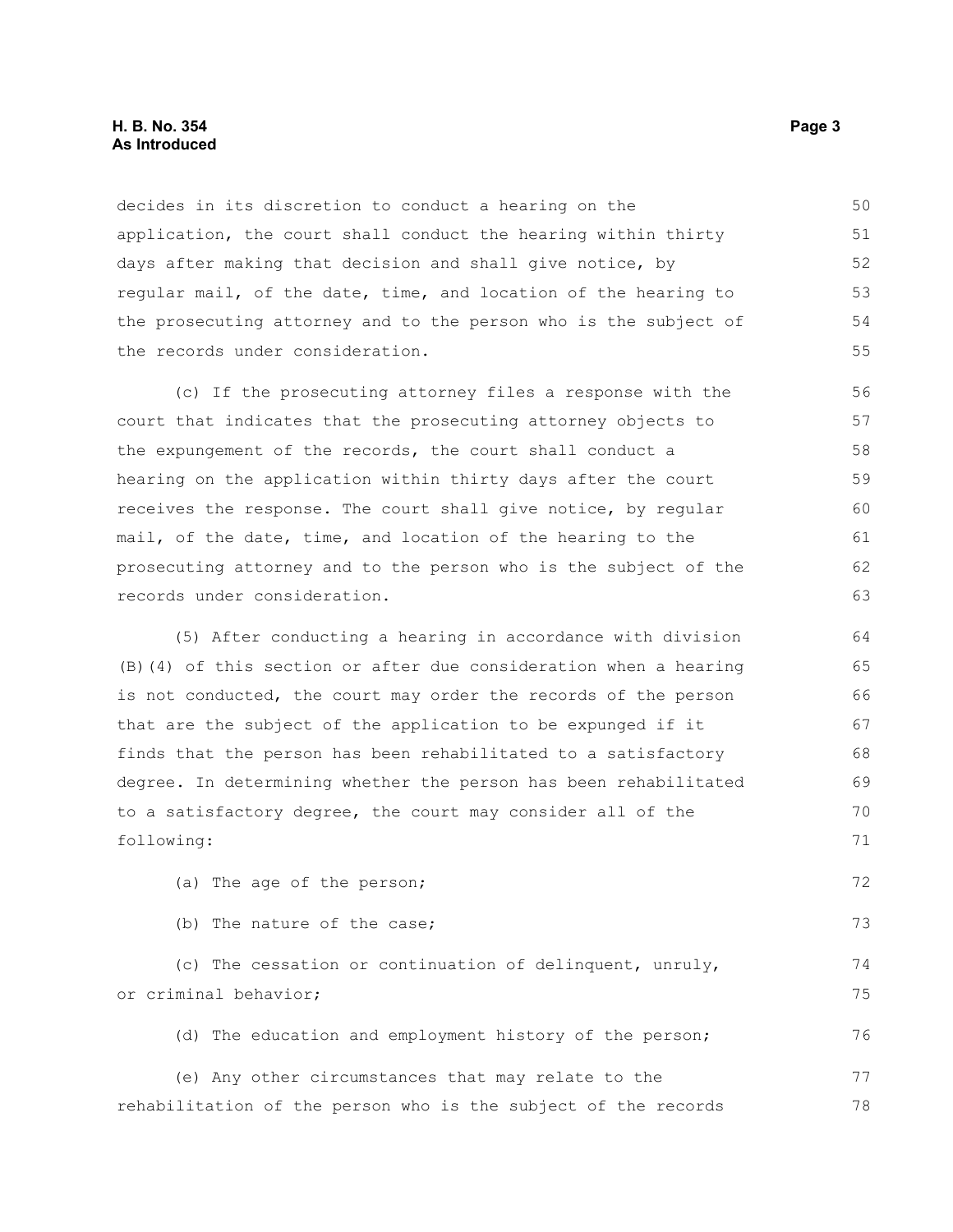under consideration.

(C) If the juvenile court is notified by any party in a civil action that a civil action has been filed based on a case the records for which are the subject of a sealing order, the juvenile court shall not expunge a record sealed under section 2151.356 of the Revised Code until the civil action has been resolved and is not subject to further appellate review, at which time the records shall be expunged pursuant to division (A) of this section. 80 81 82 83 84 86 87

(D)(1) A juvenile court that issues a protection order or approves a consent agreement under section 2151.34 or 3113.31 of the Revised Code shall automatically seal all of the records of the proceeding in which the order was issued or agreement approved on the date the person against whom the protection order was issued or the consent agreement approved attains the age of nineteen years if the court determines that the person has complied with all of the terms of the protection order or consent agreement.

(2) In a proceeding under section 2151.34 of the Revised Code, if the juvenile court does not issue any protection order under division (E) of that section, the court shall automatically seal all of the records in that proceeding. In a proceeding under section 3113.31 of the Revised Code, if the juvenile court does not issue any protection order or approve any consent agreement under division (E) of that section, the court shall automatically seal all of the records in that proceeding.

(3)(a) If a juvenile court that issues a protection order or approves a consent agreement under section 2151.34 or 3113.31 of the Revised Code determines that the person against whom the 106 107 108

79

85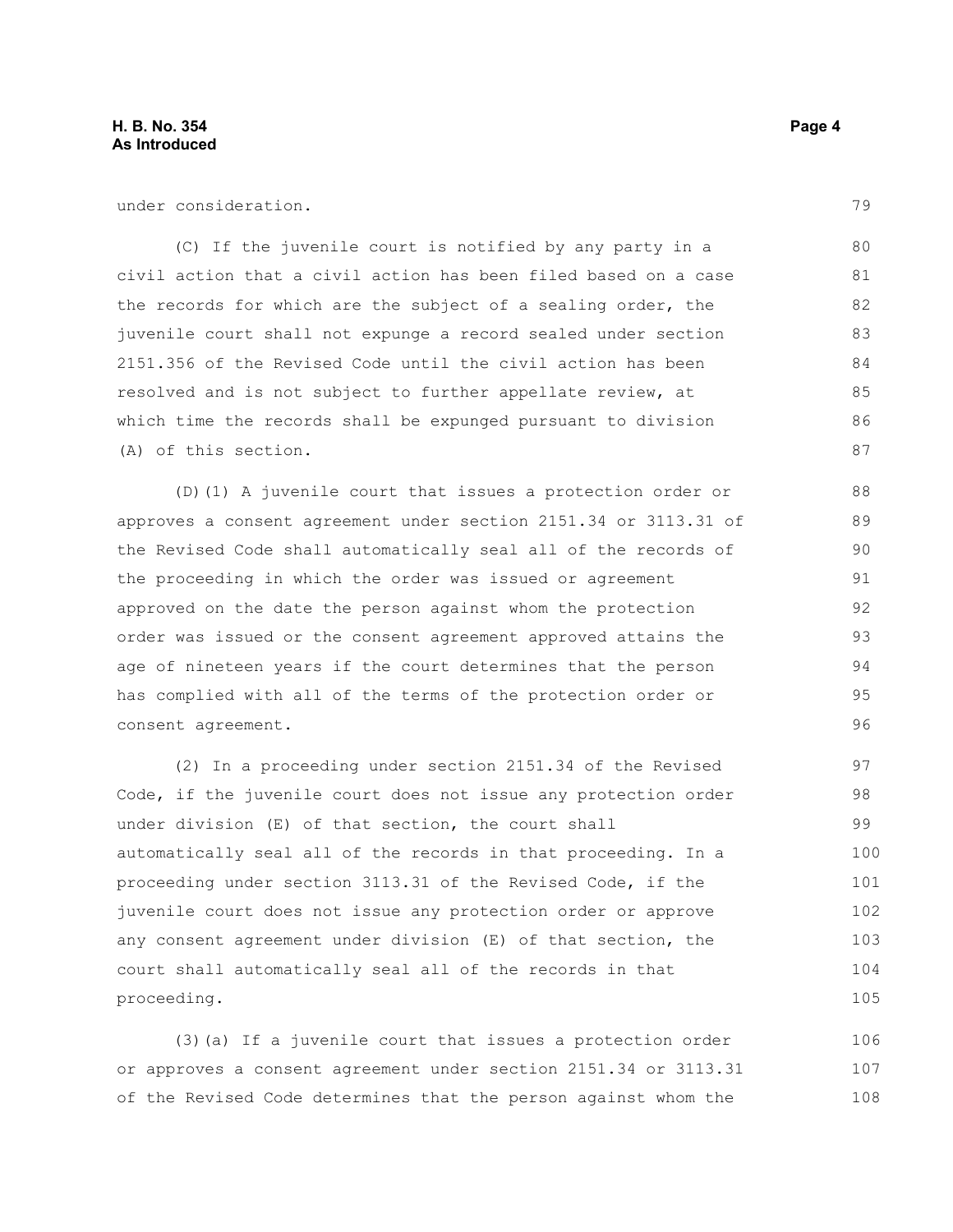#### **H. B. No. 354 Page 5 As Introduced**

protection order was issued or the consent agreement approved has not complied with all of the terms of the protection order or consent agreement, the court shall consider sealing all of the records of the proceeding in which the order was issued or agreement approved upon the court's own motion or upon the application of a person. The court may make the motion or the person who is the subject of the records under consideration may apply for an order sealing the records of the proceeding at any time after two years after the expiration of the protection order or consent agreement. 109 110 111 112 113 114 115 116 117 118

(b) In making a determination whether to seal records pursuant to division (D)(3) of this section, all of the following apply:

(i) The court may require a person filing an application under division (D)(3) of this section to submit any relevant documentation to support the application.

(ii) The court shall promptly notify the victim or the victim's attorney of any proceedings to seal records initiated pursuant to division (D)(3) of this section. 126

(iii) The victim or the victim's attorney may file a response with the court within thirty days of receiving notice of the sealing proceedings. 128 129 130

If the victim or the victim's attorney does not file a response with the court or if the victim or the victim's attorney files a response but indicates that the victim or the victim's attorney does not object to the sealing of the records, the court may order the records of the person that are under consideration to be sealed without conducting a hearing on the motion or application. If the court decides in its discretion to 131 132 133 134 135 136 137

119 120 121

122 123 124

125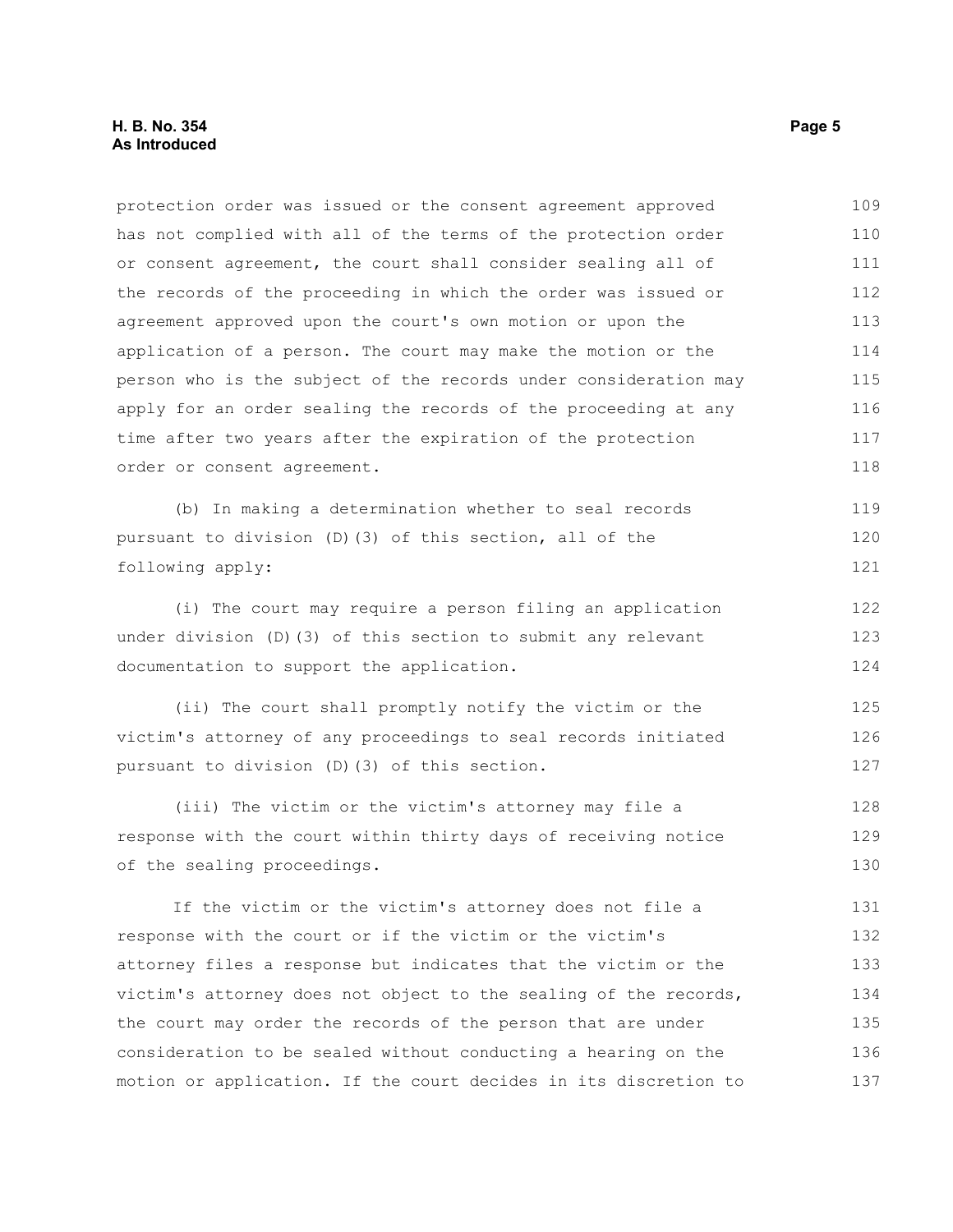#### **H. B. No. 354 Page 6 As Introduced**

conduct a hearing on the motion or application, the court shall conduct the hearing within thirty days after making that decision and shall give notice, by regular mail, of the date, time, and location of the hearing to the victim or the victim's attorney and to the person who is the subject of the records under consideration. 138 139 140 141 142 143

If the victim or the victim's attorney files a response with the court that indicates that the victim or the victim's attorney objects to the sealing of the records, the court shall conduct a hearing on the motion or application within thirty days after the court receives the response. The court shall give notice, by regular mail, of the date, time, and location of the hearing to the victim or the victim's attorney and to the person who is the subject of the records under consideration. 144 145 146 147 148 149 150 151

(iv) After conducting a hearing in accordance with division (D)(3)(b)(iii) of this section or after due consideration when a hearing is not conducted, the court may order the records of the person that are the subject of the motion or application to be sealed. 152 153 154 155 156

(4) Inspection of the records sealed pursuant to division (D)(1), (2), or (3) of this section may be made only by the following persons or for the following purposes: 157 158 159

(a) By a law enforcement officer or prosecutor, or the assistants of either, to determine whether the nature and character of the offense with which a person is to be charged would be affected by virtue of the person's previously having been convicted of a crime; 160 161 162 163 164

(b) By the parole or probation officer of the person who is the subject of the records, for the exclusive use of the 165 166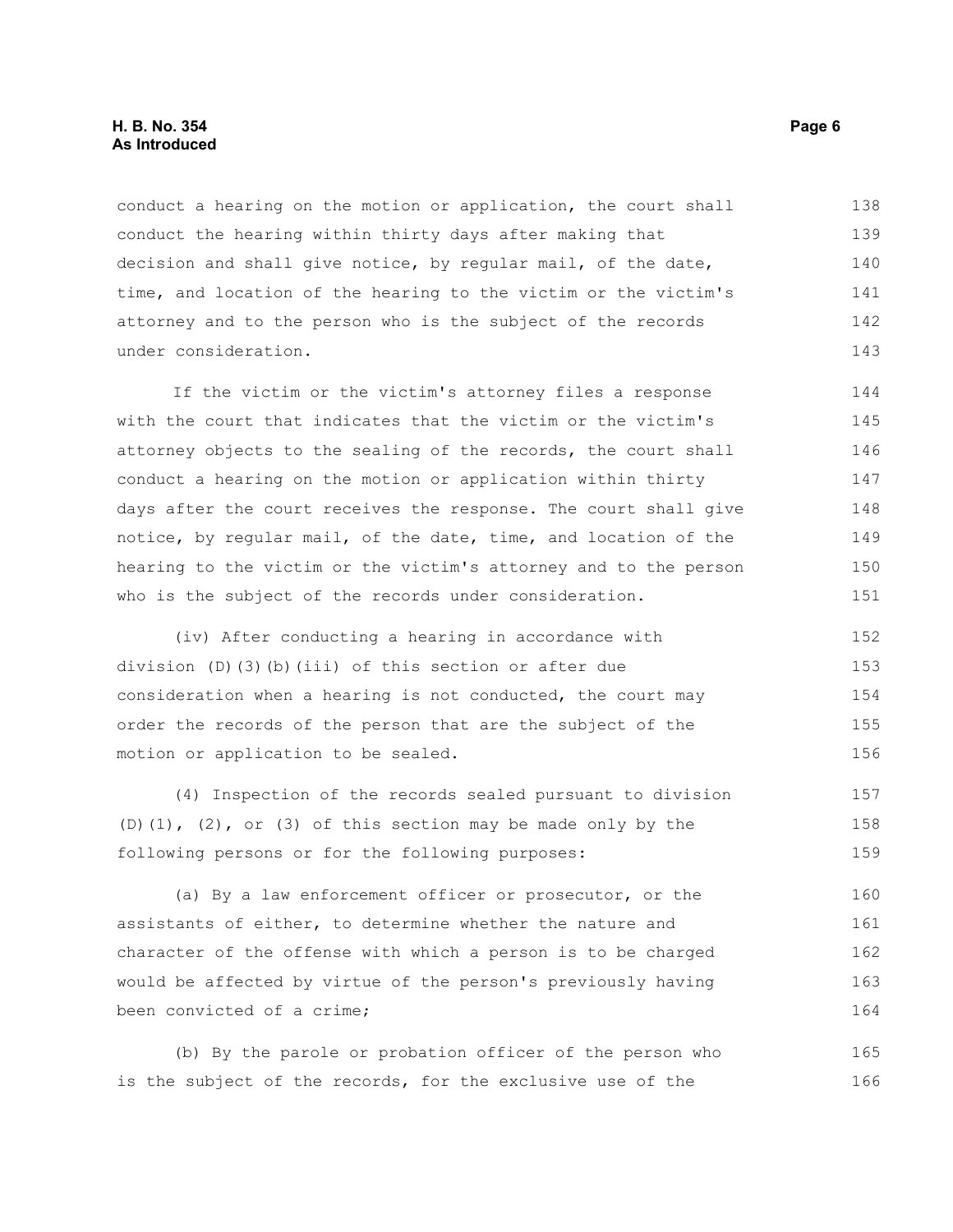officer in supervising the person while on parole or under a community control sanction or a post-release control sanction, and in making inquiries and written reports as requested by the court or adult parole authority; 167 168 169 170

(c) Upon application by the person who is the subject of the records, by the persons named in the application; 171 172

(d) By a law enforcement officer who was involved in the case, for use in the officer's defense of a civil action arising out of the officer's involvement in that case; 173 174 175

(e) By a prosecuting attorney or the prosecuting attorney's assistants, to determine a defendant's eligibility to enter a pre-trial diversion program established pursuant to section 2935.36 of the Revised Code; 176 177 178 179

(f) By any law enforcement agency or any authorized employee of a law enforcement agency or by the department of rehabilitation and correction as part of a background investigation of a person who applies for employment with the agency as a law enforcement officer or with the department as a corrections officer; 180 181 182 183 184 185

(g) By any law enforcement agency or any authorized employee of a law enforcement agency, for the purposes set forth in, and in the manner provided in, section 2953.321 of the Revised Code; 186 187 188 189

(h) By the bureau of criminal identification and investigation or any authorized employee of the bureau for the purpose of providing information to a board or person pursuant to division (F) or (G) of section 109.57 of the Revised Code; 190 191 192 193

(i) By the bureau of criminal identification and investigation or any authorized employee of the bureau for the 194 195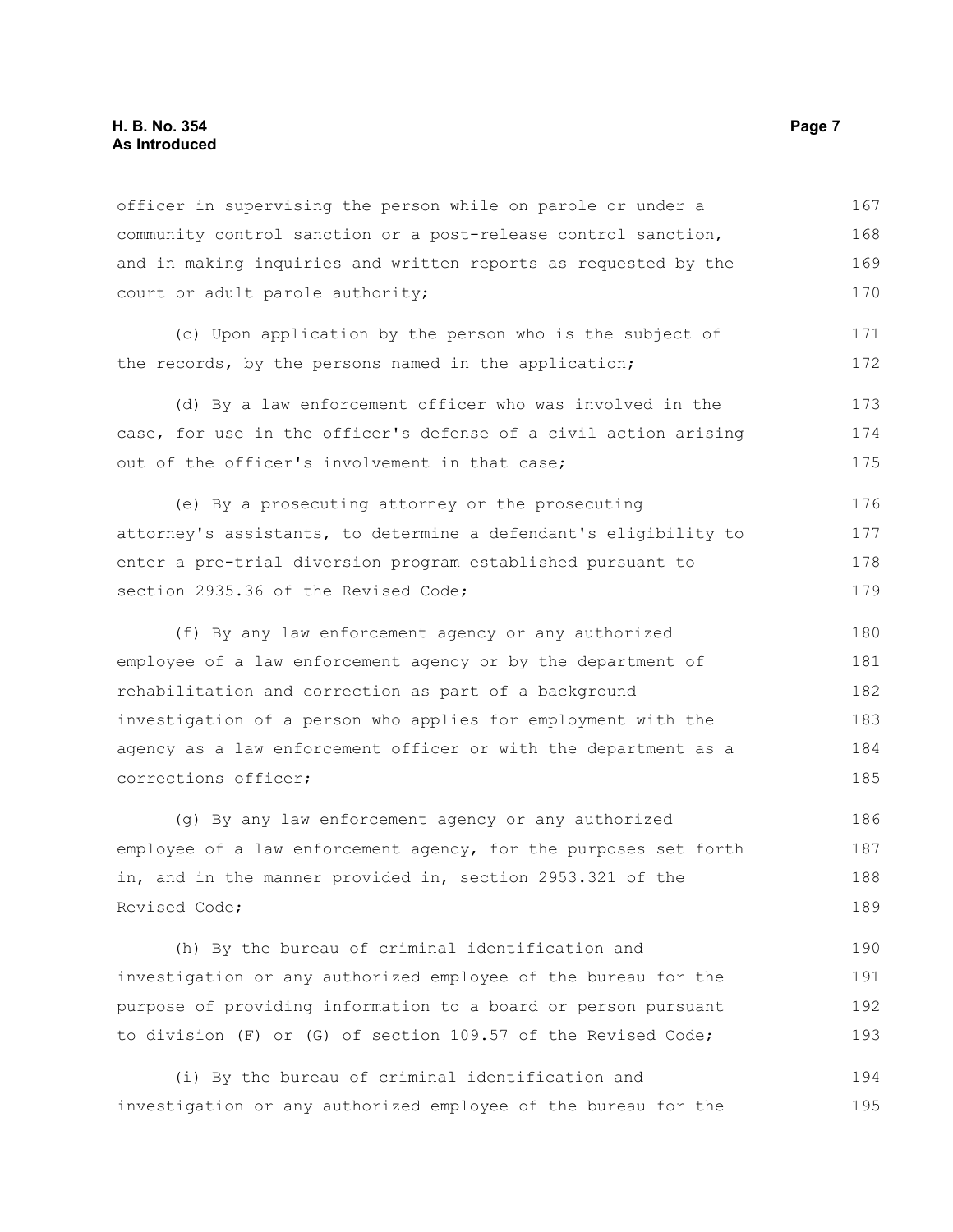purpose of performing a criminal history records check on a person to whom a certificate as prescribed in section 109.77 of the Revised Code is to be awarded; 196 197 198

(j) By the bureau of criminal identification and investigation or any authorized employee of the bureau for the purpose of conducting a criminal records check of an individual pursuant to division (B) of section 109.572 of the Revised Code that was requested pursuant to any of the sections identified in division (B)(1) of that section; 199 200 201 202 203 204

(k) By the bureau of criminal identification and investigation, an authorized employee of the bureau, a sheriff, or an authorized employee of a sheriff in connection with a criminal records check described in section 311.41 of the Revised Code; 205 206 207 208 209

(l) By the attorney general or an authorized employee of the attorney general or a court for purposes of determining a person's classification pursuant to Chapter 2950. of the Revised Code.

When the nature and character of the offense with which a person is to be charged would be affected by the information, it may be used for the purpose of charging the person with an offense.

(E) In addition to the methods of expungement provided for in divisions (A) and (B) of this section, a person who has been adjudicated a delinquent child for having committed an act that would be a violation of section 2907.24, 2907.241, or 2907.25 of the Revised Code if the child were an adult may apply to the adjudicating court for the expungement of the record of adjudication if the person's participation in the act was a 218 219 220 221 222 223 224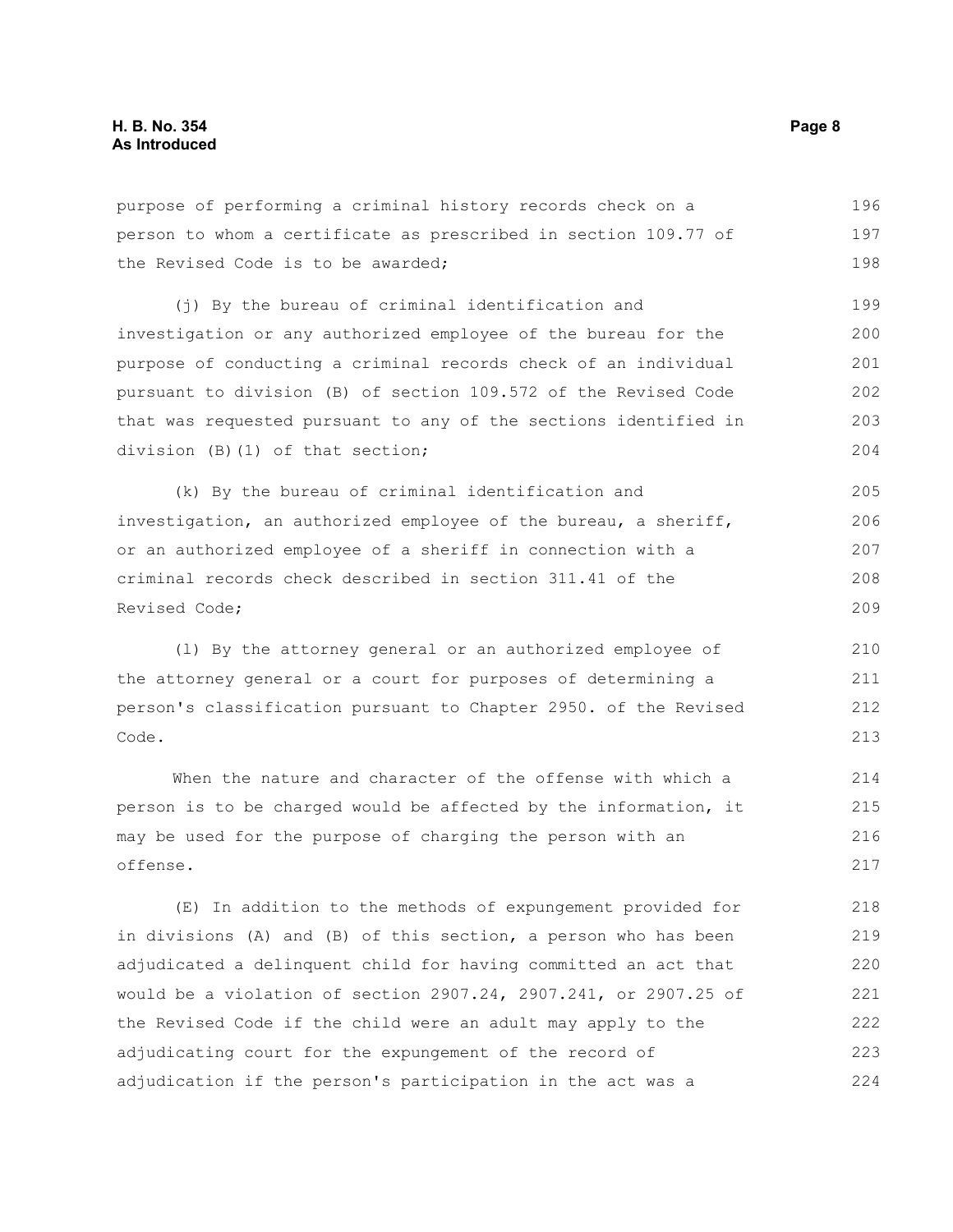#### **H. B. No. 354 Page 9 As Introduced**

result of the person having been a victim of human trafficking. The application shall be made in the same manner as an application for expungement under section 2953.38 of the Revised Code, and all of the provisions of that section shall apply to the expungement procedure. 225 226 227 228 229

(F) After the records have been expunged under this section, the person who is the subject of the expunged records properly may, and the court shall, reply that no record exists with respect to the person upon any inquiry in the matter. 230 231 232 233

**Sec. 2903.214.** (A) As used in this section:

(1) "Court" means the court of common pleas of the county in which the person to be protected by the protection order resides. 235 236 237

(2) "Victim advocate" means a person who provides support and assistance for a person who files a petition under this section. 238 239 240

(3) "Family or household member" has the same meaning as in section 3113.31 of the Revised Code. 241 242

(4) "Protection order issued by a court of another state" has the same meaning as in section 2919.27 of the Revised Code. 243 244

(5) "Sexually oriented offense" has the same meaning as in section 2950.01 of the Revised Code. 245 246

(6) "Electronic monitoring" has the same meaning as in section 2929.01 of the Revised Code. 247 248

(7) "Companion animal" has the same meaning as in section 959.131 of the Revised Code. 249 250

(B) The court has jurisdiction over all proceedings under 251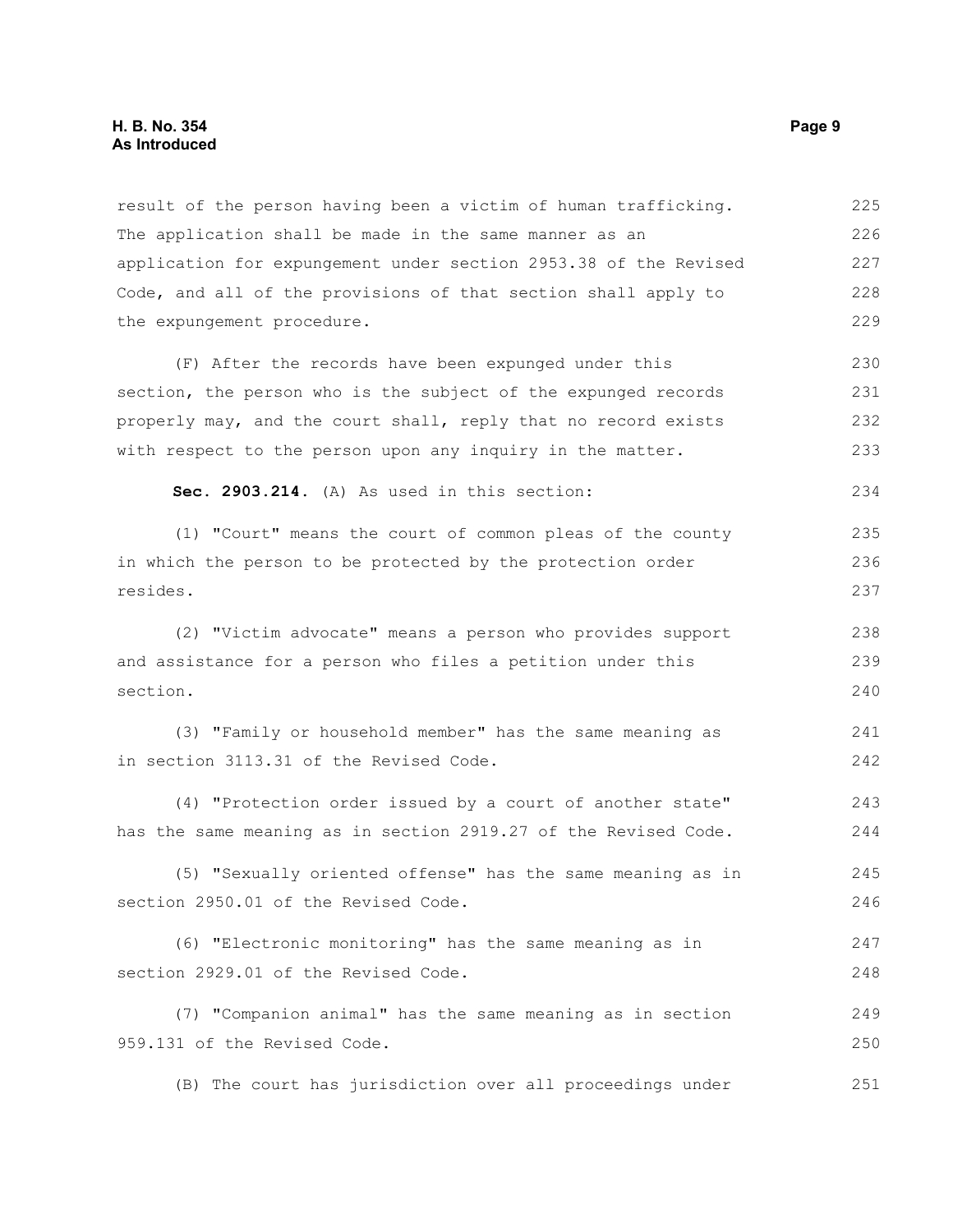252

264

273

this section.

(C) A person may seek relief under this section for the person, or any parent or adult household member may seek relief under this section on behalf of any other family or household member, by filing a petition with the court. The petition shall contain or state all of the following:

(1) An allegation that the respondent is eighteen years of age or older and engaged in a violation of section 2903.211 of the Revised Code against the person to be protected by the protection order or committed a sexually oriented offense against the person to be protected by the protection order, including a description of the nature and extent of the violation; 258 259 260 261 262 263

(2) If the petitioner seeks relief in the form of electronic monitoring of the respondent, an allegation that at any time preceding the filing of the petition the respondent engaged in conduct that would cause a reasonable person to believe that the health, welfare, or safety of the person to be protected was at risk, a description of the nature and extent of that conduct, and an allegation that the respondent presents a continuing danger to the person to be protected; 265 266 267 268 269 270 271 272

(3) A request for relief under this section.

(D)(1) If a person who files a petition pursuant to this section requests an ex parte order, the court shall hold an ex parte hearing as soon as possible after the petition is filed, but not later than the next day that the court is in session after the petition is filed. The court, for good cause shown at the ex parte hearing, may enter any temporary orders, with or without bond, that the court finds necessary for the safety and 274 275 276 277 278 279 280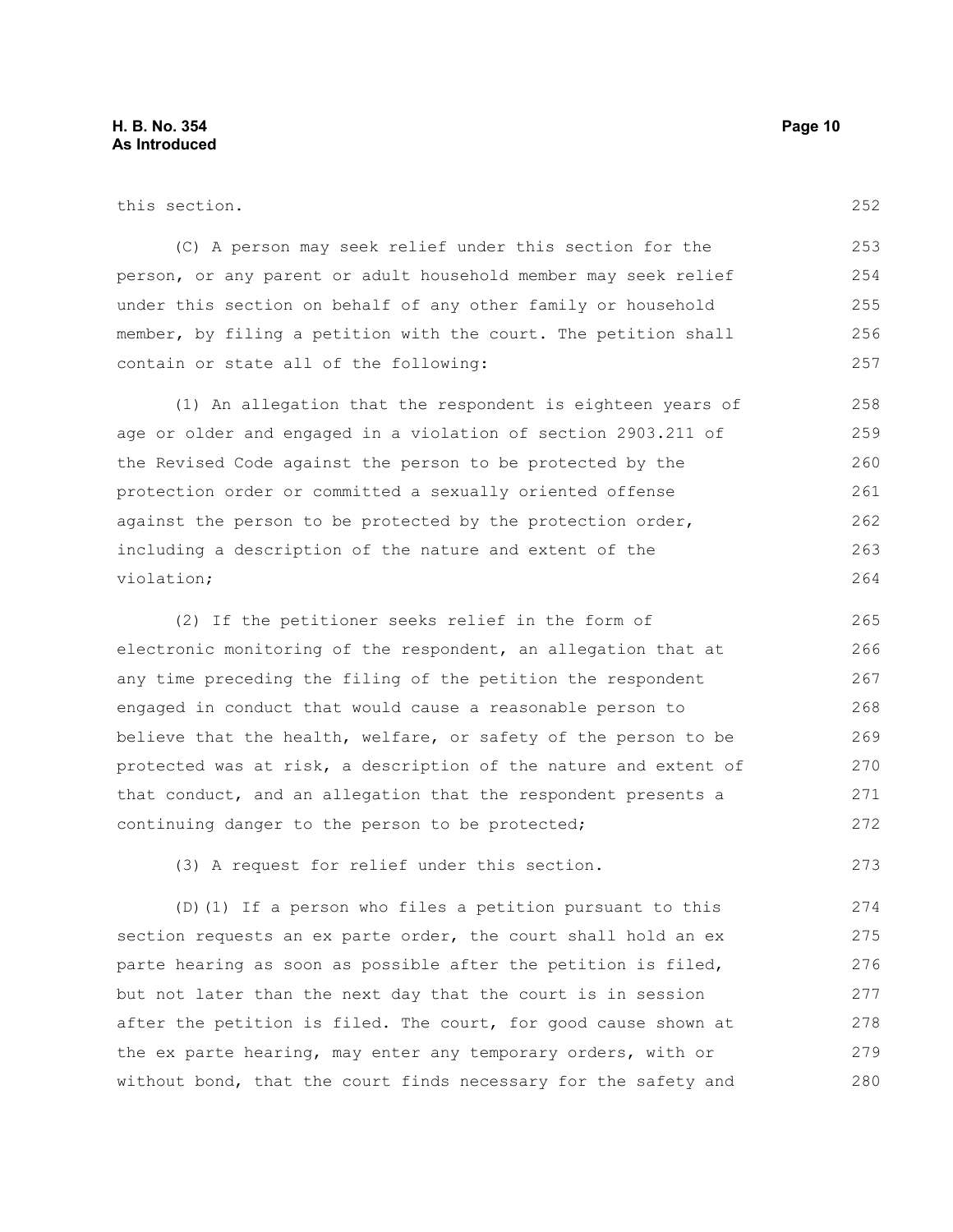#### **H. B. No. 354 Page 11 As Introduced**

protection of the person to be protected by the order. Immediate and present danger to the person to be protected by the protection order constitutes good cause for purposes of this section. Immediate and present danger includes, but is not limited to, situations in which the respondent has threatened the person to be protected by the protection order with bodily harm or in which the respondent previously has been convicted of or pleaded guilty to a violation of section 2903.211 of the Revised Code or a sexually oriented offense against the person to be protected by the protection order. 281 282 283 284 285 286 287 288 289 290

 $(2)$  (a) If the court, after an ex parte hearing, issues a protection order described in division (E) of this section, the court shall schedule a full hearing for a date that is within ten court days after the ex parte hearing. The court shall give the respondent notice of, and an opportunity to be heard at, the full hearing. The court shall hold the full hearing on the date scheduled under this division unless the court grants a continuance of the hearing in accordance with this division. Under any of the following circumstances or for any of the following reasons, the court may grant a continuance of the full hearing to a reasonable time determined by the court: 291 292 293 294 295 296 297 298 299 300 301

(i) Prior to the date scheduled for the full hearing under this division, the respondent has not been served with the petition filed pursuant to this section and notice of the full hearing. 302 303 304 305

(ii) The parties consent to the continuance. 306

(iii) The continuance is needed to allow a party to obtain counsel. 307 308

(iv) The continuance is needed for other good cause. 309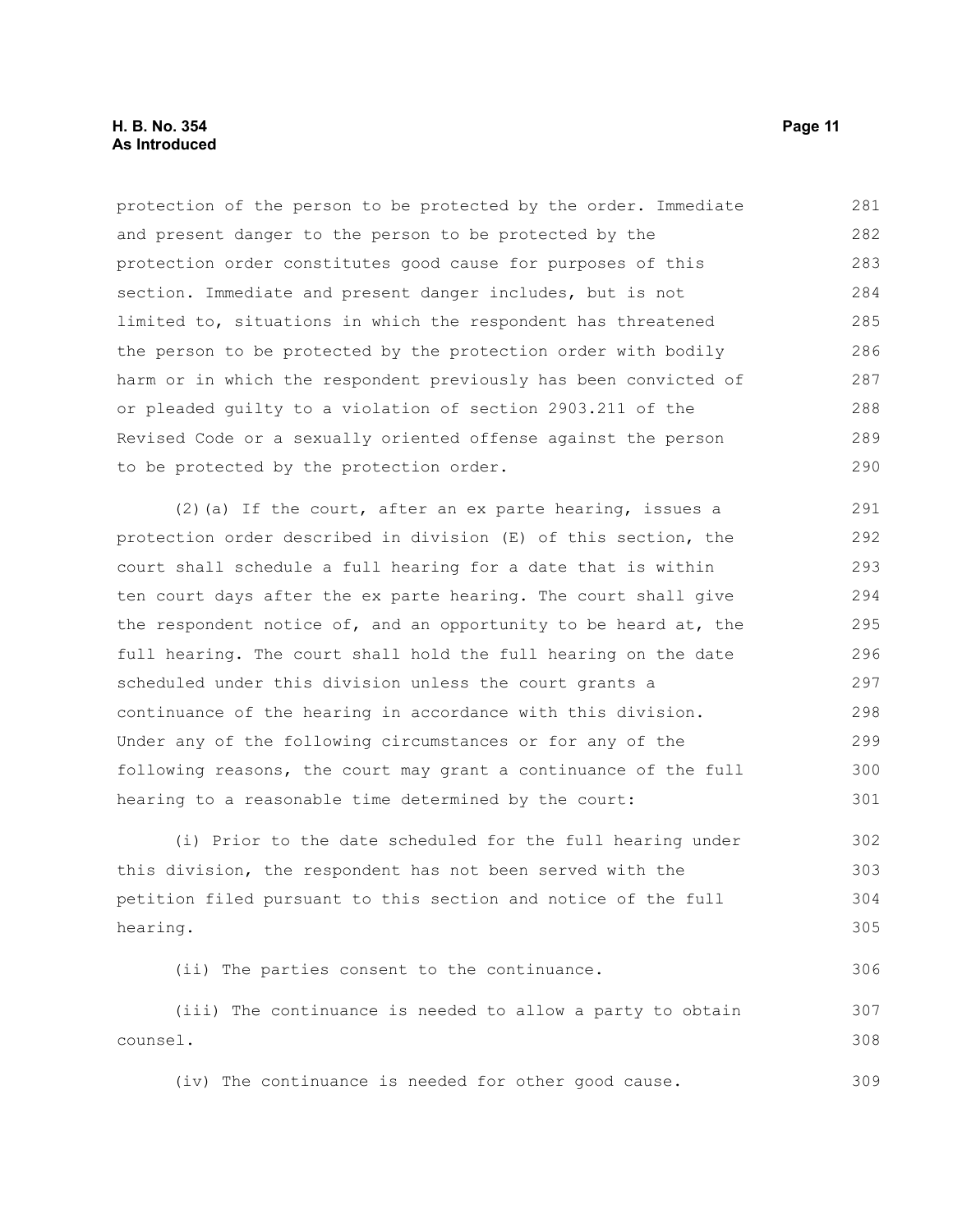#### **H. B. No. 354 Page 12 As Introduced**

(b) An ex parte order issued under this section does not expire because of a failure to serve notice of the full hearing upon the respondent before the date set for the full hearing under division  $(D)(2)(a)$  of this section or because the court grants a continuance under that division. 310 311 312 313 314

(3) If a person who files a petition pursuant to this section does not request an ex parte order, or if a person requests an ex parte order but the court does not issue an ex parte order after an ex parte hearing, the court shall proceed as in a normal civil action and grant a full hearing on the matter.

 $(E)$ (1)(a) After an ex parte or full hearing, the court may issue any protection order, with or without bond, that contains terms designed to ensure the safety and protection of the person to be protected by the protection order, including, but not limited to, a requirement that the respondent refrain from entering the residence, school, business, or place of employment of the petitioner or family or household member. If the court includes a requirement that the respondent refrain from entering the residence, school, business, or place of employment of the petitioner or family or household member in the order, it also shall include in the order provisions of the type described in division (E)(5) of this section. The court may include within a protection order issued under this section a term requiring that the respondent not remove, damage, hide, harm, or dispose of any companion animal owned or possessed by the person to be protected by the order, and may include within the order a term authorizing the person to be protected by the order to remove a companion animal owned by the person to be protected by the order from the possession of the respondent. 321 322 323 324 325 326 327 328 329 330 331 332 333 334 335 336 337 338 339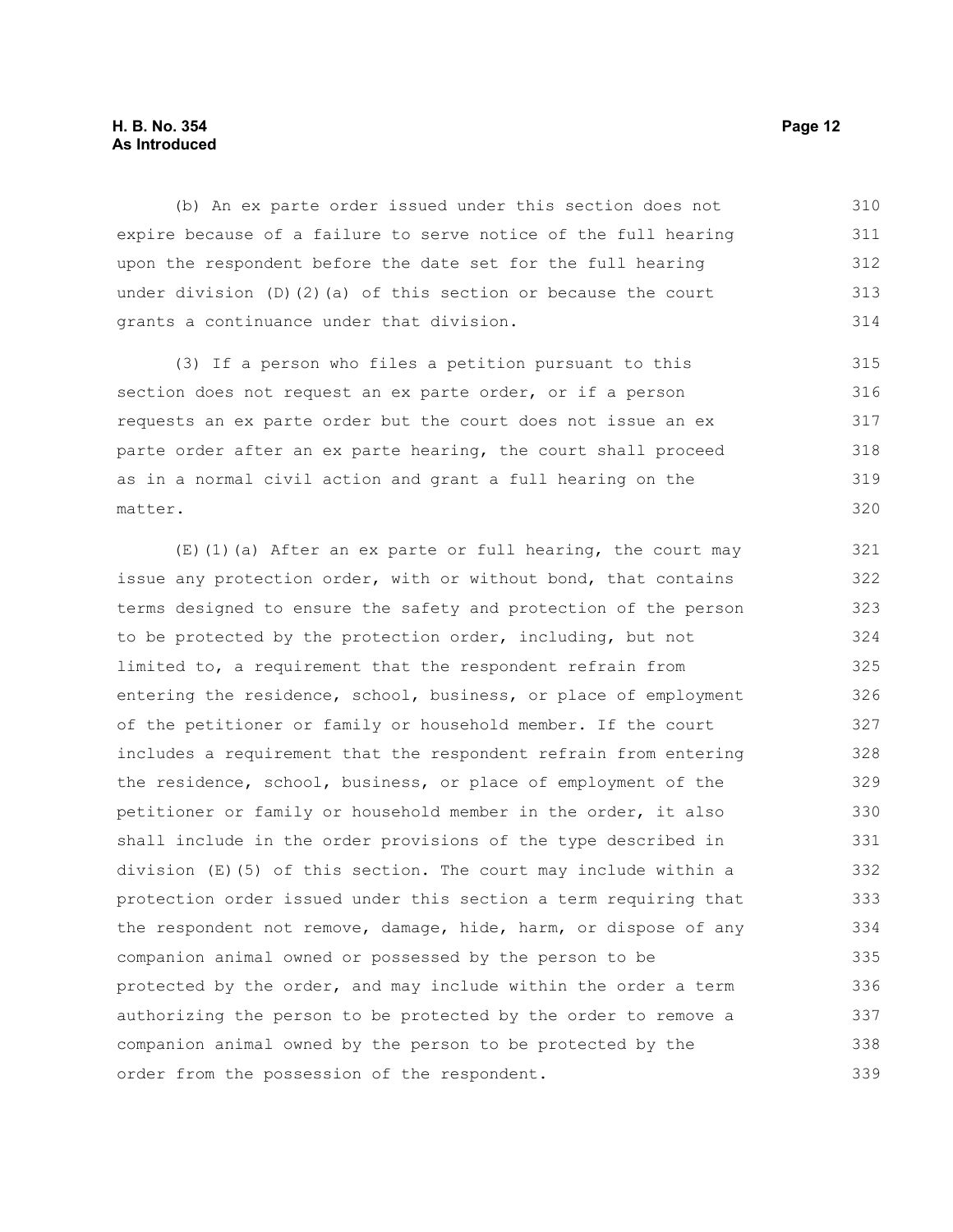#### **H. B. No. 354 Page 13 As Introduced**

(b) After a full hearing, if the court considering a petition that includes an allegation of the type described in division (C)(2) of this section, or the court upon its own motion, finds upon clear and convincing evidence that the petitioner reasonably believed that the respondent's conduct at any time preceding the filing of the petition endangered the health, welfare, or safety of the person to be protected and that the respondent presents a continuing danger to the person to be protected, the court may order that the respondent be electronically monitored for a period of time and under the terms and conditions that the court determines are appropriate. Electronic monitoring shall be in addition to any other relief granted to the petitioner. (2)(a) Any protection order issued pursuant to this 340 341 342 343 344 345 346 347 348 349 350 351 352 353

section shall be valid until a date certain but not later than five years from the date of its issuance. 354 355

(b) Any protection order issued pursuant to this section may be renewed in the same manner as the original order was issued. 356 357 358

(3) A court may not issue a protection order that requires a petitioner to do or to refrain from doing an act that the court may require a respondent to do or to refrain from doing under division (E)(1) of this section unless all of the following apply: 359 360 361 362 363

(a) The respondent files a separate petition for a protection order in accordance with this section. 364 365

(b) The petitioner is served with notice of the respondent's petition at least forty-eight hours before the court holds a hearing with respect to the respondent's petition, 366 367 368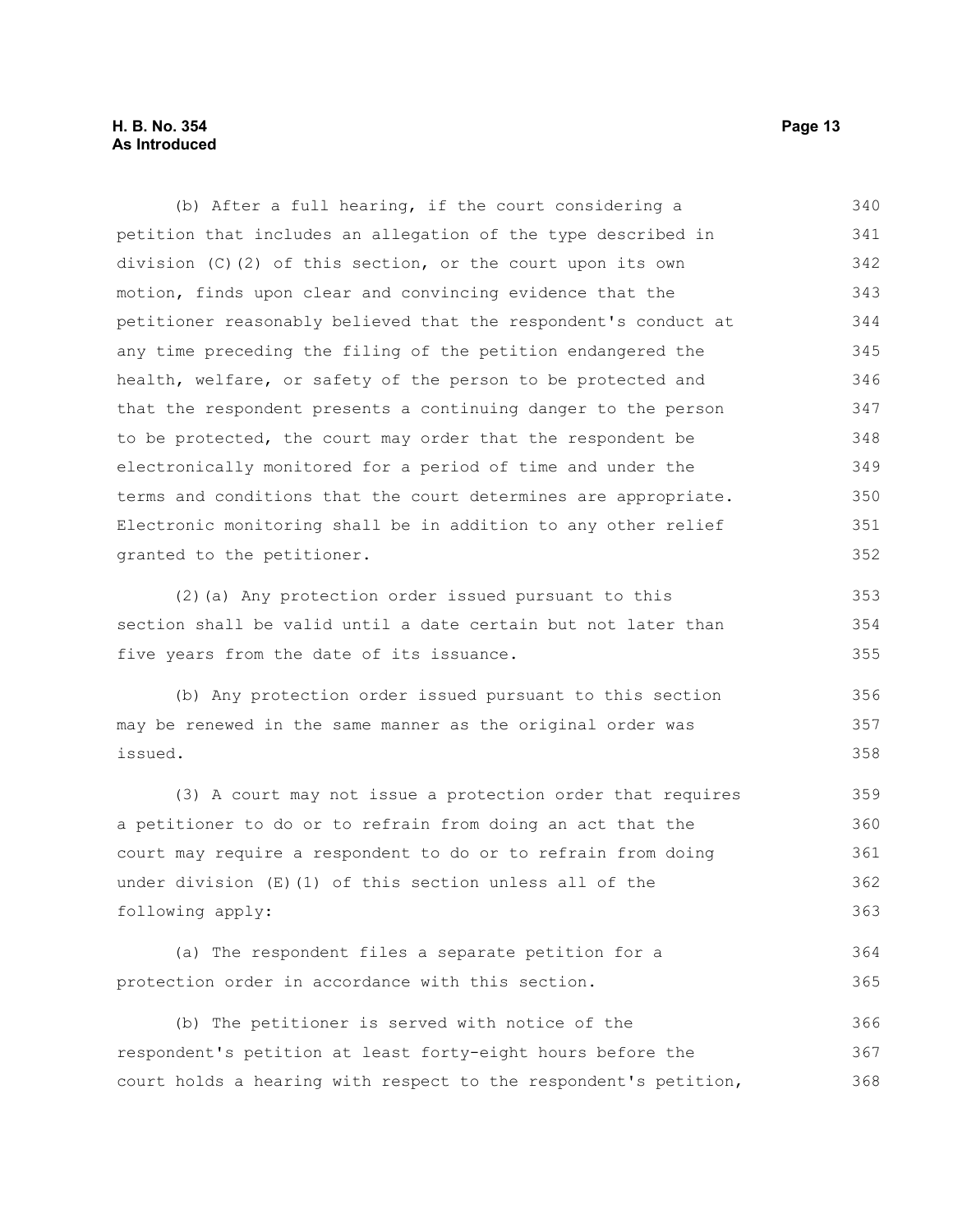or the petitioner waives the right to receive this notice. 369

(c) If the petitioner has requested an ex parte order pursuant to division (D) of this section, the court does not delay any hearing required by that division beyond the time specified in that division in order to consolidate the hearing with a hearing on the petition filed by the respondent. 370 371 372 373 374

(d) After a full hearing at which the respondent presents evidence in support of the request for a protection order and the petitioner is afforded an opportunity to defend against that evidence, the court determines that the petitioner has committed a violation of section 2903.211 of the Revised Code against the person to be protected by the protection order issued pursuant to division (E)(3) of this section, has committed a sexually oriented offense against the person to be protected by the protection order issued pursuant to division (E)(3) of this section, or has violated a protection order issued pursuant to section 2903.213 of the Revised Code relative to the person to be protected by the protection order issued pursuant to division (E)(3) of this section. 375 376 377 378 379 380 381 382 383 384 385 386 387

(4) No protection order issued pursuant to this section shall in any manner affect title to any real property.

(5)(a) If the court issues a protection order under this section that includes a requirement that the alleged offender refrain from entering the residence, school, business, or place of employment of the petitioner or a family or household member, the order shall clearly state that the order cannot be waived or nullified by an invitation to the alleged offender from the complainant to enter the residence, school, business, or place of employment or by the alleged offender's entry into one of those places otherwise upon the consent of the petitioner or 390 391 392 393 394 395 396 397 398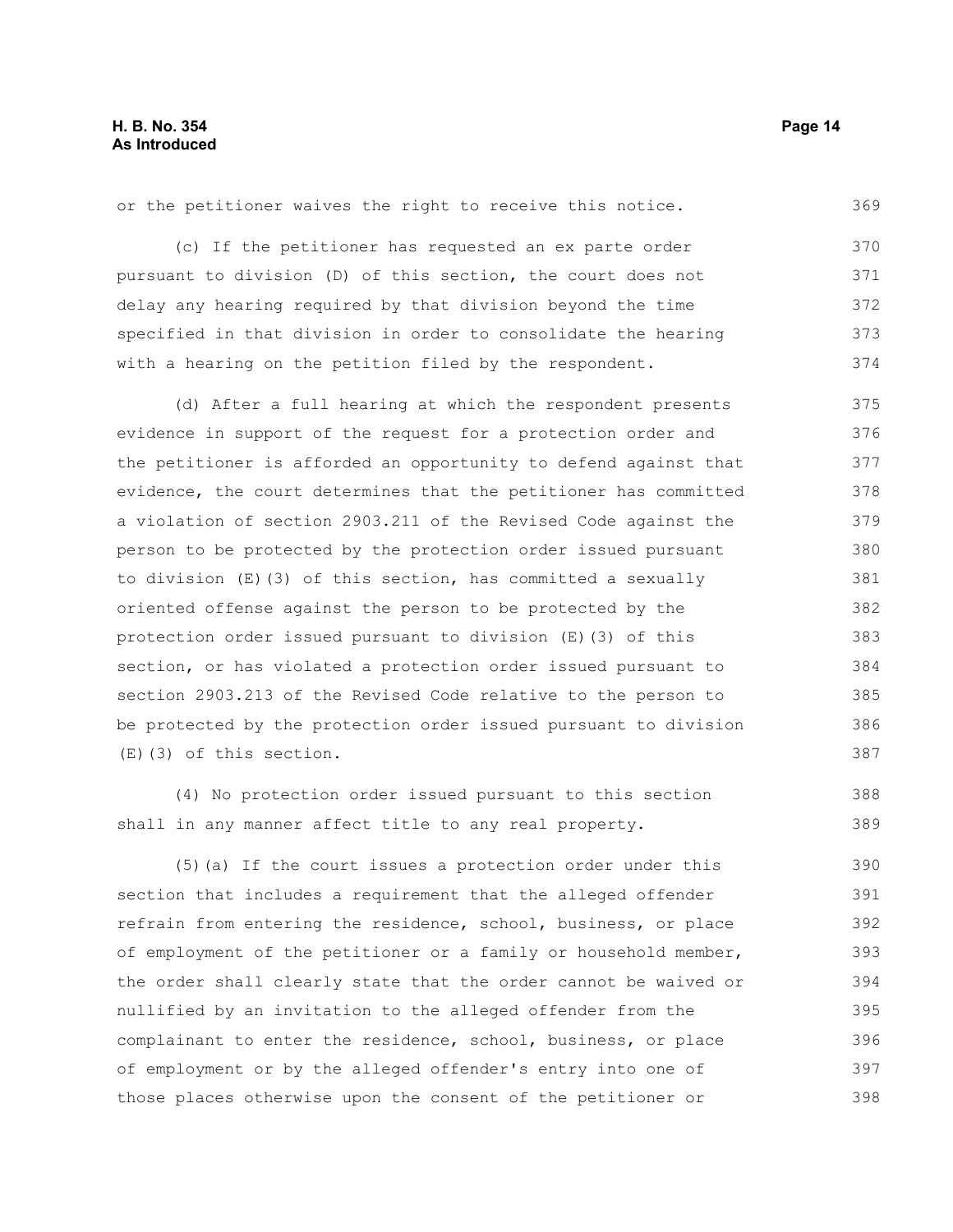family or household member.

(b) Division (E)(5)(a) of this section does not limit any discretion of a court to determine that an alleged offender charged with a violation of section 2919.27 of the Revised Code, with a violation of a municipal ordinance substantially equivalent to that section, or with contempt of court, which charge is based on an alleged violation of a protection order issued under this section, did not commit the violation or was not in contempt of court. 400 401 402 403 404 405 406 407

(F)(1) The court shall cause the delivery of a copy of any protection order that is issued under this section to the petitioner, to the respondent, and to all law enforcement agencies that have jurisdiction to enforce the order. The court shall direct that a copy of the order be delivered to the respondent on the same day that the order is entered. 408 409 410 411 412 413

(2) The court shall enter a copy of a protection order that is issued under this section after a full hearing into the weapons disability data portal created in section 5502.80 of the Revised Code within one business day after it is issued and, if the protection order is terminated, shall enter into the weapons disability data portal a record that the protection order has been terminated within one business day after the protection order is terminated. 414 415 416 417 418 419 420 421

(3) Upon the issuance of a protection order under this section, the court shall provide the parties to the order with the following notice orally or by form: 422 423 424

#### "NOTICE

|                                                              | As a result of this order, it may be unlawful for you to |  |  |  |  |  | 426 |
|--------------------------------------------------------------|----------------------------------------------------------|--|--|--|--|--|-----|
| possess or purchase a firearm, including a rifle, pistol, or |                                                          |  |  |  |  |  | 427 |

425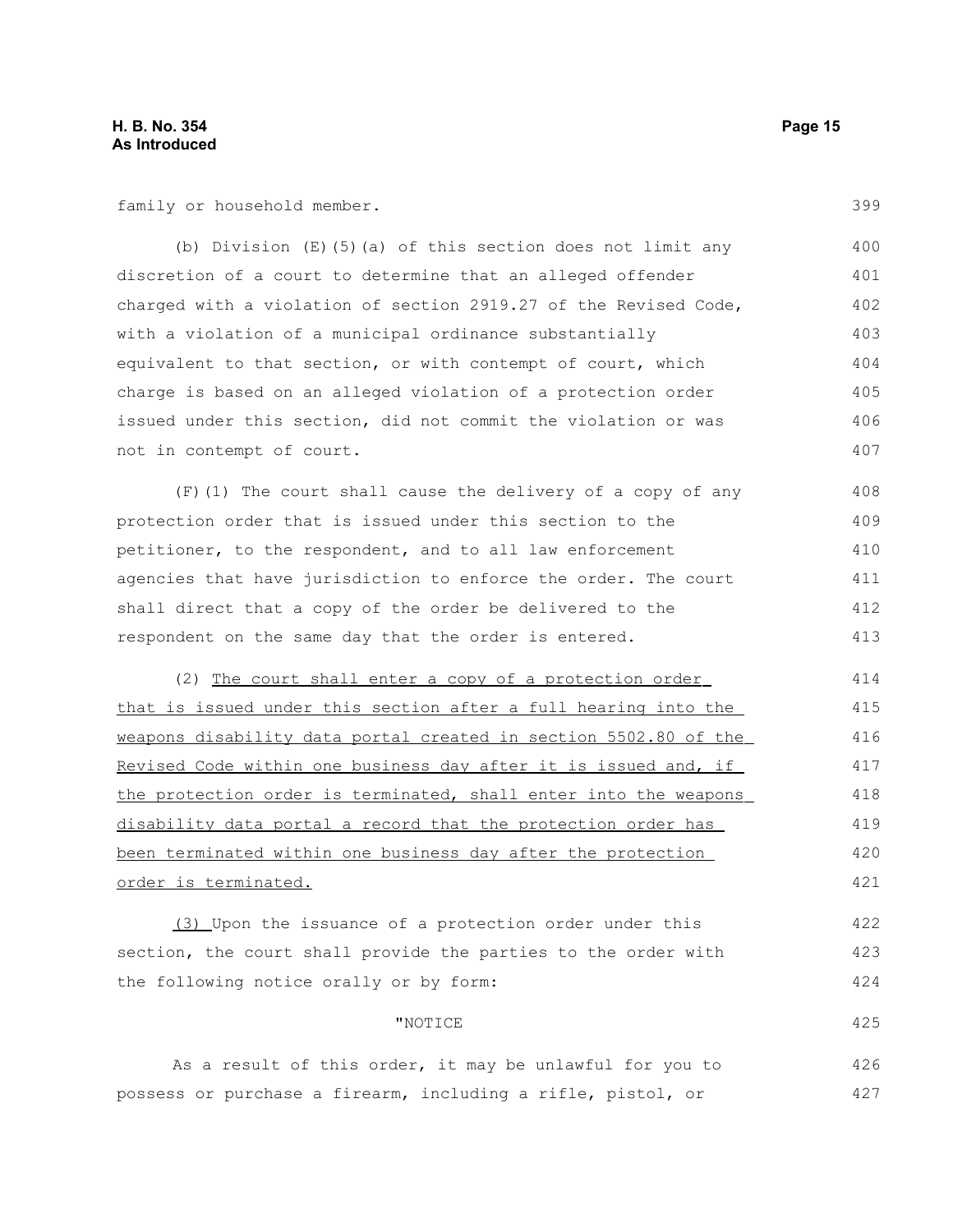revolver, or ammunition pursuant to federal law under 18 U.S.C.  $922(q)(8)$  for the duration of this order. If you have any questions whether this law makes it illegal for you to possess or purchase a firearm or ammunition, you should consult an attorney." 428 429 430 431 432

 $(3)$  (4) All law enforcement agencies shall establish and maintain an index for the protection orders delivered to the agencies pursuant to division (F)(1) of this section. With respect to each order delivered, each agency shall note on the index the date and time that it received the order. 433 434 435 436 437

 $(4)$  (5) Regardless of whether the petitioner has registered the protection order in the county in which the officer's agency has jurisdiction pursuant to division (M) of this section, any officer of a law enforcement agency shall enforce a protection order issued pursuant to this section by any court in this state in accordance with the provisions of the order, including removing the respondent from the premises, if appropriate. 438 439 440 441 442 443 444 445

(G)(1) Any proceeding under this section shall be conducted in accordance with the Rules of Civil Procedure, except that a protection order may be obtained under this section with or without bond. An order issued under this section, other than an ex parte order, that grants a protection order, or that refuses to grant a protection order, is a final, appealable order. The remedies and procedures provided in this section are in addition to, and not in lieu of, any other available civil or criminal remedies. 446 447 448 449 450 451 452 453 454

(2) If as provided in division (G)(1) of this section an order issued under this section, other than an ex parte order, refuses to grant a protection order, the court, on its own 455 456 457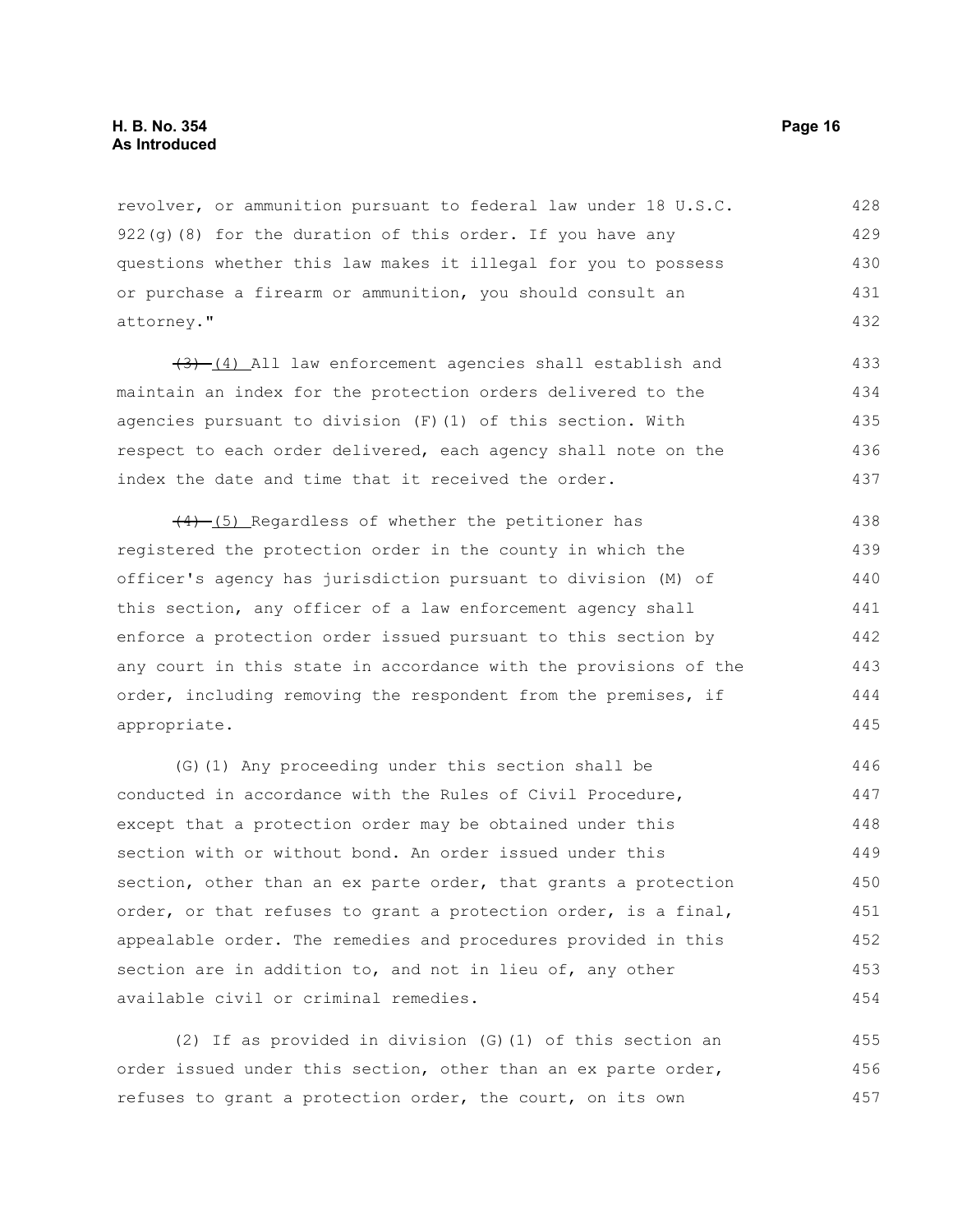motion, shall order that the ex parte order issued under this section and all of the records pertaining to that ex parte order be sealed after either of the following occurs: 458 459 460

(a) No party has exercised the right to appeal pursuant to Rule 4 of the Rules of Appellate Procedure. 461 462

(b) All appellate rights have been exhausted. 463

(H) The filing of proceedings under this section does not excuse a person from filing any report or giving any notice required by section 2151.421 of the Revised Code or by any other law. 464 465 466 467

(I) Any law enforcement agency that investigates an alleged violation of section 2903.211 of the Revised Code or an alleged commission of a sexually oriented offense shall provide information to the victim and the family or household members of the victim regarding the relief available under this section and section 2903.213 of the Revised Code. 468 469 470 471 472 473

(J)(1) Subject to division (J)(2) of this section and regardless of whether a protection order is issued or a consent agreement is approved by a court of another county or by a court of another state, no court or unit of state or local government shall charge the petitioner any fee, cost, deposit, or money in connection with the filing of a petition pursuant to this section, in connection with the filing, issuance, registration, modification, enforcement, dismissal, withdrawal, or service of a protection order, consent agreement, or witness subpoena or for obtaining a certified copy of a protection order or consent agreement. 474 475 476 477 478 479 480 481 482 483 484

(2) Regardless of whether a protection order is issued or a consent agreement is approved pursuant to this section, the 485 486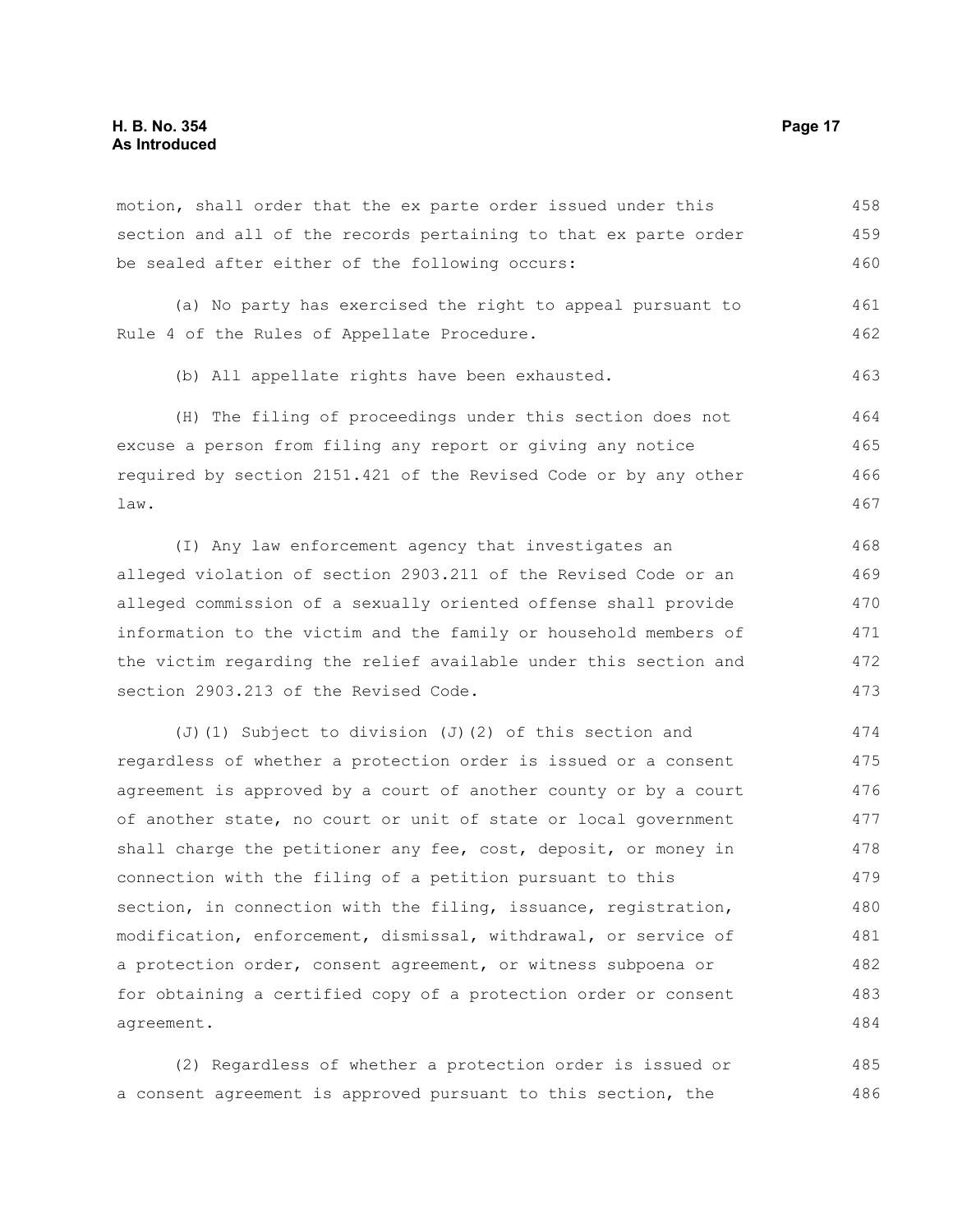court may assess costs against the respondent in connection with the filing, issuance, registration, modification, enforcement, dismissal, withdrawal, or service of a protection order, consent agreement, or witness subpoena or for obtaining a certified copy of a protection order or consent agreement. 487 488 489 490 491

(K)(1) A person who violates a protection order issued under this section is subject to the following sanctions: 492 493

(a) Criminal prosecution for a violation of section 2919.27 of the Revised Code, if the violation of the protection order constitutes a violation of that section; 494 495 496

(b) Punishment for contempt of court. 497

(2) The punishment of a person for contempt of court for violation of a protection order issued under this section does not bar criminal prosecution of the person for a violation of section 2919.27 of the Revised Code. However, a person punished for contempt of court is entitled to credit for the punishment imposed upon conviction of a violation of that section, and a person convicted of a violation of that section shall not subsequently be punished for contempt of court arising out of the same activity.

(L) In all stages of a proceeding under this section, a petitioner may be accompanied by a victim advocate. 507 508

(M)(1) A petitioner who obtains a protection order under this section or a protection order under section 2903.213 of the Revised Code may provide notice of the issuance or approval of the order to the judicial and law enforcement officials in any county other than the county in which the order is issued by registering that order in the other county pursuant to division (M)(2) of this section and filing a copy of the registered order 509 510 511 512 513 514 515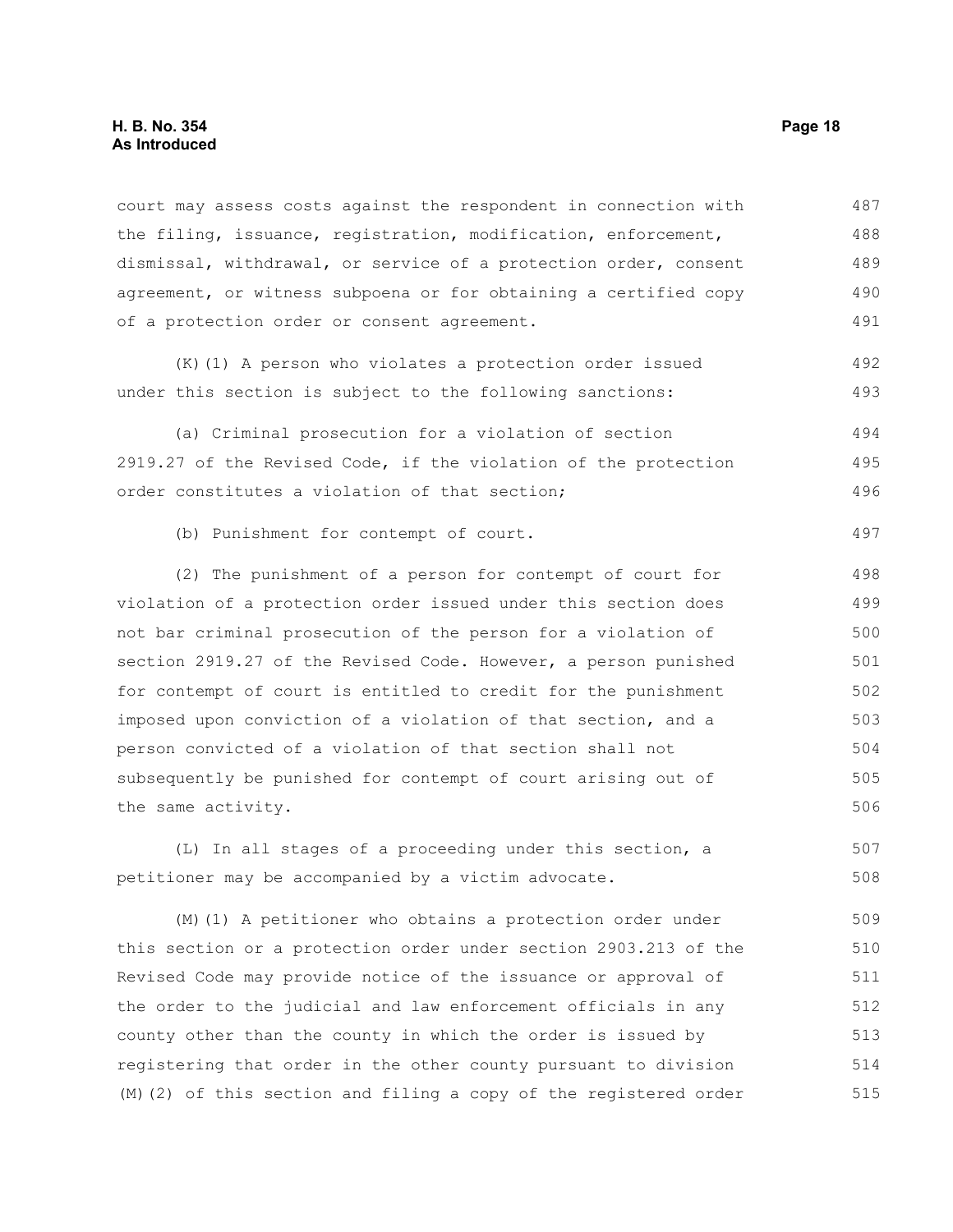#### **H. B. No. 354 Page 19 As Introduced**

with a law enforcement agency in the other county in accordance with that division. A person who obtains a protection order issued by a court of another state may provide notice of the issuance of the order to the judicial and law enforcement officials in any county of this state by registering the order in that county pursuant to section 2919.272 of the Revised Code and filing a copy of the registered order with a law enforcement agency in that county. 516 517 518 519 520 521 522 523

(2) A petitioner may register a protection order issued pursuant to this section or section 2903.213 of the Revised Code in a county other than the county in which the court that issued the order is located in the following manner:

(a) The petitioner shall obtain a certified copy of the order from the clerk of the court that issued the order and present that certified copy to the clerk of the court of common pleas or the clerk of a municipal court or county court in the county in which the order is to be registered.

(b) Upon accepting the certified copy of the order for registration, the clerk of the court of common pleas, municipal court, or county court shall place an endorsement of registration on the order and give the petitioner a copy of the order that bears that proof of registration. 533 534 535 536 537

(3) The clerk of each court of common pleas, municipal court, or county court shall maintain a registry of certified copies of protection orders that have been issued by courts in other counties pursuant to this section or section 2903.213 of the Revised Code and that have been registered with the clerk. 538 539 540 541 542

(N)(1) If the court orders electronic monitoring of the respondent under this section, the court shall direct the 543 544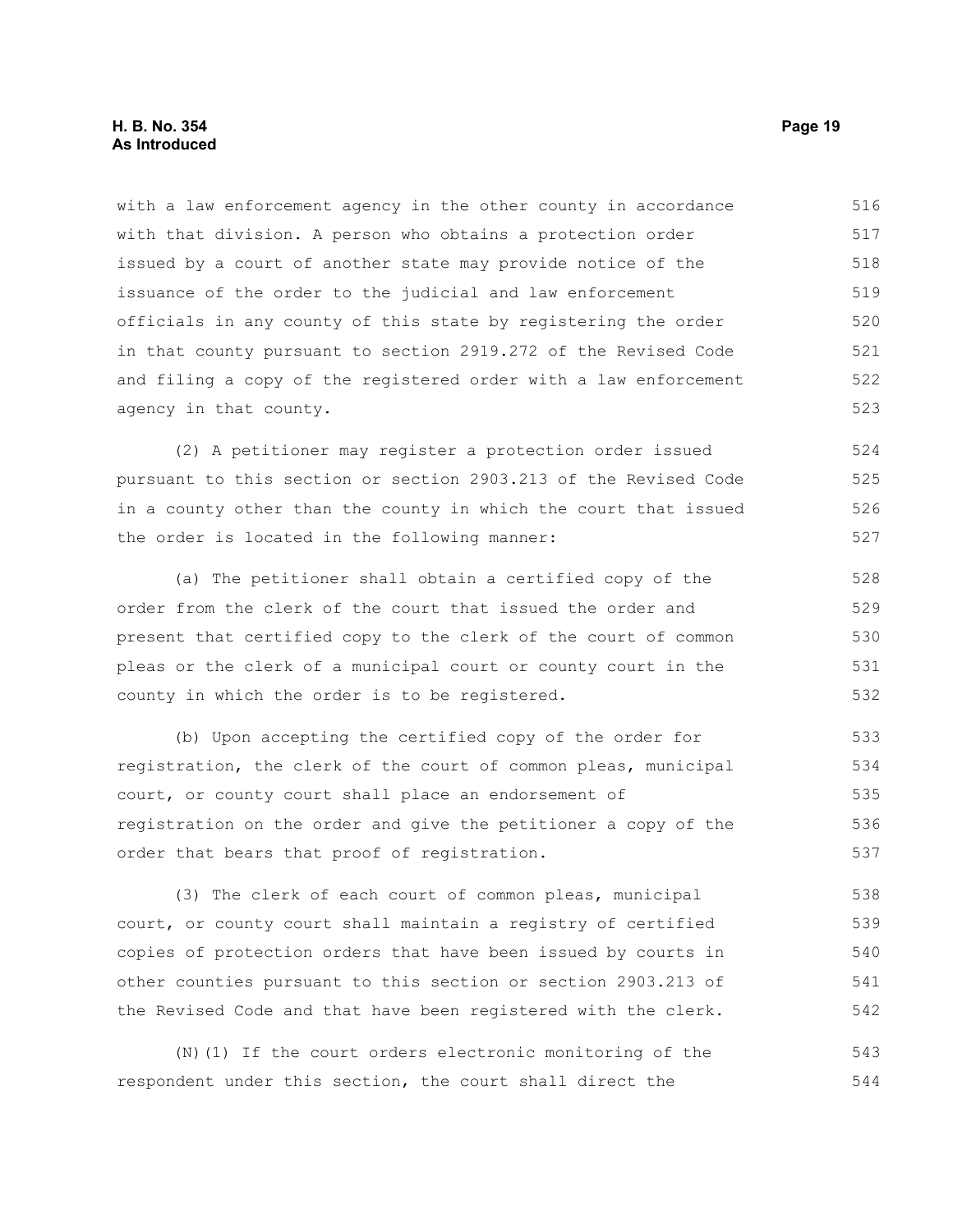#### **H. B. No. 354 Page 20 As Introduced**

sheriff's office or any other appropriate law enforcement agency to install the electronic monitoring device and to monitor the respondent. Unless the court determines that the respondent is indigent, the court shall order the respondent to pay the cost of the installation and monitoring of the electronic monitoring device. If the court determines that the respondent is indigent and subject to the maximum amount allowable to be paid in any year from the fund and the rules promulgated by the attorney general under division (N)(2) of this section, the cost of the installation and monitoring of the electronic monitoring device may be paid out of funds from the reparations fund created pursuant to section 2743.191 of the Revised Code. The total amount of costs for the installation and monitoring of electronic monitoring devices paid pursuant to this division and sections 2151.34 and 2919.27 of the Revised Code from the reparations fund shall not exceed three hundred thousand dollars per year. 545 546 547 548 549 550 551 552 553 554 555 556 557 558 559 560 561

(2) The attorney general may promulgate rules pursuant to section 111.15 of the Revised Code to govern payments made from the reparations fund pursuant to this division and sections 2151.34 and 2919.27 of the Revised Code. The rules may include reasonable limits on the total cost paid pursuant to this division and sections 2151.34 and 2919.27 of the Revised Code per respondent, the amount of the three hundred thousand dollars allocated to each county, and how invoices may be submitted by a county, court, or other entity. 562 563 564 565 566 567 568 569 570

**Sec. 2919.26.** (A)(1) Upon the filing of a complaint that alleges a violation of section 2909.06, 2909.07, 2911.12, or 2911.211 of the Revised Code if the alleged victim of the violation was a family or household member at the time of the violation, a violation of a municipal ordinance that is 571 572 573 574 575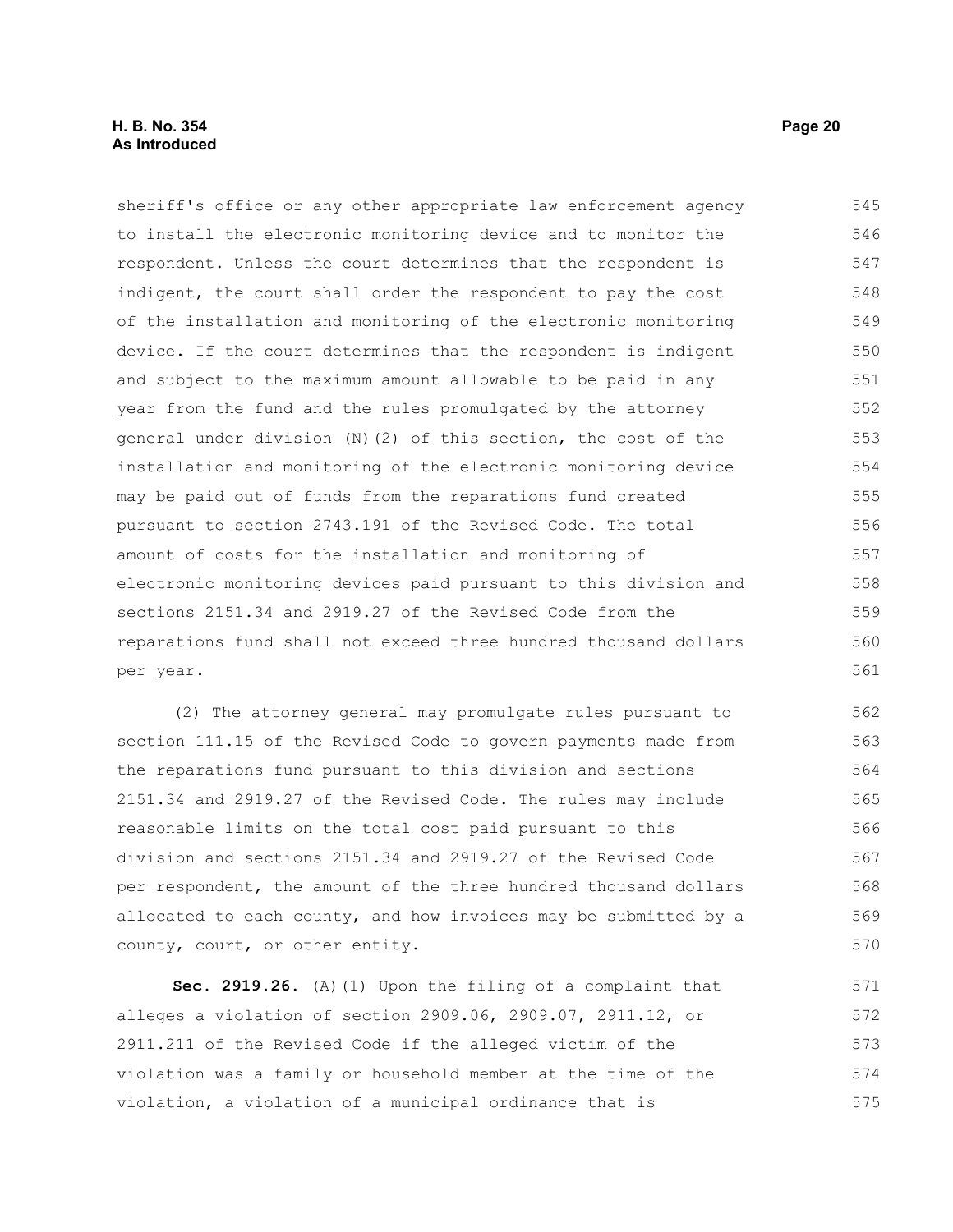#### **H. B. No. 354 Page 21 As Introduced**

substantially similar to any of those sections if the alleged victim of the violation was a family or household member at the time of the violation, any offense of violence if the alleged victim of the offense was a family or household member at the time of the commission of the offense, or any sexually oriented offense if the alleged victim of the offense was a family or household member at the time of the commission of the offense, the complainant, the alleged victim, or a family or household member of an alleged victim may file, or, if in an emergency the alleged victim is unable to file, a person who made an arrest for the alleged violation or offense under section 2935.03 of the Revised Code may file on behalf of the alleged victim, a motion that requests the issuance of a temporary protection order as a pretrial condition of release of the alleged offender, in addition to any bail set under Criminal Rule 46. The motion shall be filed with the clerk of the court that has jurisdiction of the case at any time after the filing of the complaint. 576 577 578 579 580 581 582 583 584 585 586 587 588 589 590 591 592 593

(2) For purposes of section 2930.09 of the Revised Code, all stages of a proceeding arising out of a complaint alleging the commission of a violation, offense of violence, or sexually oriented offense described in division (A)(1) of this section, including all proceedings on a motion for a temporary protection order, are critical stages of the case, and a victim may be accompanied by a victim advocate or another person to provide support to the victim as provided in that section.

(B) The motion shall be prepared on a form that is provided by the clerk of the court, which form shall be substantially as follows: 602 603 604

"MOTION FOR TEMPORARY PROTECTION ORDER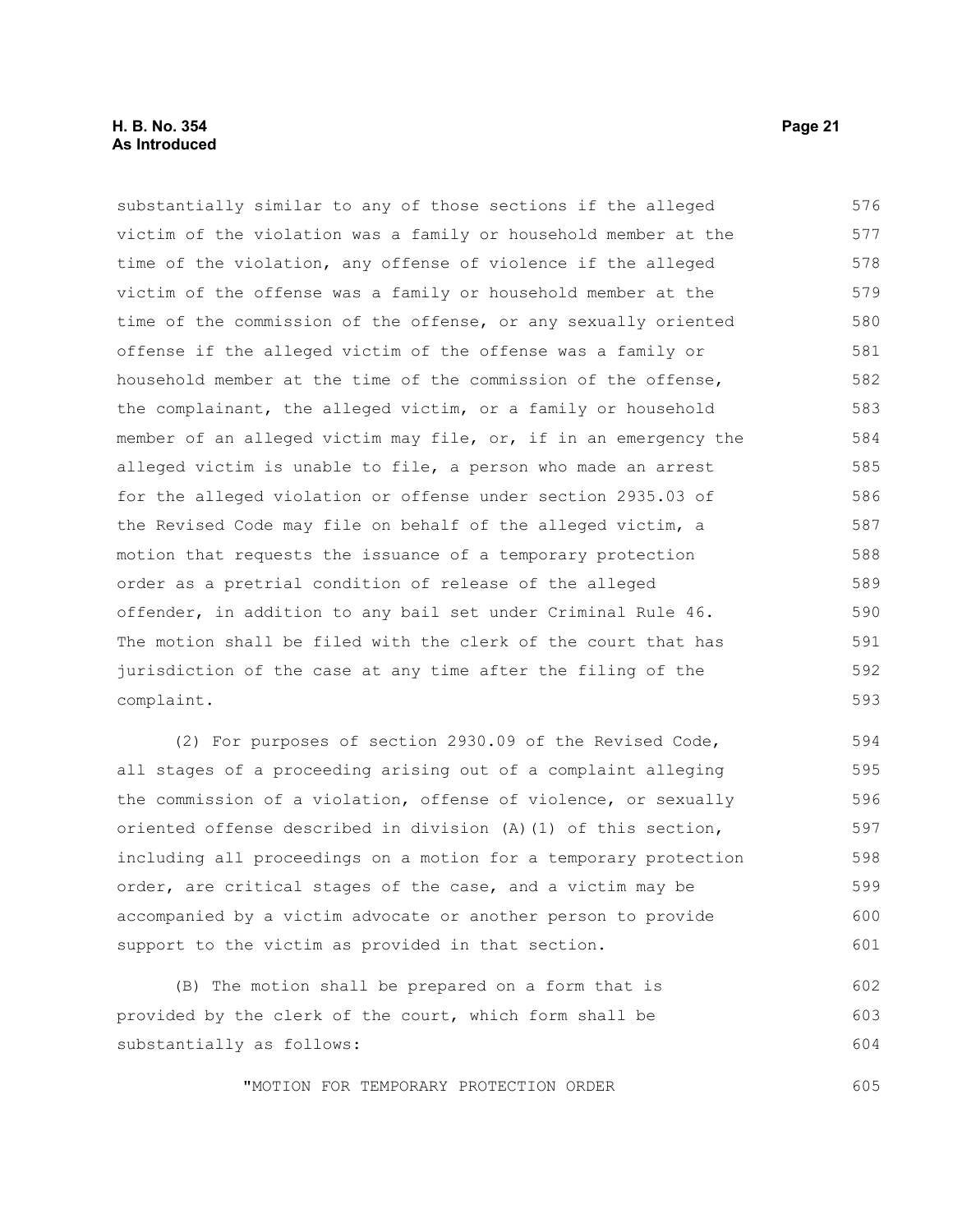| <b></b> Court                                                            | 606 |
|--------------------------------------------------------------------------|-----|
| Name and address of court                                                | 607 |
| State of Ohio                                                            | 608 |
| $V.NO.$                                                                  | 609 |
|                                                                          | 610 |
| Name of Defendant                                                        | 611 |
| (name of person), moves the court to issue a temporary protection order  | 612 |
| containing terms designed to ensure the safety and protection of the     | 613 |
| complainant, alleged victim, and other family or household members, in   | 614 |
| relation to the named defendant, pursuant to its authority to issue such | 615 |
| an order under section 2919.26 of the Revised Code.                      | 616 |
| A complaint, a copy of which has been attached to this                   | 617 |
| motion, has been filed in this court charging the named                  | 618 |
| defendant with  (name of the specified                                   | 619 |
| violation, the offense of violence, or sexually oriented offense         | 620 |
| charged) in circumstances in which the victim was a family or            | 621 |
| household member in violation of (section of the Revised Code            | 622 |

designating the specified violation, offense of violence, or sexually oriented offense charged), or charging the named defendant with a violation of a municipal ordinance that is substantially similar to .......................... (section of the Revised Code designating the specified violation, offense of violence, or sexually oriented offense charged) involving a family or household member. 623 624 625 626 627 628 629

I understand that I must appear before the court, at a time set by the court within twenty-four hours after the filing of this motion, for a hearing on the motion or that, if I am unable to appear because of hospitalization or a medical 630 631 632 633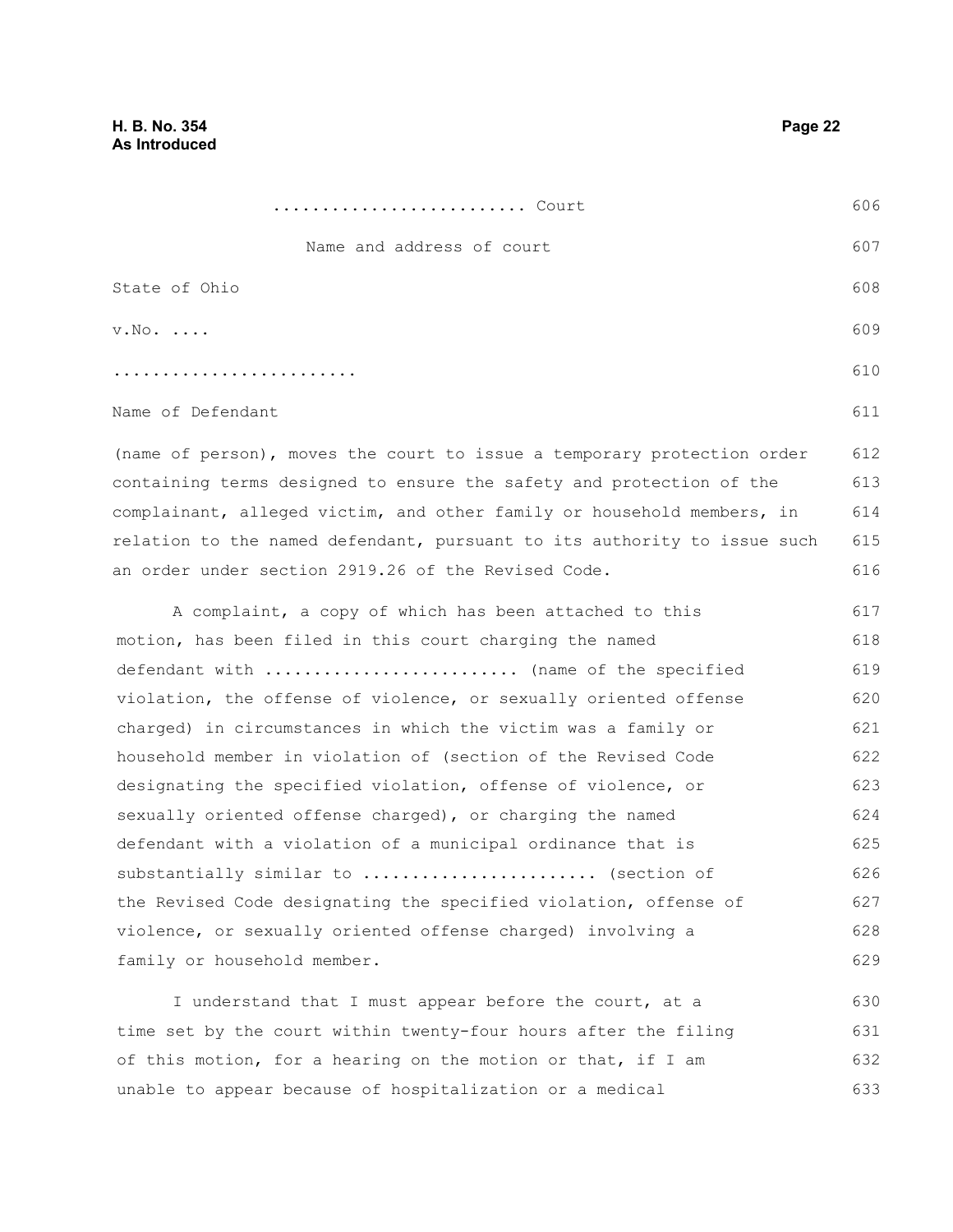condition resulting from the offense alleged in the complaint, a person who can provide information about my need for a temporary protection order must appear before the court in lieu of my appearing in court. I understand that any temporary protection order granted pursuant to this motion is a pretrial condition of release and is effective only until the disposition of the criminal proceeding arising out of the attached complaint, or the issuance of a civil protection order or the approval of a consent agreement, arising out of the same activities as those that were the basis of the complaint, under section 3113.31 of the Revised Code. .......................................... Signature of person (or signature of the arresting officer who filed the motion on behalf of the alleged victim) .......................................... Address of person (or office address of the arresting officer who filed the motion on behalf of the alleged victim)" (C)(1) As soon as possible after the filing of a motion that requests the issuance of a temporary protection order, but not later than twenty-four hours after the filing of the motion, the court shall conduct a hearing to determine whether to issue the order. The person who requested the order shall appear before the court and provide the court with the information that it requests concerning the basis of the motion. If the person who requested the order is unable to appear and if the court finds that the failure to appear is because of the person's hospitalization or medical condition resulting from the offense alleged in the complaint, another person who is able to provide 634 635 636 637 638 639 640 641 642 643 644 645 646 647 648 649 650 651 652 653 654 655 656 657 658 659 660 661 662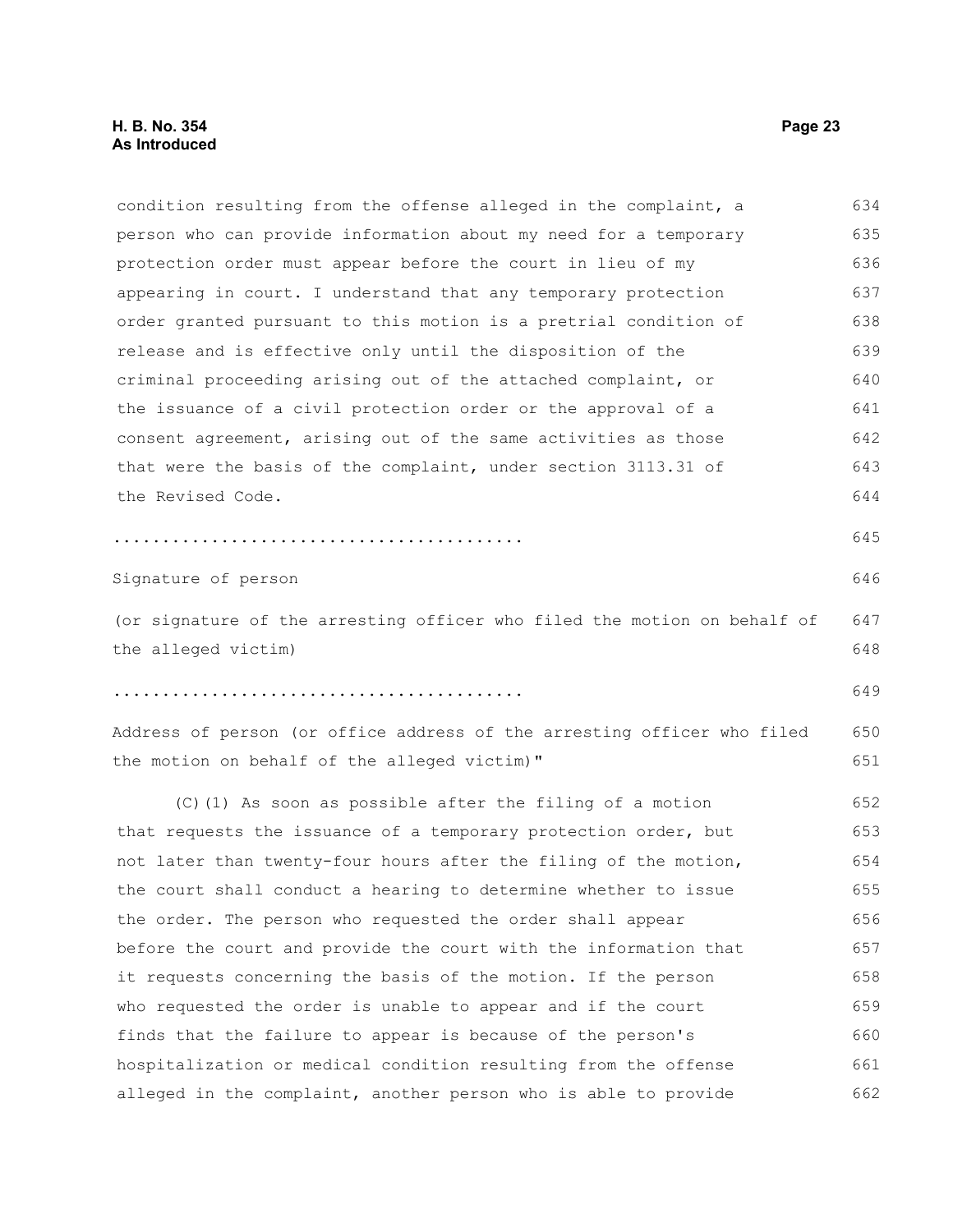#### **H. B. No. 354 Page 24 As Introduced**

the court with the information it requests may appear in lieu of the person who requested the order. If the court finds that the safety and protection of the complainant, alleged victim, or any other family or household member of the alleged victim may be impaired by the continued presence of the alleged offender, the court may issue a temporary protection order, as a pretrial condition of release, that contains terms designed to ensure the safety and protection of the complainant, alleged victim, or the family or household member, including a requirement that the alleged offender refrain from entering the residence, school, business, or place of employment of the complainant, alleged victim, or the family or household member. The court may include within a protection order issued under this section a term requiring that the alleged offender not remove, damage, hide, harm, or dispose of any companion animal owned or possessed by the complainant, alleged victim, or any other family or household member of the alleged victim, and may include within the order a term authorizing the complainant, alleged victim, or other family or household member of the alleged victim to remove a companion animal owned by the complainant, alleged victim, or other family or household member from the possession of the alleged offender. 663 664 665 666 667 668 669 670 671 672 673 674 675 676 677 678 679 680 681 682 683 684

(2)(a) If the court issues a temporary protection order that includes a requirement that the alleged offender refrain from entering the residence, school, business, or place of employment of the complainant, the alleged victim, or the family or household member, the order shall state clearly that the order cannot be waived or nullified by an invitation to the alleged offender from the complainant, alleged victim, or family or household member to enter the residence, school, business, or place of employment or by the alleged offender's entry into one 685 686 687 688 689 690 691 692 693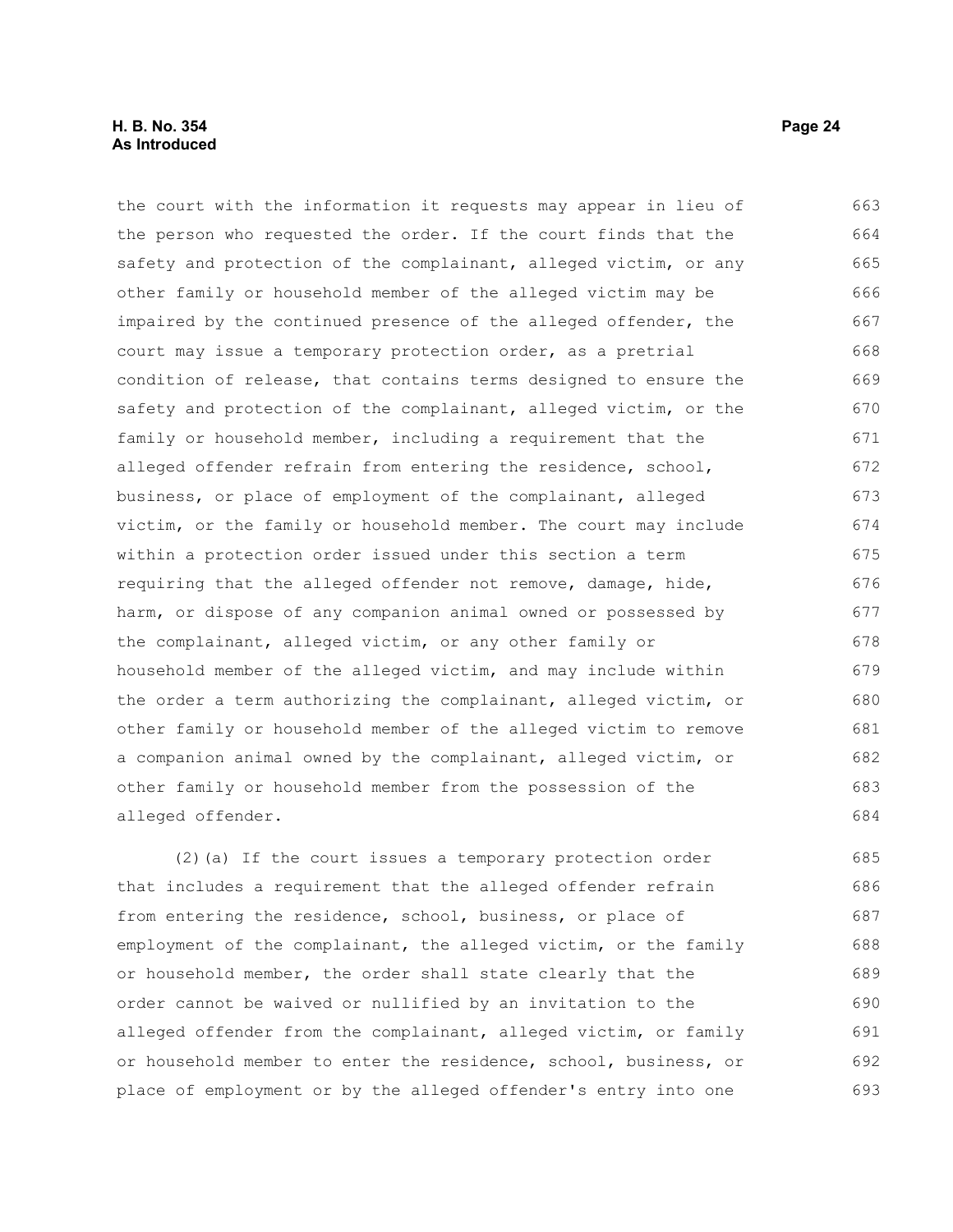#### **H. B. No. 354 Page 25 As Introduced**

of those places otherwise upon the consent of the complainant, alleged victim, or family or household member. 694 695

(b) Division (C)(2)(a) of this section does not limit any discretion of a court to determine that an alleged offender charged with a violation of section 2919.27 of the Revised Code, with a violation of a municipal ordinance substantially equivalent to that section, or with contempt of court, which charge is based on an alleged violation of a temporary protection order issued under this section, did not commit the violation or was not in contempt of court. 696 697 698 699 700 701 702 703

(D)(1) Upon the filing of a complaint that alleges a violation of section 2909.06, 2909.07, 2911.12, or 2911.211 of the Revised Code if the alleged victim of the violation was a family or household member at the time of the violation, a violation of a municipal ordinance that is substantially similar to any of those sections if the alleged victim of the violation was a family or household member at the time of the violation, any offense of violence if the alleged victim of the offense was a family or household member at the time of the commission of the offense, or any sexually oriented offense if the alleged victim of the offense was a family or household member at the time of the commission of the offense, the court, upon its own motion, may issue a temporary protection order as a pretrial condition of release if it finds that the safety and protection of the complainant, alleged victim, or other family or household member of the alleged offender may be impaired by the continued presence of the alleged offender. 704 705 706 707 708 709 710 711 712 713 714 715 716 717 718 719 720

(2) If the court issues a temporary protection order under this section as an ex parte order, it shall conduct, as soon as possible after the issuance of the order, a hearing in the 721 722 723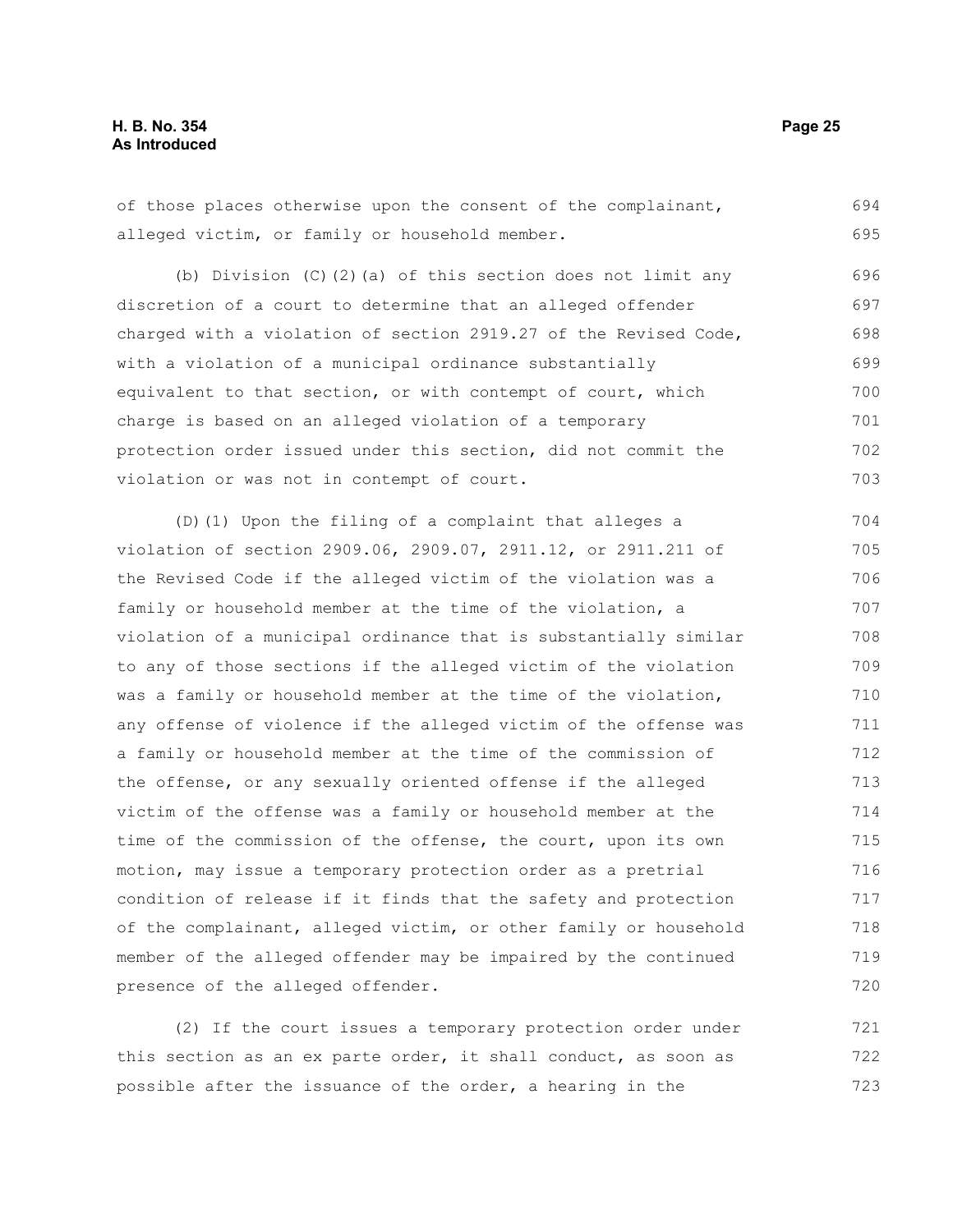#### **H. B. No. 354 Page 26 As Introduced**

presence of the alleged offender not later than the next day on which the court is scheduled to conduct business after the day on which the alleged offender was arrested or at the time of the appearance of the alleged offender pursuant to summons to determine whether the order should remain in effect, be modified, or be revoked. The hearing shall be conducted under the standards set forth in division (C) of this section. 724 725 726 727 728 729 730

(3) An order issued under this section shall contain only those terms authorized in orders issued under division (C) of this section. 731 732 733

(4) If a municipal court or a county court issues a temporary protection order under this section and if, subsequent to the issuance of the order, the alleged offender who is the subject of the order is bound over to the court of common pleas for prosecution of a felony arising out of the same activities as those that were the basis of the complaint upon which the order is based, notwithstanding the fact that the order was issued by a municipal court or county court, the order shall remain in effect, as though it were an order of the court of common pleas, while the charges against the alleged offender are pending in the court of common pleas, for the period of time described in division (E)(2) of this section, and the court of common pleas has exclusive jurisdiction to modify the order issued by the municipal court or county court. This division applies when the alleged offender is bound over to the court of common pleas as a result of the person waiving a preliminary hearing on the felony charge, as a result of the municipal court or county court having determined at a preliminary hearing that there is probable cause to believe that the felony has been committed and that the alleged offender committed it, as a result of the alleged offender having been indicted for the 734 735 736 737 738 739 740 741 742 743 744 745 746 747 748 749 750 751 752 753 754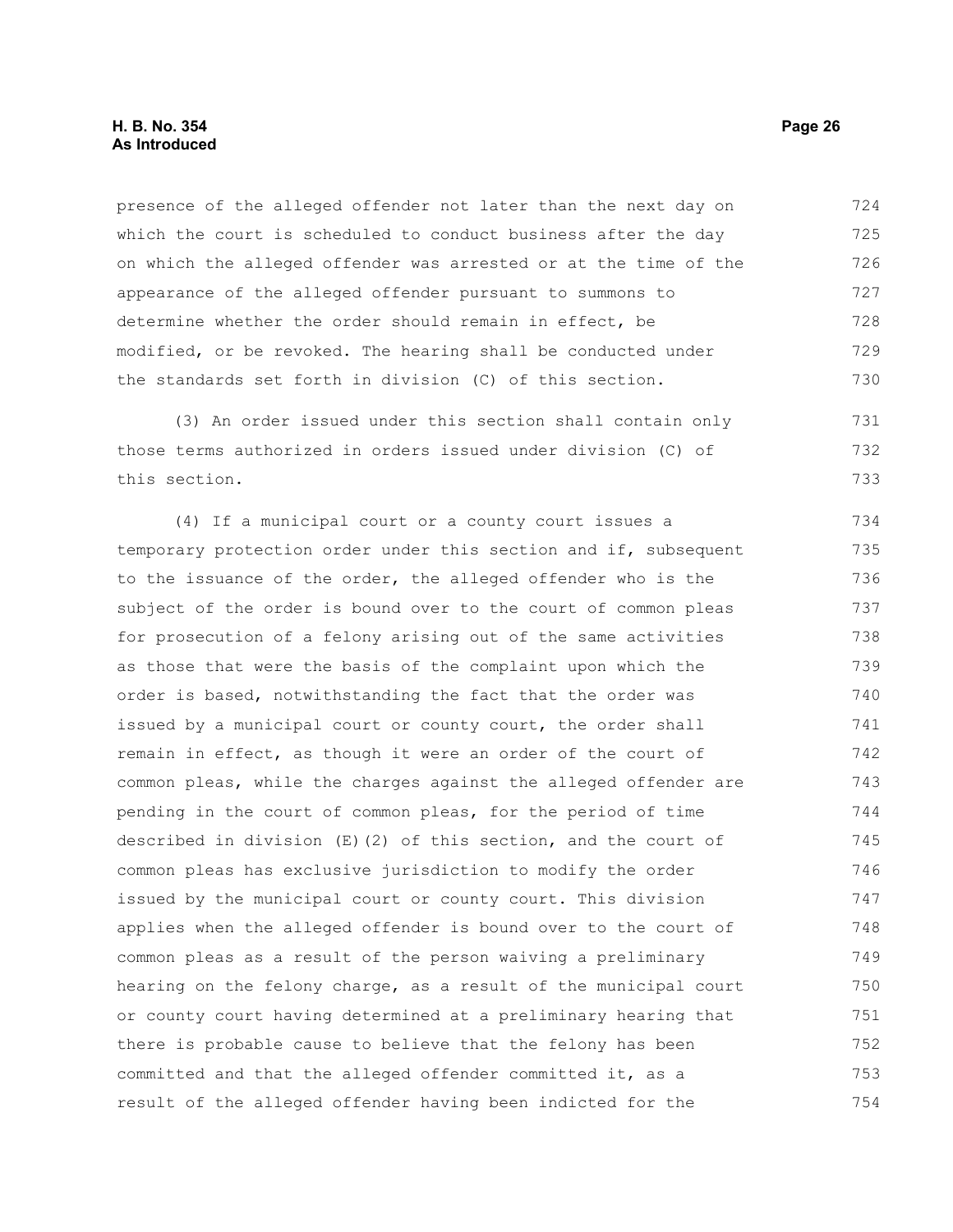felony, or in any other manner.

| felony, or in any other manner.                                  | 755 |
|------------------------------------------------------------------|-----|
| (E) A temporary protection order that is issued as a             | 756 |
| pretrial condition of release under this section:                | 757 |
| (1) Is in addition to, but shall not be construed as a           | 758 |
| part of, any bail set under Criminal Rule 46;                    | 759 |
| (2) Is effective only until the occurrence of either of          | 760 |
| the following:                                                   | 761 |
| (a) The disposition, by the court that issued the order          | 762 |
| or, in the circumstances described in division (D) (4) of this   | 763 |
| section, by the court of common pleas to which the alleged       | 764 |
| offender is bound over for prosecution, of the criminal          | 765 |
| proceeding arising out of the complaint upon which the order is  | 766 |
| based;                                                           | 767 |
| (b) The issuance of a protection order or the approval of        | 768 |
| a consent agreement, arising out of the same activities as those | 769 |
| that were the basis of the complaint upon which the order is     | 770 |
| based, under section 3113.31 of the Revised Code.                | 771 |
| (3) Shall not be construed as a finding that the alleged         | 772 |
| offender committed the alleged offense, and shall not be         | 773 |

introduced as evidence of the commission of the offense at the trial of the alleged offender on the complaint upon which the order is based. 774 775 776

(F) A person who meets the criteria for bail under Criminal Rule 46 and who, if required to do so pursuant to that rule, executes or posts bond or deposits cash or securities as bail, shall not be held in custody pending a hearing before the court on a motion requesting a temporary protection order. 777 778 779 780 781

(G)(1) A copy of any temporary protection order that is 782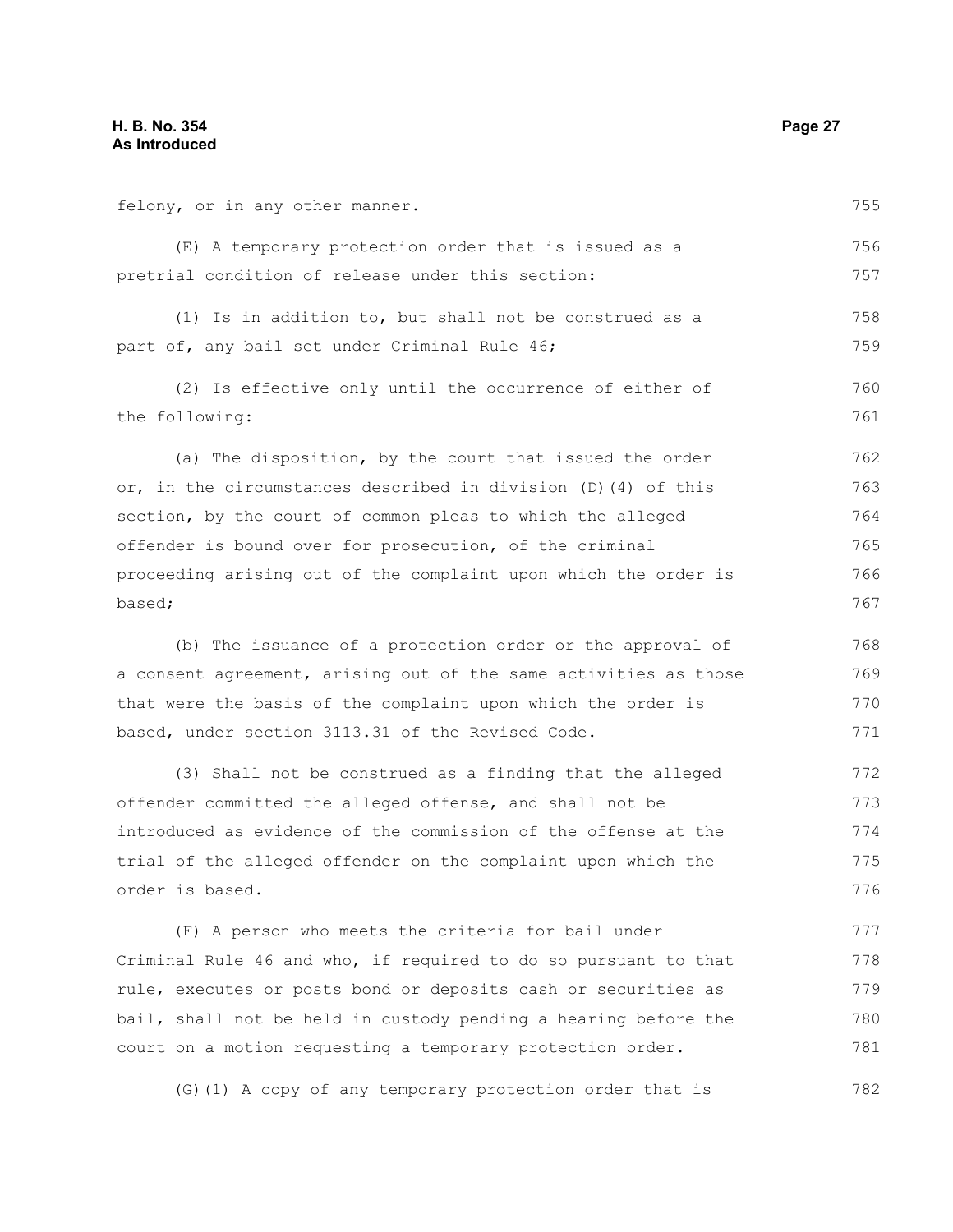#### **H. B. No. 354 Page 28 As Introduced**

issued under this section shall be issued by the court to the complainant, to the alleged victim, to the person who requested the order, to the defendant, and to all law enforcement agencies that have jurisdiction to enforce the order. The court shall direct that a copy of the order be delivered to the defendant on the same day that the order is entered. If a municipal court or a county court issues a temporary protection order under this section and if, subsequent to the issuance of the order, the defendant who is the subject of the order is bound over to the court of common pleas for prosecution as described in division (D)(4) of this section, the municipal court or county court shall direct that a copy of the order be delivered to the court of common pleas to which the defendant is bound over. 783 784 785 786 787 788 789 790 791 792 793 794 795

(2) The court shall enter a copy of a temporary protection order issued under this section after a full hearing into the weapons disability data portal created in section 5502.80 of the Revised Code within one business day after it is issued and, if the temporary protection order is terminated, shall enter into the weapons disability data portal a record that the temporary protection order has been terminated within one business day after the temporary protection order is terminated. 796 797 798 799 800 801 802 803

(3) Upon the issuance of a protection order under this section, the court shall provide the parties to the order with the following notice orally or by form:

#### "NOTICE

As a result of this protection order, it may be unlawful for you to possess or purchase a firearm, including a rifle, pistol, or revolver, or ammunition pursuant to federal law under 18 U.S.C. 922(g)(8) for the duration of this order. If you have any questions whether this law makes it illegal for you to 808 809 810 811 812

804 805 806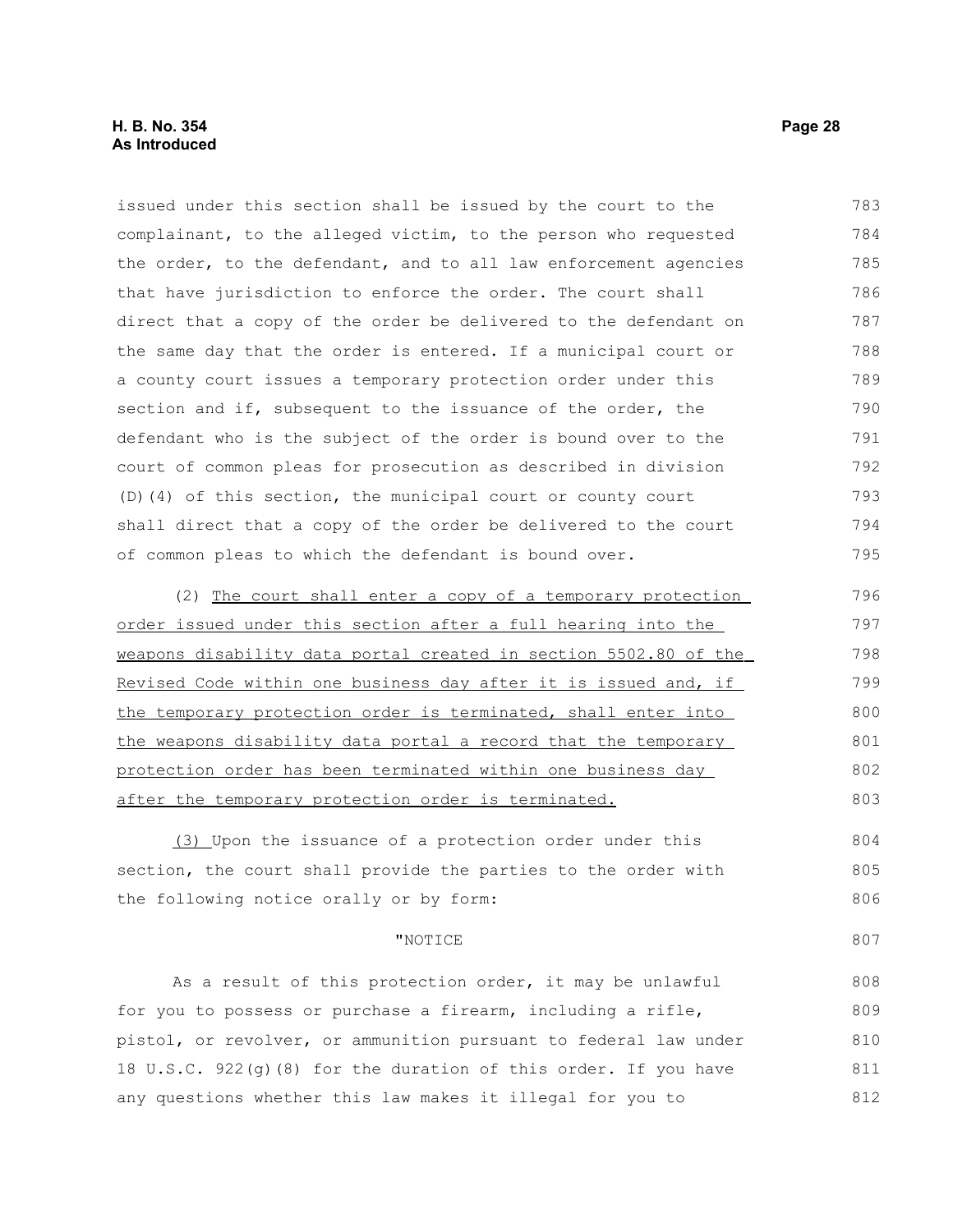possess or purchase a firearm or ammunition, you should consult an attorney." 813 814

 $(3)$  (4) All law enforcement agencies shall establish and maintain an index for the temporary protection orders delivered to the agencies pursuant to division (G)(1) of this section. With respect to each order delivered, each agency shall note on the index, the date and time of the receipt of the order by the agency. 815 816 817 818 819 820

 $(4)$  (5) A complainant, alleged victim, or other person who obtains a temporary protection order under this section may provide notice of the issuance of the temporary protection order to the judicial and law enforcement officials in any county other than the county in which the order is issued by registering that order in the other county in accordance with division (N) of section 3113.31 of the Revised Code and filing a copy of the registered protection order with a law enforcement agency in the other county in accordance with that division. 821 822 823 824 825 826 827 828 829

(5) (6) Any officer of a law enforcement agency shall enforce a temporary protection order issued by any court in this state in accordance with the provisions of the order, including removing the defendant from the premises, regardless of whether the order is registered in the county in which the officer's agency has jurisdiction as authorized by division  $\left(\frac{G}{4}\right) \left(\frac{4}{9}\right)$  (5) of this section. 830 831 832 833 834 835 836

(H) Upon a violation of a temporary protection order, the court may issue another temporary protection order, as a pretrial condition of release, that modifies the terms of the order that was violated. 837 838 839 840

(I)(1) As used in divisions (I)(1) and (2) of this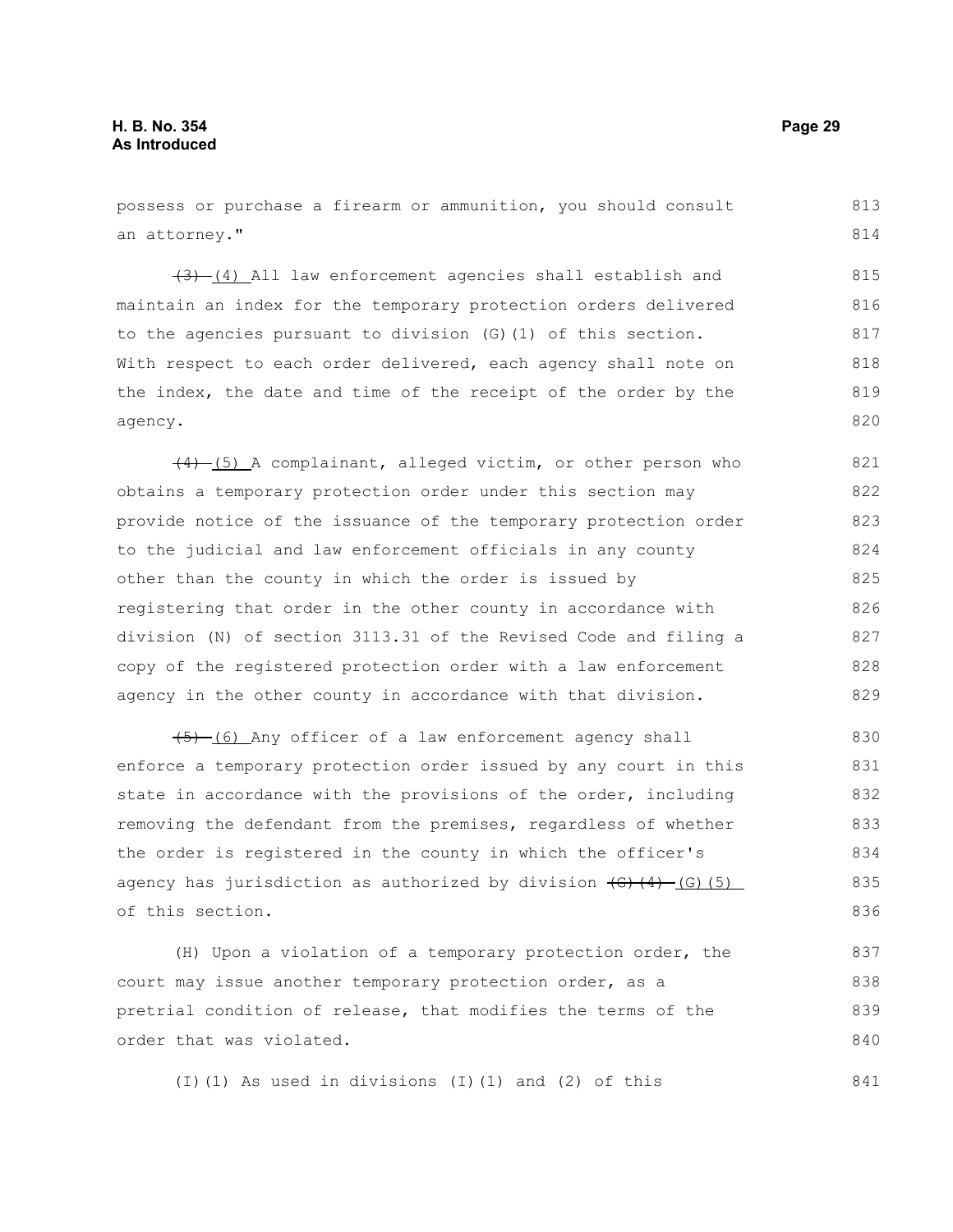section, "defendant" means a person who is alleged in a complaint to have committed a violation, offense of violence, or sexually oriented offense of the type described in division (A) of this section. 842 843 844 845

(2) If a complaint is filed that alleges that a person committed a violation, offense of violence, or sexually oriented offense of the type described in division (A) of this section, the court may not issue a temporary protection order under this section that requires the complainant, the alleged victim, or another family or household member of the defendant to do or refrain from doing an act that the court may require the defendant to do or refrain from doing under a temporary protection order unless both of the following apply: 846 847 848 849 850 851 852 853 854

(a) The defendant has filed a separate complaint that alleges that the complainant, alleged victim, or other family or household member in question who would be required under the order to do or refrain from doing the act committed a violation or offense of violence of the type described in division (A) of this section.

(b) The court determines that both the complainant, alleged victim, or other family or household member in question who would be required under the order to do or refrain from doing the act and the defendant acted primarily as aggressors, that neither the complainant, alleged victim, or other family or household member in question who would be required under the order to do or refrain from doing the act nor the defendant acted primarily in self-defense, and, in accordance with the standards and criteria of this section as applied in relation to the separate complaint filed by the defendant, that it should issue the order to require the complainant, alleged victim, or 861 862 863 864 865 866 867 868 869 870 871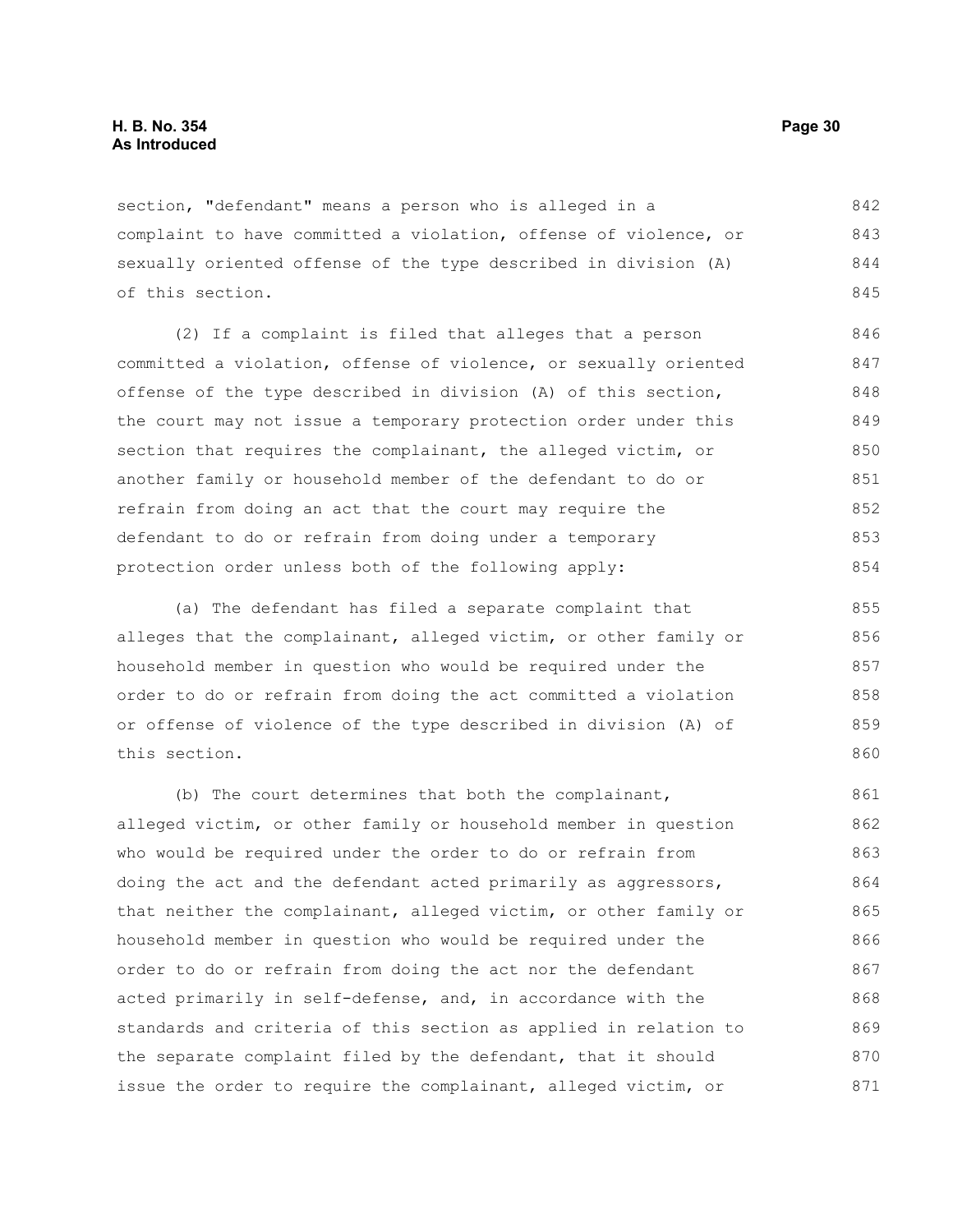#### **H. B. No. 354 Page 31 As Introduced**

other family or household member in question to do or refrain from doing the act. 872 873

(J)(1) Subject to division (J)(2) of this section and regardless of whether a protection order is issued or a consent agreement is approved by a court of another county or a court of another state, no court or unit of state or local government shall charge the movant any fee, cost, deposit, or money in connection with the filing of a motion pursuant to this section, in connection with the filing, issuance, registration, modification, enforcement, dismissal, withdrawal, or service of a protection order, consent agreement, or witness subpoena or for obtaining a certified copy of a protection order or consent agreement. 874 875 876 877 878 879 880 881 882 883 884

(2) Regardless of whether a protection order is issued or a consent agreement is approved pursuant to this section, if the defendant is convicted the court may assess costs against the defendant in connection with the filing, issuance, registration, modification, enforcement, dismissal, withdrawal, or service of a protection order, consent agreement, or witness subpoena or for obtaining a certified copy of a protection order or consent agreement. 885 886 887 888 889 890 891 892

(K) As used in this section:

(1) "Companion animal" has the same meaning as in section 959.131 of the Revised Code. 894 895

(2) "Sexually oriented offense" has the same meaning as in section 2950.01 of the Revised Code. 896 897

(3) "Victim advocate" means a person who provides support and assistance for a victim of an offense during court proceedings. 898 899 900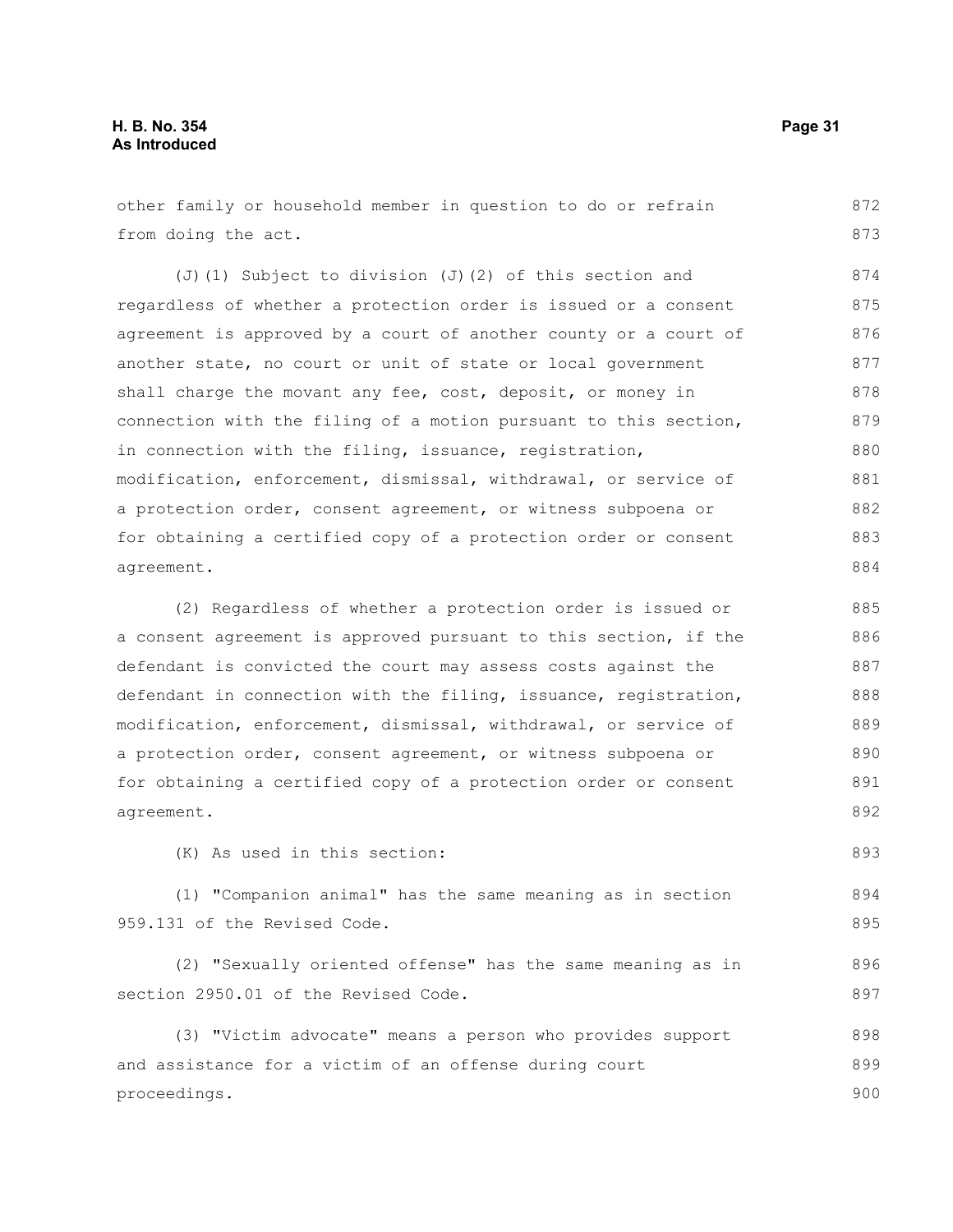**Sec. 2923.13.** (A) Unless relieved from disability under operation of law or legal process, no person shall knowingly acquire, have, carry, or use any firearm or dangerous ordnance, if any of the following apply: 901 902 903 904

(1) The person is a fugitive from justice. 905

(2) The person is under indictment for or has been convicted of any felony offense of violence or has been adjudicated a delinquent child for the commission of an offense that, if committed by an adult, would have been a felony offense of violence. 906 907 908 909 910

(3) The person is under indictment for or has been convicted of any felony offense involving the illegal possession, use, sale, administration, distribution, or trafficking in any drug of abuse or has been adjudicated a delinquent child for the commission of an offense that, if committed by an adult, would have been a felony offense involving the illegal possession, use, sale, administration, distribution, or trafficking in any drug of abuse. 911 912 913 914 915 916 917 918

(4) The person is drug dependent, in danger of drug dependence, or a chronic alcoholic. 919 920

(5) The person is under adjudication of mental incompetence, has been adjudicated as a mental defective, has been committed to a mental institution, has been found by a court to be a mentally ill person subject to court order, or is an involuntary patient other than one who is a patient only for purposes of observation. As used in this division, "mentally ill person subject to court order" and "patient" have the same meanings as in section 5122.01 of the Revised Code. 921 922 923 924 925 926 927 928

 (6) The person is under indictment for or has been 929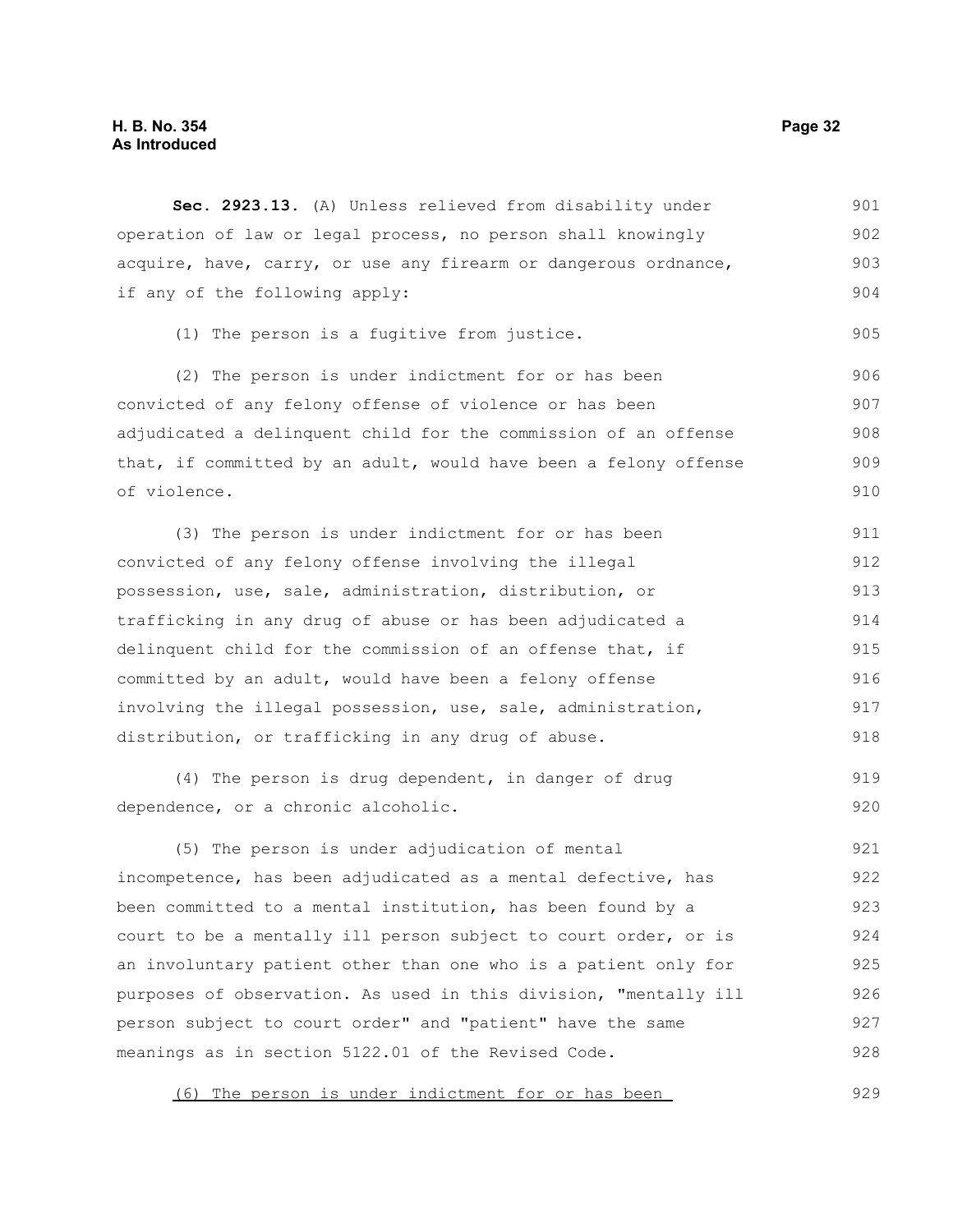| convicted of, pleaded quilty to, or adjudicated a delinquent     | 930 |  |  |
|------------------------------------------------------------------|-----|--|--|
| child for committing an offense that is punishable by            | 931 |  |  |
| imprisonment for a term exceeding one year.                      | 932 |  |  |
| (7) The person has been convicted of, pleaded quilty to,         | 933 |  |  |
| or adjudicated a delinquent child for committing a violation of  | 934 |  |  |
| section 2919.25 of the Revised Code.                             | 935 |  |  |
| (8) The person has been discharged from the armed forces         | 936 |  |  |
| of the United States under dishonorable conditions.              | 937 |  |  |
| (9) The person has renounced the person's United States          | 938 |  |  |
| citizenship, if applicable.                                      | 939 |  |  |
| (10) The person is unlawfully present in the United              | 940 |  |  |
| States.                                                          | 941 |  |  |
| (11) If the person is an alien, the person has been              | 942 |  |  |
| admitted to the United States under a nonimmigrant visa, as      | 943 |  |  |
| defined in the "Immigration and Nationality Act," 8 U.S.C.       |     |  |  |
| <u>1101 (a) (26).</u>                                            | 945 |  |  |
| (12) The person is subject to a temporary protection order       | 946 |  |  |
| issued, after a full hearing, under section 2919.26 of the       | 947 |  |  |
| Revised Code or a protection order issued or consent agreement   | 948 |  |  |
| approved under section 3113.31 of the Revised Code.              | 949 |  |  |
| (13) The person was adjudicated a delinguent child for a         | 950 |  |  |
| violation of any prohibition under Chapter 2907. of the Revised  | 951 |  |  |
| Code or for committing an offense of violence, until the date    | 952 |  |  |
| the juvenile court expunges the person's records in the case, if | 953 |  |  |
| applicable, under section 2151.358 of the Revised Code.          | 954 |  |  |
| (B) Whoever violates this section is guilty of having            | 955 |  |  |
| weapons while under disability, a felony of the third degree.    | 956 |  |  |
| (C) For the purposes of this section, "under:                    | 957 |  |  |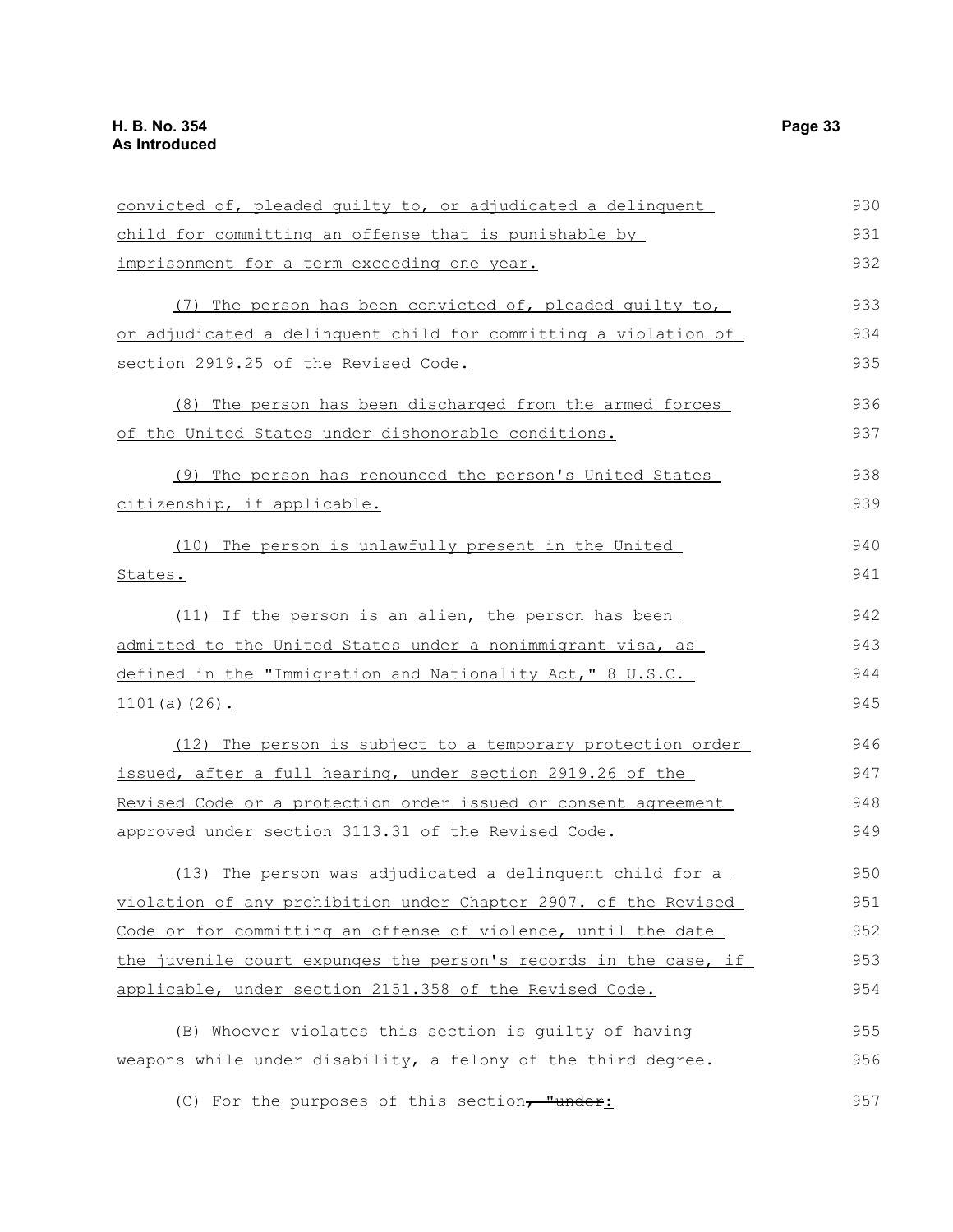| (1) "Offense that is punishable by imprisonment for a term       | 958 |
|------------------------------------------------------------------|-----|
| exceeding one year" does not include any of the following:       | 959 |
| (a) A violation of the laws of this state pertaining to          | 960 |
| antitrust laws, unfair trade practices, restraints of trade, or  | 961 |
| similar violations relating to the regulation of business trade  | 962 |
| practices;                                                       | 963 |
| (b) Any misdemeanor punishable by a term of imprisonment         | 964 |
| of two years or less;                                            | 965 |
| (c) Any conviction that has been expunged or set aside or        | 966 |
| for which the person has been pardoned or has had civil rights   | 967 |
| restored, unless the pardon, expungement, or restoration of      | 968 |
| civil rights specifies that the person may not acquire, have,    | 969 |
| carry, or use any firearm or dangerous ordnance.                 | 970 |
| (2) "Under operation of law or legal process" shall not          | 971 |
| itself include mere completion, termination, or expiration of a  | 972 |
| sentence imposed as a result of a criminal conviction.           | 973 |
| Sec. 2923.14. (A) (1) Except as otherwise provided in            | 974 |
| division (A)(2) of this section, any person who is prohibited    | 975 |
| from acquiring, having, carrying, or using firearms may apply to | 976 |
| the court of common pleas in the county in which the person      | 977 |
| resides for relief from such prohibition.                        | 978 |
| (2) Division (A) (1) of this section does not apply to a         | 979 |
| person who has been convicted of or pleaded guilty to a          | 980 |
| violation of section 2923.132 of the Revised Code or to a person | 981 |
| who, two or more times, has been convicted of or pleaded quilty  | 982 |
| to a felony and a specification of the type described in section | 983 |
| 2941.141, 2941.144, 2941.145, 2941.146, 2941.1412, or 2941.1424  | 984 |
| of the Revised Code.                                             | 985 |
| (B) The application shall recite the following:                  | 986 |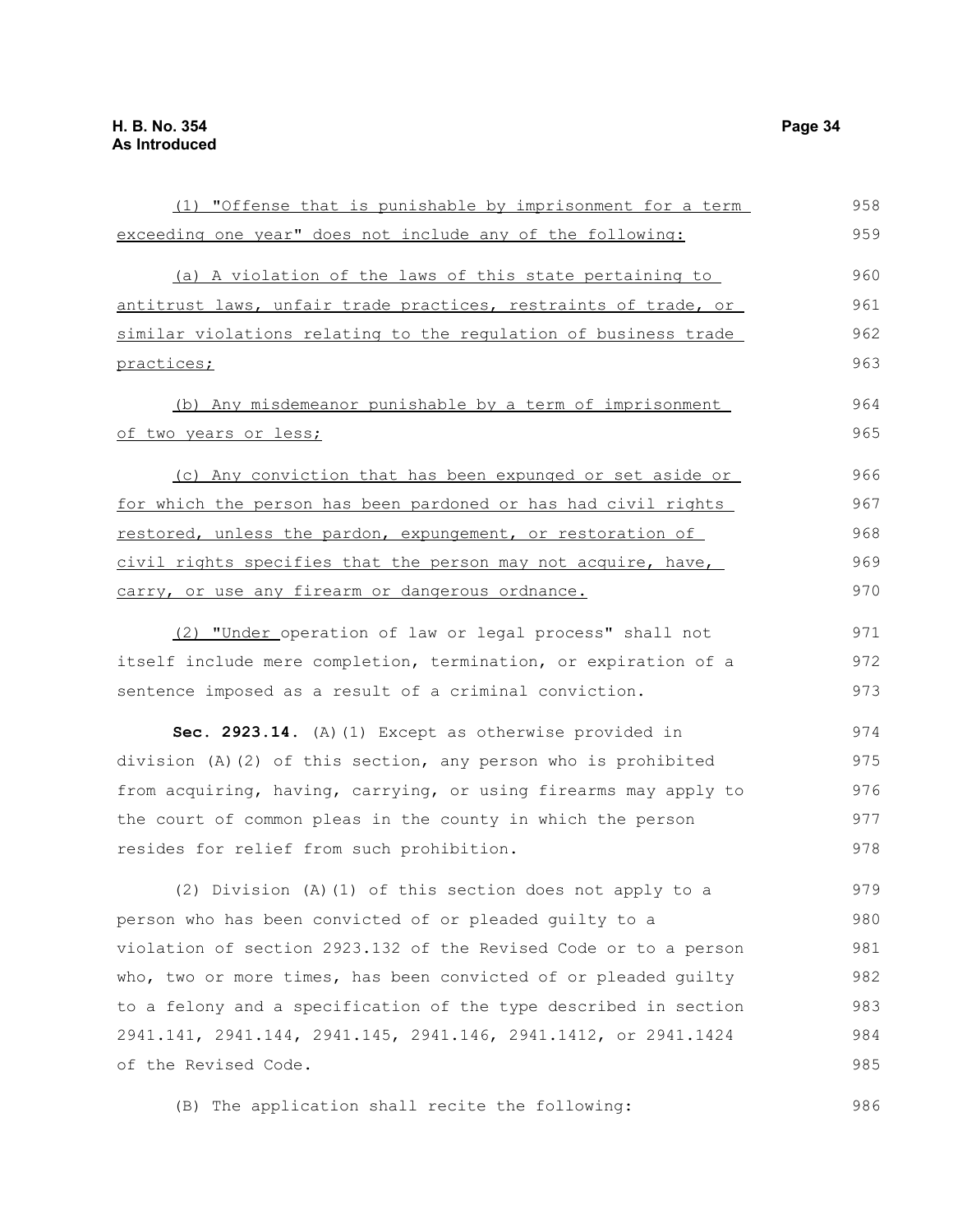#### **H. B. No. 354 Page 35 As Introduced**

(1) All indictments, convictions, or adjudications upon which the applicant's disability is based, the sentence imposed and served, and any release granted under a community control sanction, post-release control sanction, or parole, any partial or conditional pardon granted, or other disposition of each case, or, if the disability is based upon a factor other than an indictment, a conviction, or an adjudication, the factor upon which the disability is based and all details related to that factor; 987 988 989 990 991 992 993 994 995

(2) Facts showing the applicant to be a fit subject for relief under this section.

(C) A copy of the application shall be served on the county prosecutor. The county prosecutor shall cause the matter to be investigated and shall raise before the court any objections to granting relief that the investigation reveals. 998 999 1000 1001

(D) Upon hearing, the court may grant the applicant relief pursuant to this section, if all of the following apply: 1002 1003

(1) One of the following applies:

(a) If the disability is based upon an indictment, a conviction, or an adjudication, the applicant has been fully discharged from imprisonment, community control, post-release control, and parole, or, if the applicant is under indictment, has been released on bail or recognizance. 1005 1006 1007 1008 1009

(b) If the disability is based upon a factor other than an indictment, a conviction, or an adjudication, that factor no longer is applicable to the applicant. 1010 1011 1012

(2) The applicant has led a law-abiding life since discharge or release, and appears likely to continue to do so. 1013 1014

996 997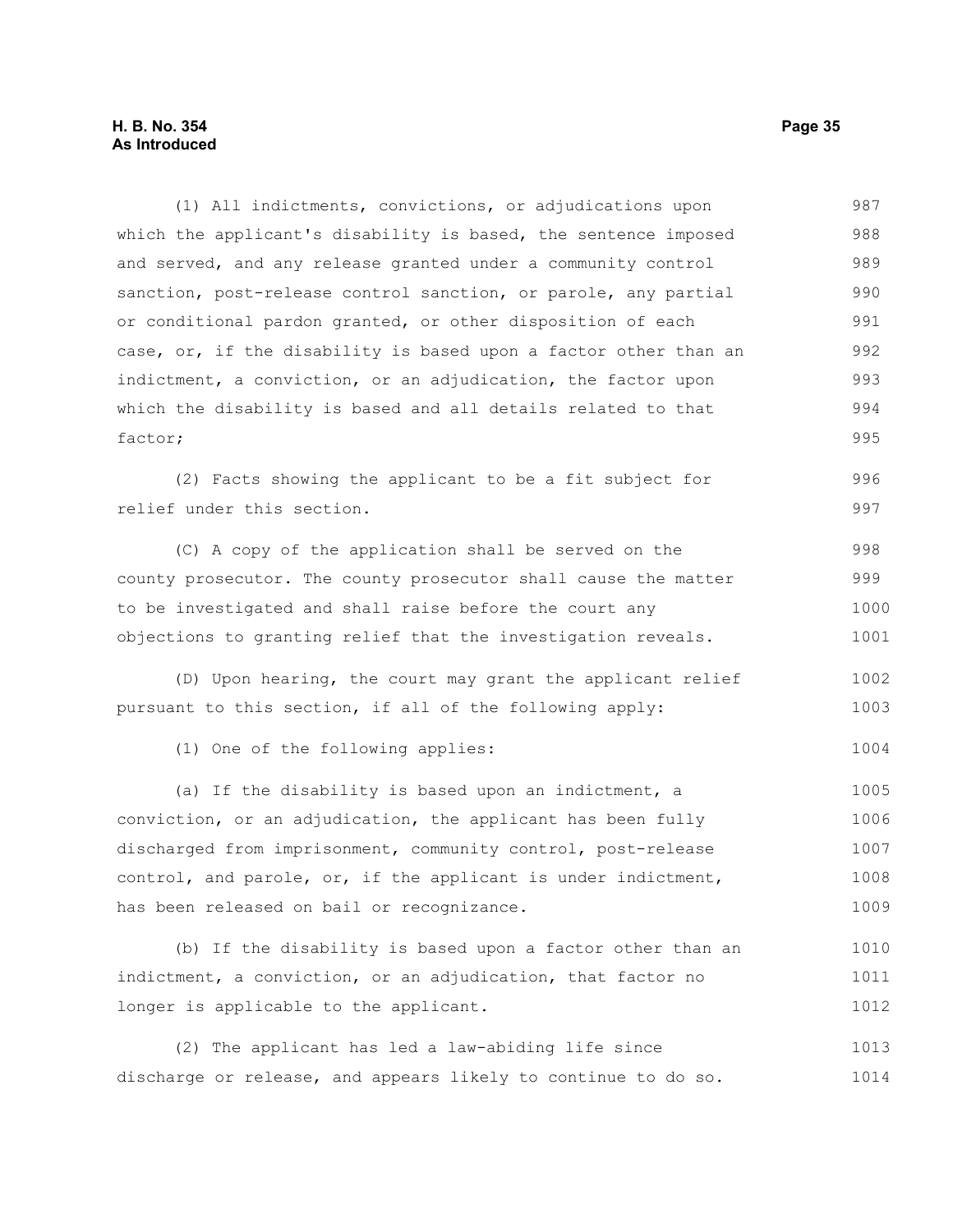### **H. B. No. 354 Page 36 As Introduced**

| (3) The applicant is not otherwise prohibited by law from                          | 1015 |
|------------------------------------------------------------------------------------|------|
| acquiring, having, or using firearms.                                              | 1016 |
| (E) Costs of the proceeding shall be charged as in other                           | 1017 |
| civil cases, and taxed to the applicant.                                           | 1018 |
| (F) Relief from disability granted pursuant to this                                | 1019 |
| section restores the applicant to all civil firearm rights to                      | 1020 |
| the full extent enjoyed by any citizen, and is subject to the                      | 1021 |
| following conditions:                                                              | 1022 |
| (1) Applies only with respect to indictments, convictions,                         | 1023 |
| or adjudications, or to the other factor, recited in the                           | 1024 |
| application as the basis for the applicant's disability;                           | 1025 |
| (2) Applies only with respect to firearms lawfully                                 | 1026 |
| acquired, possessed, carried, or used by the applicant;                            | 1027 |
| (3) May be revoked by the court at any time for good cause                         | 1028 |
| shown and upon notice to the applicant;                                            | 1029 |
| (4) Is automatically void upon commission by the applicant                         | 1030 |
| of any offense set forth in division (A)(2) $-\sigma_{r}$ (3), (6), or (7)         | 1031 |
| of section 2923.13 of the Revised Code, or upon the applicant's                    | 1032 |
| becoming one of the class of persons named in division $(A)$ (1),                  | 1033 |
| $(4)$ , $-6f$ $(5)$ , $(8)$ , $(9)$ , $(10)$ , $(11)$ , $(12)$ , or $(13)$ of that | 1034 |
| section.                                                                           | 1035 |
| (G) As used in this section:                                                       | 1036 |
| (1) "Community control sanction" has the same meaning as                           | 1037 |
| in section 2929.01 of the Revised Code.                                            | 1038 |
| (2) "Post-release control" and "post-release control                               | 1039 |
| sanction" have the same meanings as in section 2967.01 of the                      | 1040 |
| Revised Code.                                                                      | 1041 |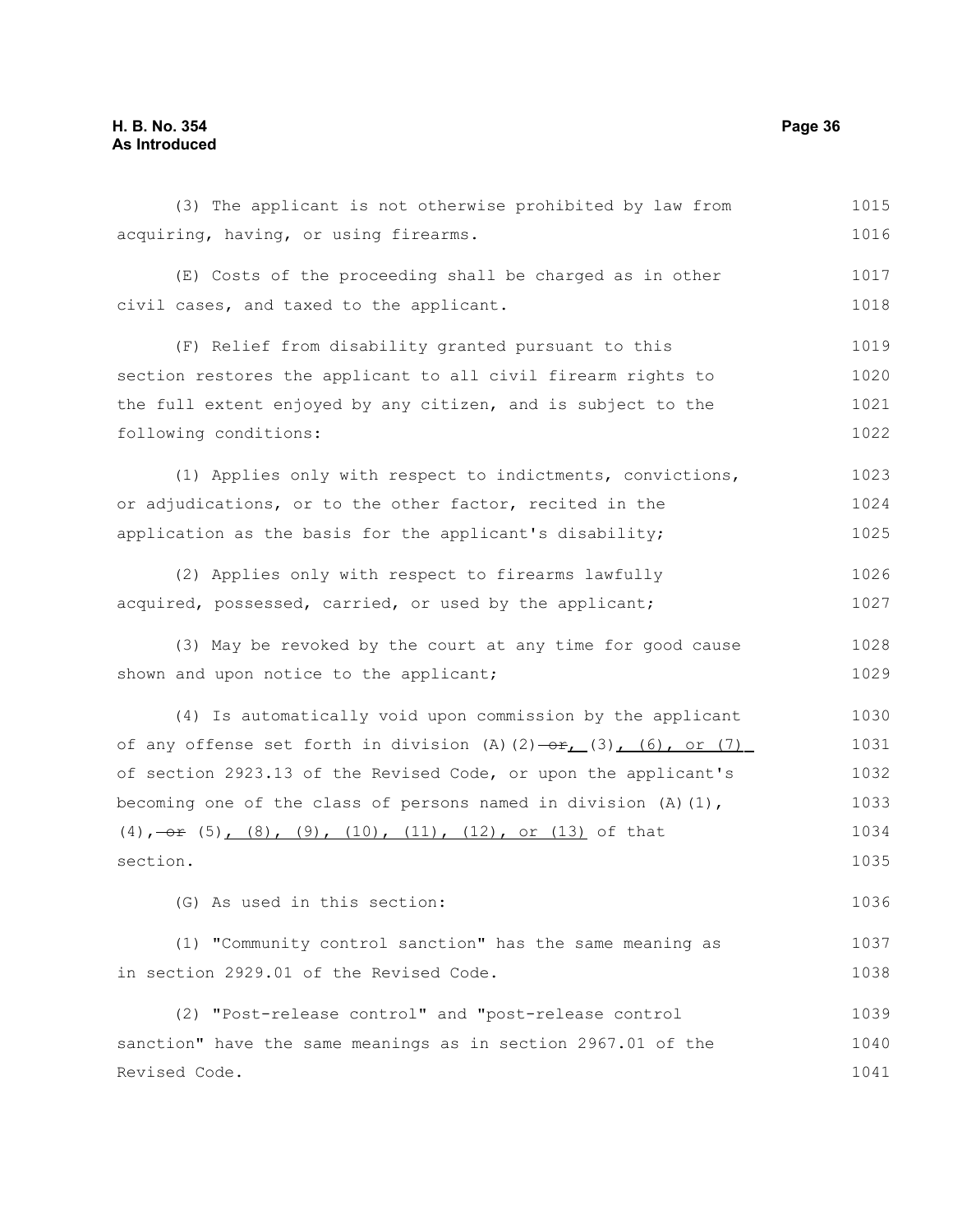1042

# **Sec. 2929.44.** (A) As used in this section:

(1) "Local law enforcement agency" means the police department of a municipal corporation in which an offense occurred or, if the offense did not occur in a municipal corporation, the sheriff of the county in which the offense occurred. 1043 1044 1045 1046 1047

(2) "Mental illness" has the same meaning as in section 5122.01 of the Revised Code. 1048 1049

(3) "Offense of violence" has the same meaning as in section 2901.01 of the Revised Code. 1050 1051

(B) If a court orders a person who pleads guilty to or who is convicted of an offense of violence to receive a mental health evaluation or treatment for a mental illness, the court shall report the conviction and required evaluation or treatment to the local law enforcement agency. The local law enforcement agency shall enter the conviction and required treatment into the national crime information center supervised release file through the law enforcement automated data system and shall enter the information into the weapons disability data portal created in section 5502.80 of the Revised Code within one business day of receiving the information. The information reported and entered shall include all of the following: 1052 1053 1054 1055 1056 1057 1058 1059 1060 1061 1062 1063

(1) The name of the court providing the information; 1064

(2) The offense or offenses of violence to which the offender pleaded guilty or of which the offender was convicted; 1065 1066

(3) Any other information required for the entry of information into the national crime information center supervised release file; 1067 1068 1069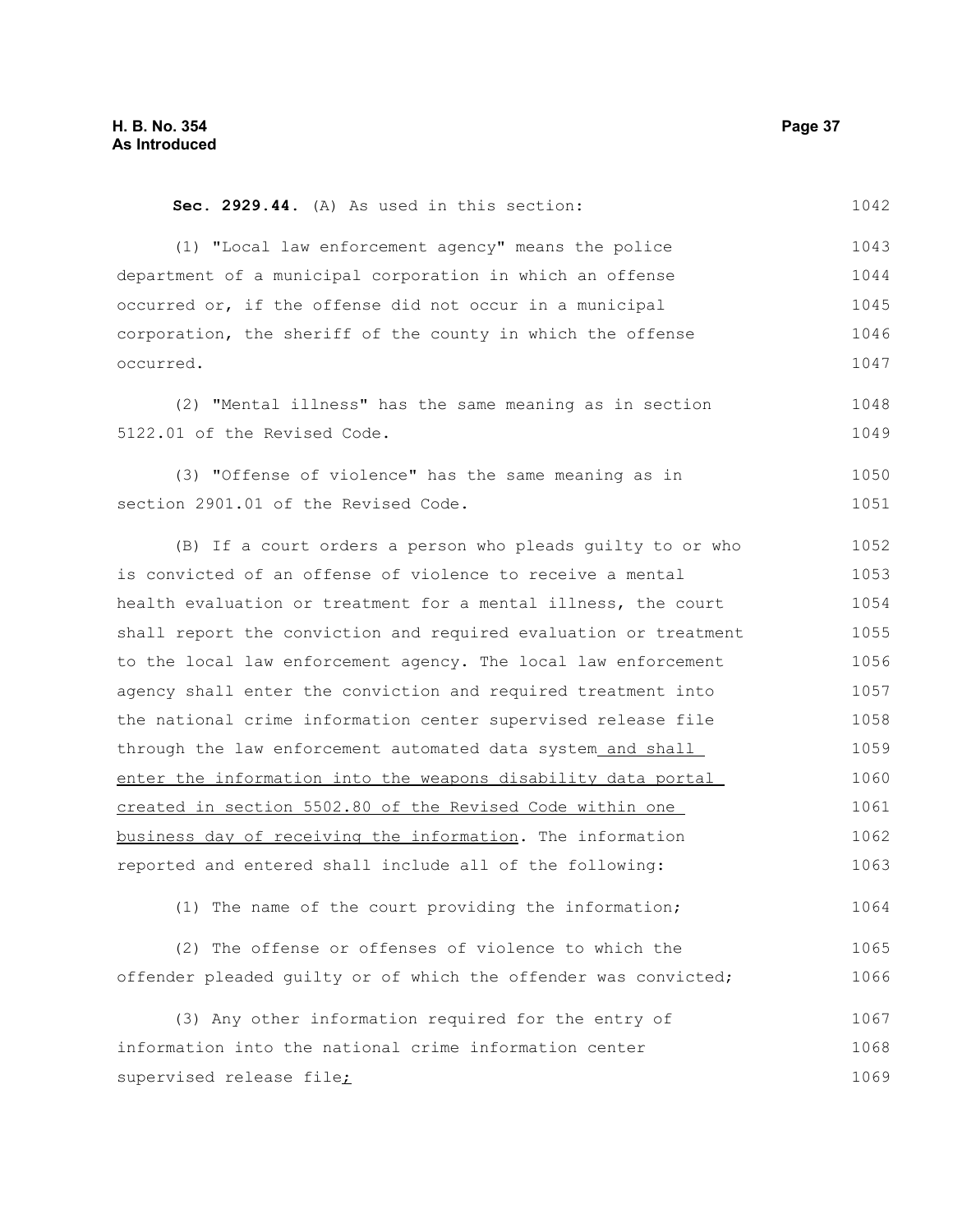| director of public safety for information entered into the       | 1071 |
|------------------------------------------------------------------|------|
| <u>weapons disability data portal</u> .                          | 1072 |
| (C) Information entered into the national crime                  | 1073 |
| information center supervised release file pursuant to this      | 1074 |
| section shall remain in the file until further order of the      | 1075 |
| court.                                                           | 1076 |
| Sec. 2945.402. (A) In approving a conditional release, the       | 1077 |
| trial court may set any conditions on the release with respect   | 1078 |
| to the treatment, evaluation, counseling, or control of the      | 1079 |
| defendant or person that the court considers necessary to        | 1080 |
| protect the public safety and the welfare of the defendant or    | 1081 |
| person. The trial court may revoke a defendant's or person's     | 1082 |
| conditional release and order reinstatement of the previous      | 1083 |
| placement or reinstitutionalization at any time the conditions   | 1084 |
| of the release have not been satisfied, provided that the        | 1085 |
| revocation shall be in accordance with this section.             | 1086 |
| (B) A conditional release is a commitment. The hearings on       | 1087 |
| continued commitment as described in section 2945.401 of the     | 1088 |
| Revised Code apply to a defendant or person on conditional       | 1089 |
| release.                                                         | 1090 |
| (C) A person, agency, or facility that is assigned to            | 1091 |
| monitor a defendant or person on conditional release immediately | 1092 |
| shall notify the trial court on learning that the defendant or   | 1093 |
| person being monitored has violated the terms of the conditional | 1094 |
| release. Upon learning of any violation of the terms of the      | 1095 |
| conditional release, the trial court may issue a temporary order | 1096 |
| of detention or, if necessary, an arrest warrant for the         | 1097 |
| defendant or person. Within ten court days after the defendant's | 1098 |

or person's detention or arrest, the trial court shall conduct a

(4) Any other information required in rules adopted by the

1070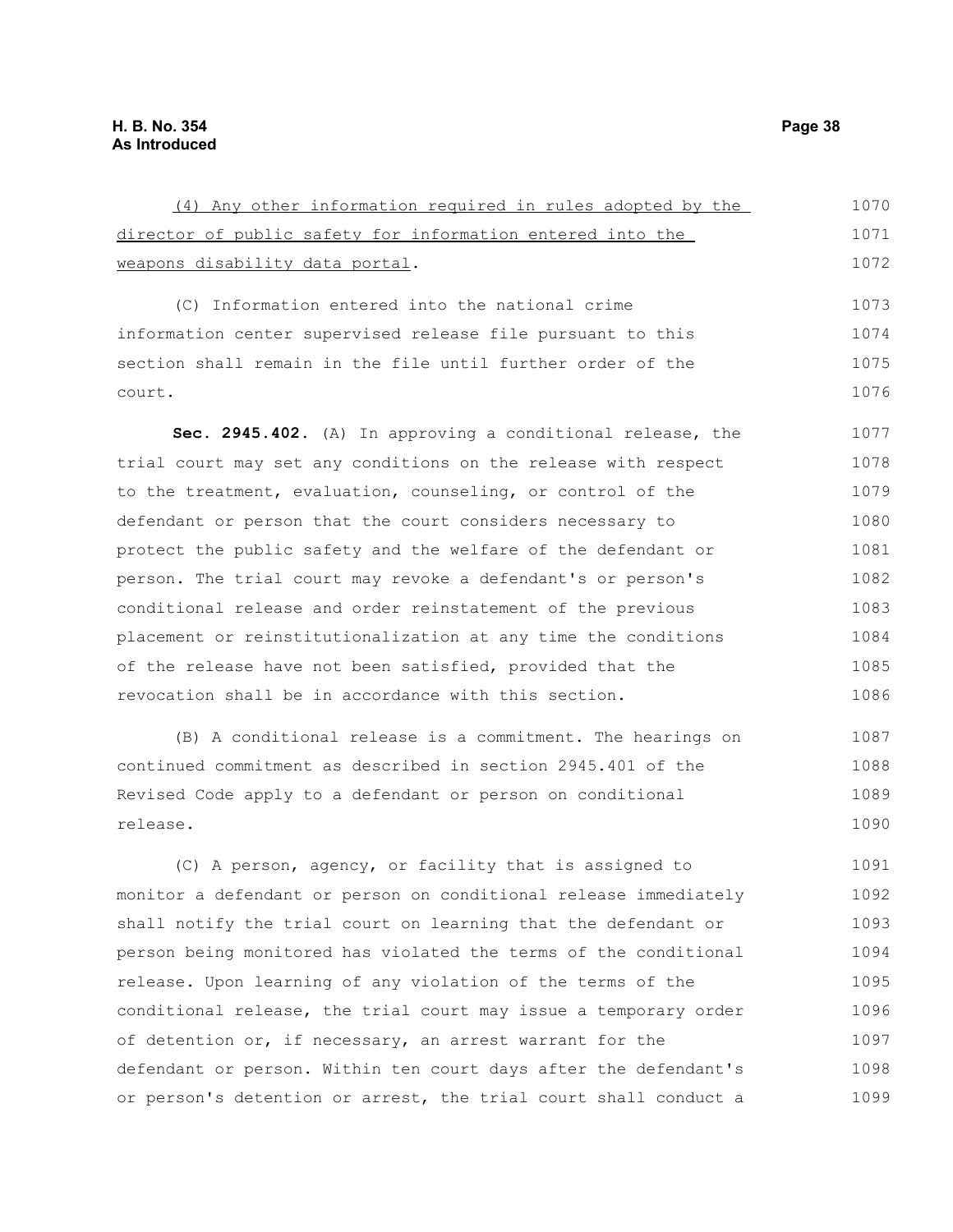# **H. B. No. 354 Page 39 As Introduced**

hearing to determine whether the conditional release should be modified or terminated. At the hearing, the defendant or person shall have the same rights as are described in division (C) of section 2945.40 of the Revised Code. The trial court may order a continuance of the ten-court-day period for no longer than ten days for good cause shown or for any period on motion of the defendant or person. If the trial court fails to conduct the hearing within the ten-court-day period and does not order a continuance in accordance with this division, the defendant or person shall be restored to the prior conditional release status. 1100 1101 1102 1103 1104 1105 1106 1107 1108 1109 1110

(D) The trial court shall give all parties reasonable notice of a hearing conducted under this section. At the hearing, the prosecutor shall present the case demonstrating that the defendant or person violated the terms of the conditional release. If the court finds by a preponderance of the evidence that the defendant or person violated the terms of the conditional release, the court may continue, modify, or terminate the conditional release and shall enter its order accordingly. 1111 1112 1113 1114 1115 1116 1117 1118 1119

(E)(1) If a court approves a conditional release, the court shall report the approval and information pertaining to the release to the local law enforcement agency. The local law enforcement agency shall enter the approval and information into the national crime information center supervised release file through the law enforcement automated data system\_and shall\_ enter the approval and information into the weapons disability data portal created in section 5502.80 of the Revised Code within one business day of receiving the approval and information from the court. The information required by divisions  $(E)$  (1)(c) and (d) of this section shall be entered 1120 1121 1122 1123 1124 1125 1126 1127 1128 1129 1130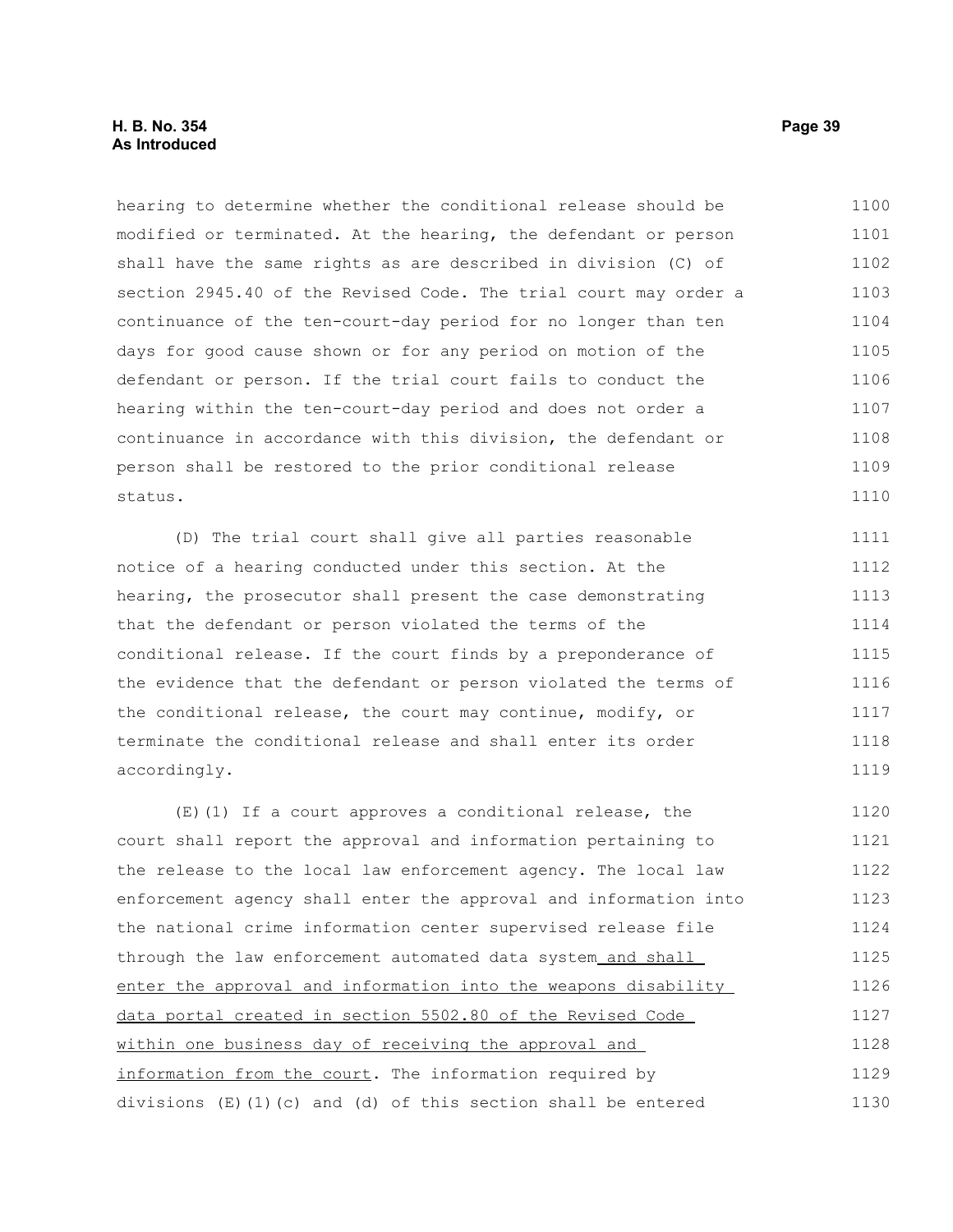| file's miscellaneous field. The information reported and entered | 1132 |
|------------------------------------------------------------------|------|
| shall include all of the following:                              | 1133 |
| (a) The name of the court providing the information;             | 1134 |
| (b) The offense or offenses with which the defendant or          | 1135 |
| person was charged;                                              | 1136 |
| (c) Whether the person was found not quilty by reason of         | 1137 |
| insanity or incompetent to stand trial with no substantial       | 1138 |
| probability of becoming competent even with a course of          | 1139 |
| treatment;                                                       | 1140 |
| (d) The reason for the conditional release;                      | 1141 |
| (e) Any other information required for the entry of              | 1142 |
| information into the national crime information center           | 1143 |
| supervised release file;                                         | 1144 |
| (f) Any other information required in rules adopted by the       | 1145 |
| director of public safety for information entered into the       | 1146 |
| <u>weapons disability data portal</u> .                          | 1147 |
| (2) Information entered into the national crime                  | 1148 |
| information center supervised release file pursuant to this      | 1149 |
| section shall remain in the file until the termination of the    | 1150 |
| conditional release or commitment.                               | 1151 |
| (3) If a defendant or person about whom information is           | 1152 |
| entered into the national crime information center supervised    | 1153 |
| release file pursuant to division (E) (1) of this section has    | 1154 |
| contact with a law enforcement agency after the information is   | 1155 |
| entered, the agency shall report the contact to the department   | 1156 |
| of mental health and addiction services and, if the terms of the | 1157 |
| release require the defendant or person to receive mental health | 1158 |

into the national crime information center supervised release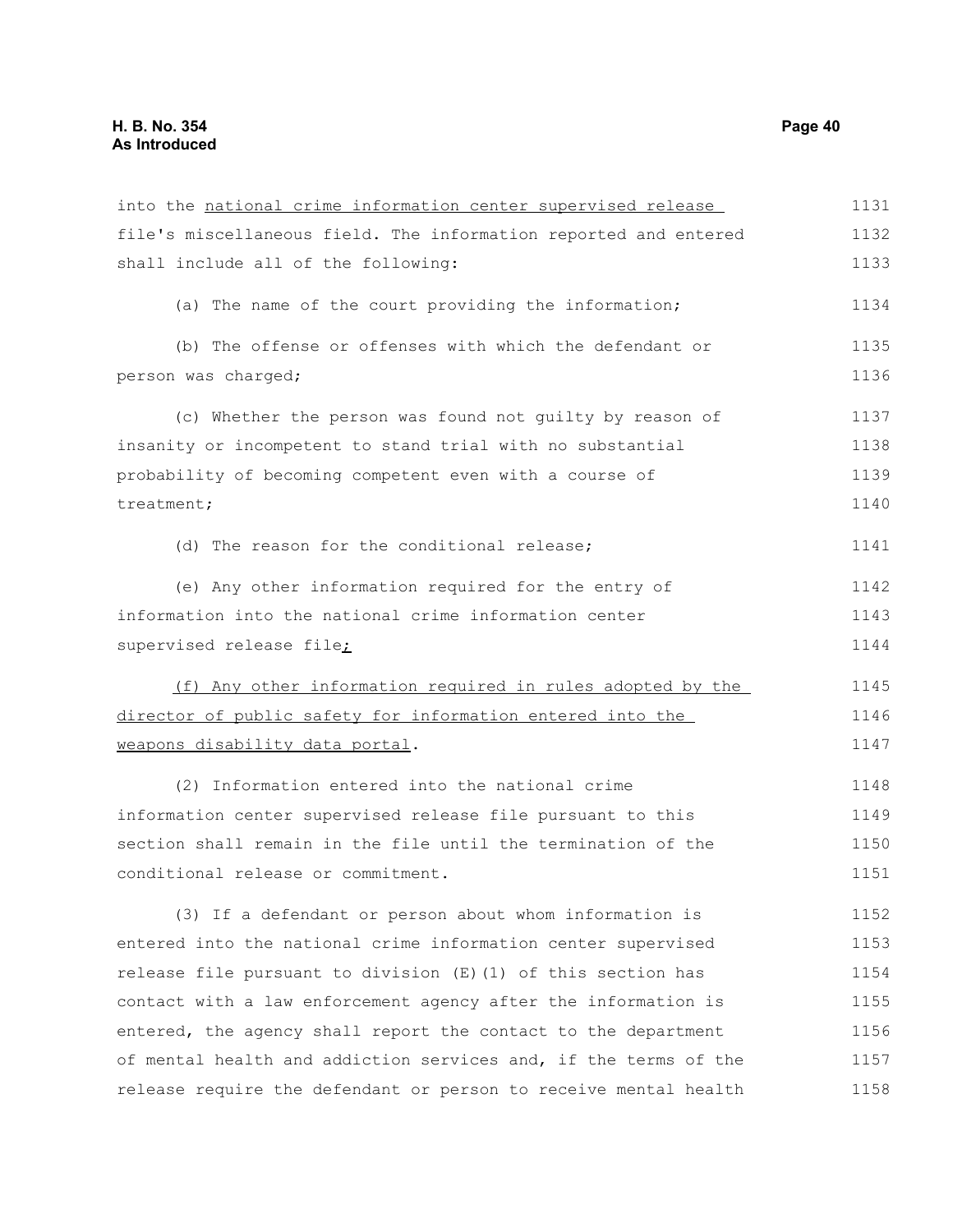treatment, to the person, office, or agency providing the treatment. (4) As used in division (E) of this section, "local law enforcement agency" means the police department of a municipal corporation in which the offense with which a releasee was charged allegedly occurred or, if the offense did not allegedly occur in a municipal corporation, the sheriff of the county in which the offense allegedly occurred. **Sec. 3113.31.** (A) As used in this section: (1) "Domestic violence" means any of the following: (a) The occurrence of one or more of the following acts against a family or household member: (i) Attempting to cause or recklessly causing bodily injury; (ii) Placing another person by the threat of force in fear of imminent serious physical harm or committing a violation of section 2903.211 or 2911.211 of the Revised Code: (iii) Committing any act with respect to a child that would result in the child being an abused child, as defined in section 2151.031 of the Revised Code; (iv) Committing a sexually oriented offense. (b) The occurrence of one or more of the acts identified in divisions (A)(1)(a)(i) to (iv) of this section against a person with whom the respondent is or was in a dating relationship. (2) "Court" means the domestic relations division of the court of common pleas in counties that have a domestic relations 1159 1160 1161 1162 1163 1164 1165 1166 1167 1168 1169 1170 1171 1172 1173 1174 1175 1176 1177 1178 1179 1180 1181 1182 1183 1184 1185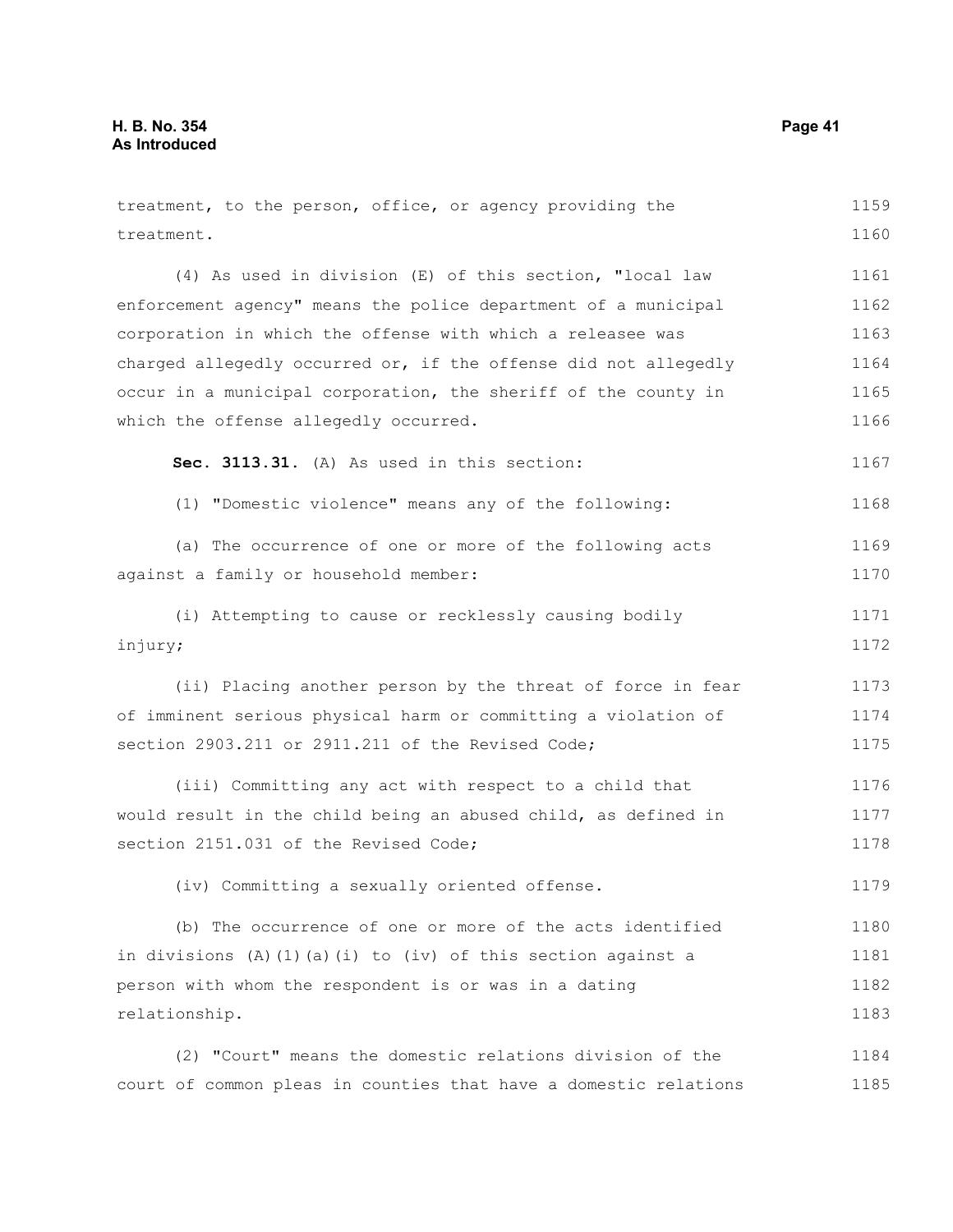division and the court of common pleas in counties that do not have a domestic relations division, or the juvenile division of the court of common pleas of the county in which the person to be protected by a protection order issued or a consent agreement approved under this section resides if the respondent is less than eighteen years of age. 1186 1187 1188 1189 1190 1191

(3) "Family or household member" means any of the following:

(a) Any of the following who is residing with or has resided with the respondent:

(i) A spouse, a person living as a spouse, or a former spouse of the respondent;

(ii) A parent, a foster parent, or a child of the respondent, or another person related by consanguinity or affinity to the respondent; 1198 1199 1200

(iii) A parent or a child of a spouse, person living as a spouse, or former spouse of the respondent, or another person related by consanguinity or affinity to a spouse, person living as a spouse, or former spouse of the respondent. 1201 1202 1203 1204

(b) The natural parent of any child of whom the respondent is the other natural parent or is the putative other natural parent. 1205 1206 1207

(4) "Person living as a spouse" means a person who is living or has lived with the respondent in a common law marital relationship, who otherwise is cohabiting with the respondent, or who otherwise has cohabited with the respondent within five years prior to the date of the alleged occurrence of the act in question. 1208 1209 1210 1211 1212 1213

1192 1193

1194 1195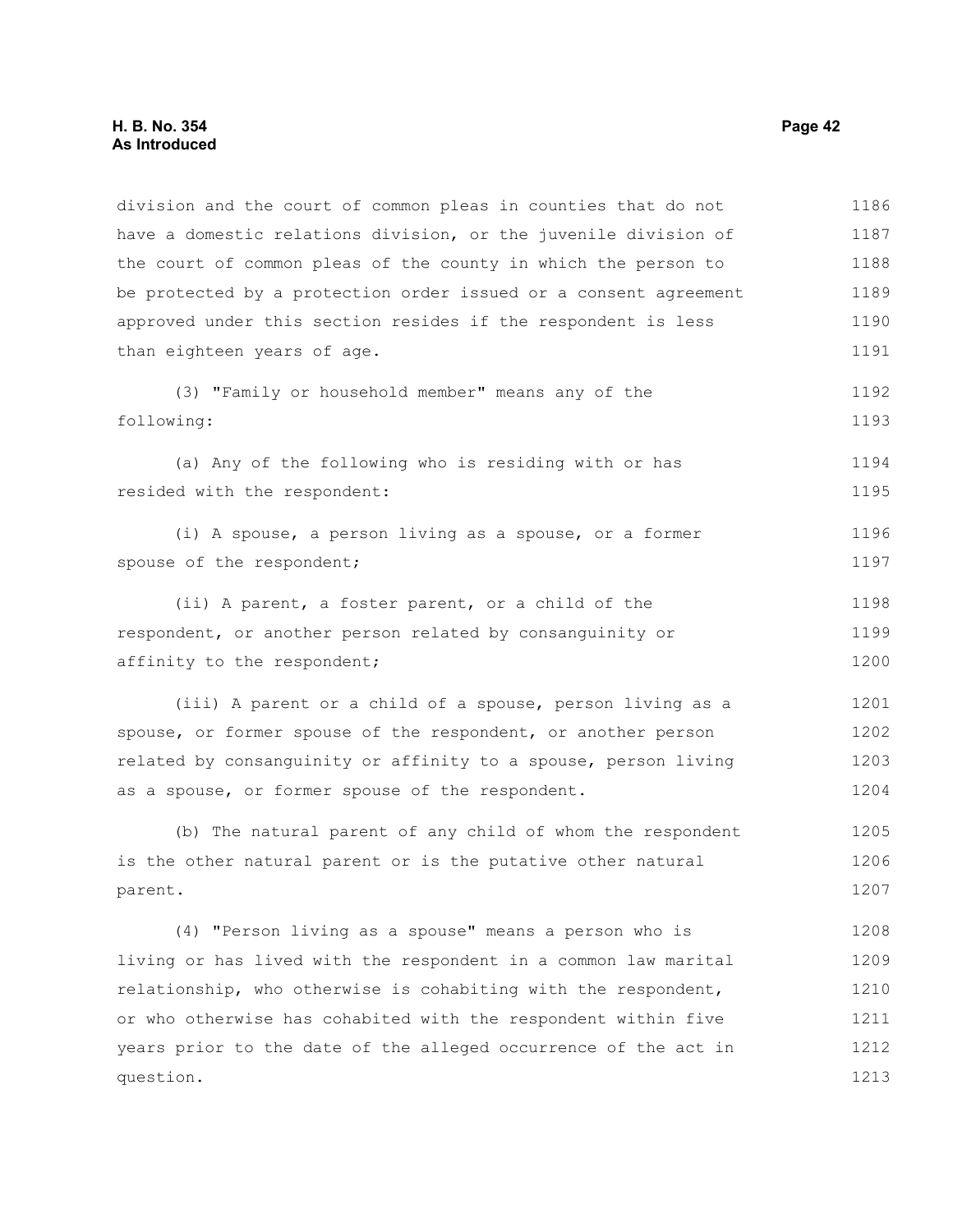section.

(5) "Victim advocate" means a person who provides support and assistance for a person who files a petition under this

(6) "Sexually oriented offense" has the same meaning as in section 2950.01 of the Revised Code. 1217 1218

(7) "Companion animal" has the same meaning as in section 959.131 of the Revised Code. 1219 1220

(8) "Dating relationship" means a relationship between individuals who have, or have had, a relationship of a romantic or intimate nature. "Dating relationship" does not include a casual acquaintanceship or ordinary fraternization in a business or social context. 1221 1222 1223 1224 1225

(9) "Person with whom the respondent is or was in a dating relationship" means an adult who, at the time of the conduct in question, is in a dating relationship with the respondent who also is an adult or who, within the twelve months preceding the conduct in question, has had a dating relationship with the respondent who also is an adult. 1226 1227 1228 1229 1230 1231

(B) The court has jurisdiction over all proceedings under this section. The petitioner's right to relief under this section is not affected by the petitioner's leaving the residence or household to avoid further domestic violence. 1232 1233 1234 1235

(C) A person may seek relief under this section on the person's own behalf, or any parent or adult household member may seek relief under this section on behalf of any other family or household member, by filing a petition with the court. The petition shall contain or state: 1236 1237 1238 1239 1240

(1) An allegation that the respondent engaged in domestic violence against a family or household member of the respondent 1241 1242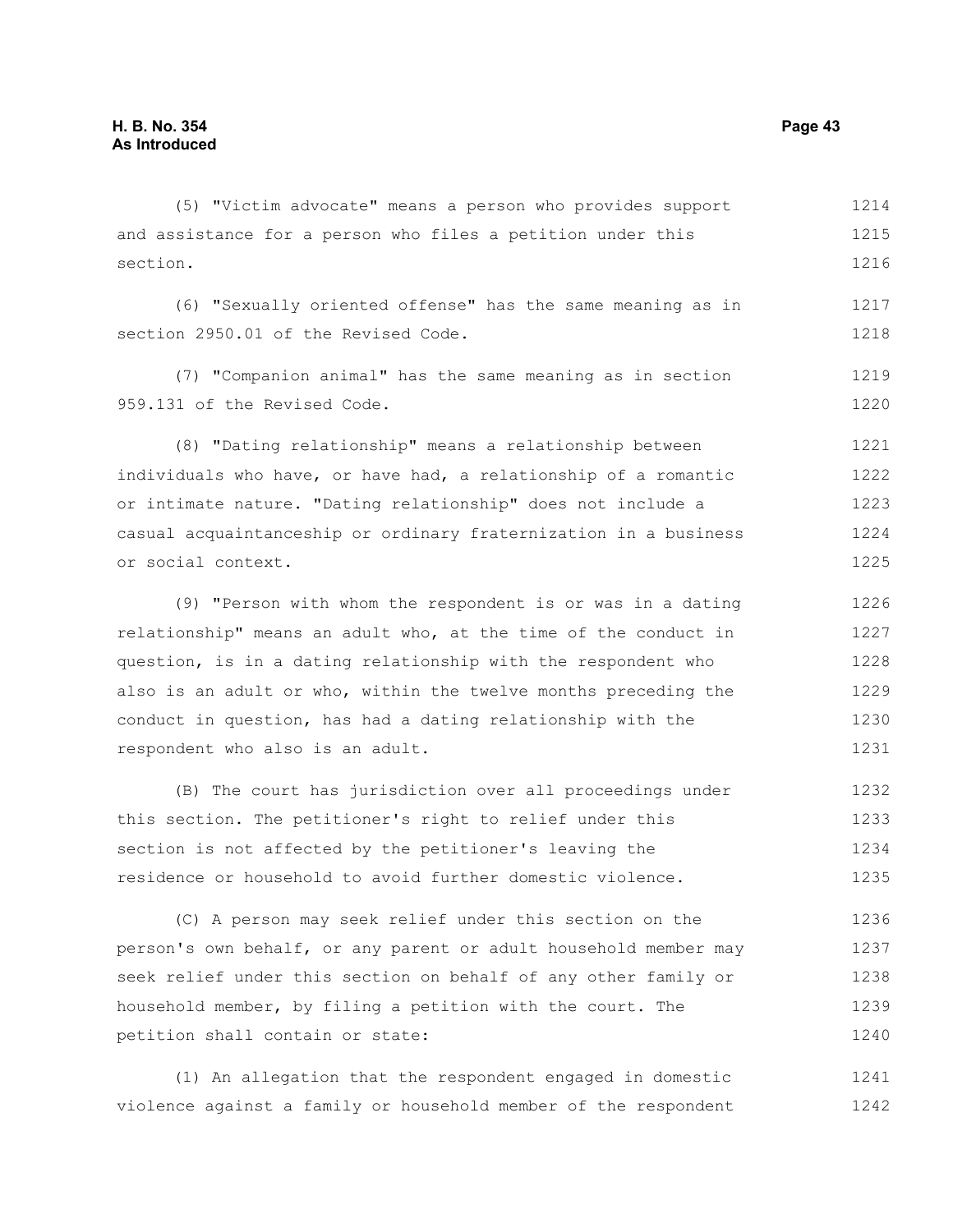1253

or against a person with whom the respondent is or was in a dating relationship, including a description of the nature and extent of the domestic violence; 1243 1244 1245

(2) The relationship of the respondent to the petitioner, and to the victim if other than the petitioner; 1246 1247

(3) If the petition is for protection of a person with whom the respondent is or was in a dating relationship, the facts upon which the court may conclude that a dating relationship existed between the person to be protected and the respondent; 1248 1249 1250 1251 1252

(4) A request for relief under this section.

(D)(1) If a person who files a petition pursuant to this section requests an ex parte order, the court shall hold an ex parte hearing on the same day that the petition is filed. The court, for good cause shown at the ex parte hearing, may enter any temporary orders, with or without bond, including, but not limited to, an order described in division  $(E)(1)(a)$ ,  $(b)$ , or (c) of this section, that the court finds necessary to protect the family or household member or the person with whom the respondent is or was in a dating relationship from domestic violence. Immediate and present danger of domestic violence to the family or household member or to the person with whom the respondent is or was in a dating relationship constitutes good cause for purposes of this section. Immediate and present danger includes, but is not limited to, situations in which the respondent has threatened the family or household member or person with whom the respondent is or was in a dating relationship with bodily harm, in which the respondent has threatened the family or household member or person with whom the respondent is or was in a dating relationship with a 1254 1255 1256 1257 1258 1259 1260 1261 1262 1263 1264 1265 1266 1267 1268 1269 1270 1271 1272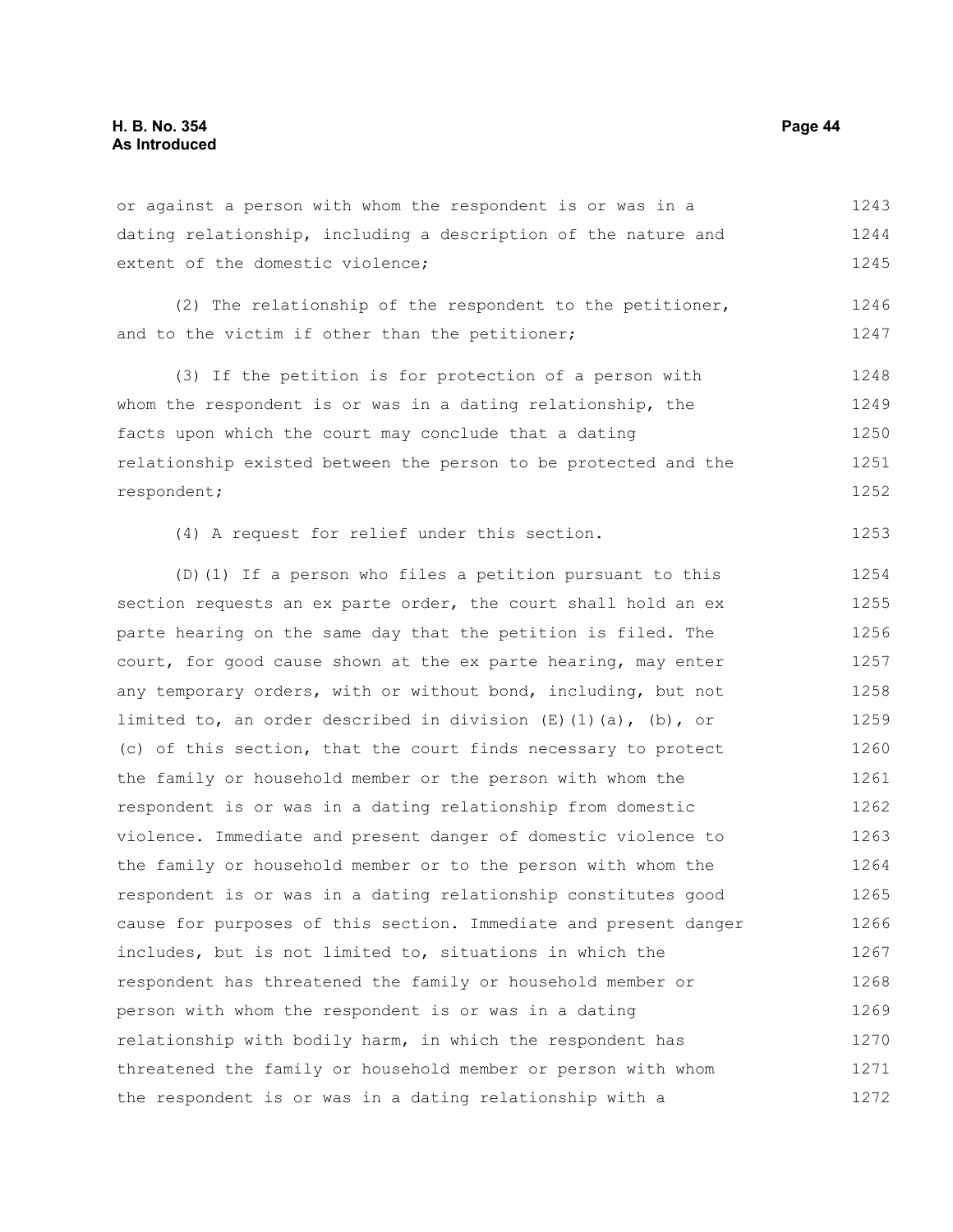## **H. B. No. 354 Page 45 As Introduced**

sexually oriented offense, or in which the respondent previously has been convicted of, pleaded guilty to, or been adjudicated a delinquent child for an offense that constitutes domestic violence against the family or household member or person with whom the respondent is or was in a dating relationship. 1273 1274 1275 1276 1277

(2)(a) If the court, after an ex parte hearing, issues an order described in division  $(E)$  (1)(b) or (c) of this section, the court shall schedule a full hearing for a date that is within seven court days after the ex parte hearing. If any other type of protection order that is authorized under division (E) of this section is issued by the court after an ex parte hearing, the court shall schedule a full hearing for a date that is within ten court days after the ex parte hearing. The court shall give the respondent notice of, and an opportunity to be heard at, the full hearing. The court shall hold the full hearing on the date scheduled under this division unless the court grants a continuance of the hearing in accordance with this division. Under any of the following circumstances or for any of the following reasons, the court may grant a continuance of the full hearing to a reasonable time determined by the court: 1278 1279 1280 1281 1282 1283 1284 1285 1286 1287 1288 1289 1290 1291 1292 1293

(i) Prior to the date scheduled for the full hearing under this division, the respondent has not been served with the petition filed pursuant to this section and notice of the full hearing. 1294 1295 1296 1297

(ii) The parties consent to the continuance. 1298

(iii) The continuance is needed to allow a party to obtain counsel. 1299 1300

(iv) The continuance is needed for other good cause. 1301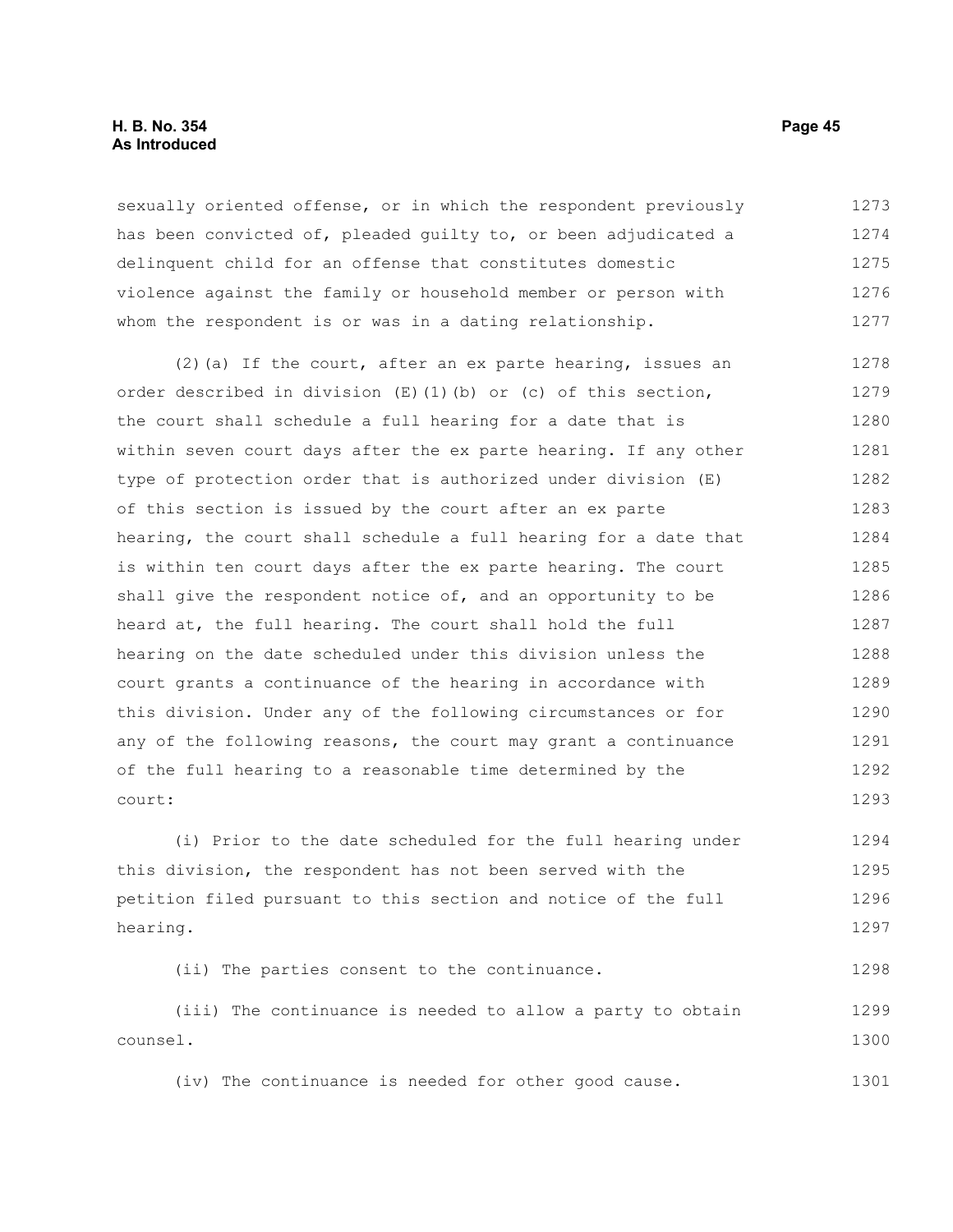## **H. B. No. 354 Page 46 As Introduced**

(b) An ex parte order issued under this section does not expire because of a failure to serve notice of the full hearing upon the respondent before the date set for the full hearing under division  $(D)(2)(a)$  of this section or because the court grants a continuance under that division. 1302 1303 1304 1305 1306

(3) If a person who files a petition pursuant to this section does not request an ex parte order, or if a person requests an ex parte order but the court does not issue an ex parte order after an ex parte hearing, the court shall proceed as in a normal civil action and grant a full hearing on the matter. 1307 1308 1309 1310 1311 1312

(E)(1) After an ex parte or full hearing, the court may grant any protection order, with or without bond, or approve any consent agreement to bring about a cessation of domestic violence against the family or household members or persons with whom the respondent is or was in a dating relationship. The order or agreement may: 1313 1314 1315 1316 1317 1318

(a) Direct the respondent to refrain from abusing or from committing sexually oriented offenses against the family or household members or persons with whom the respondent is or was in a dating relationship; 1319 1320 1321 1322

(b) With respect to a petition involving family or household members, grant possession of the residence or household to the petitioner or other family or household member, to the exclusion of the respondent, by evicting the respondent, when the residence or household is owned or leased solely by the petitioner or other family or household member, or by ordering the respondent to vacate the premises, when the residence or household is jointly owned or leased by the respondent, and the petitioner or other family or household member; 1323 1324 1325 1326 1327 1328 1329 1330 1331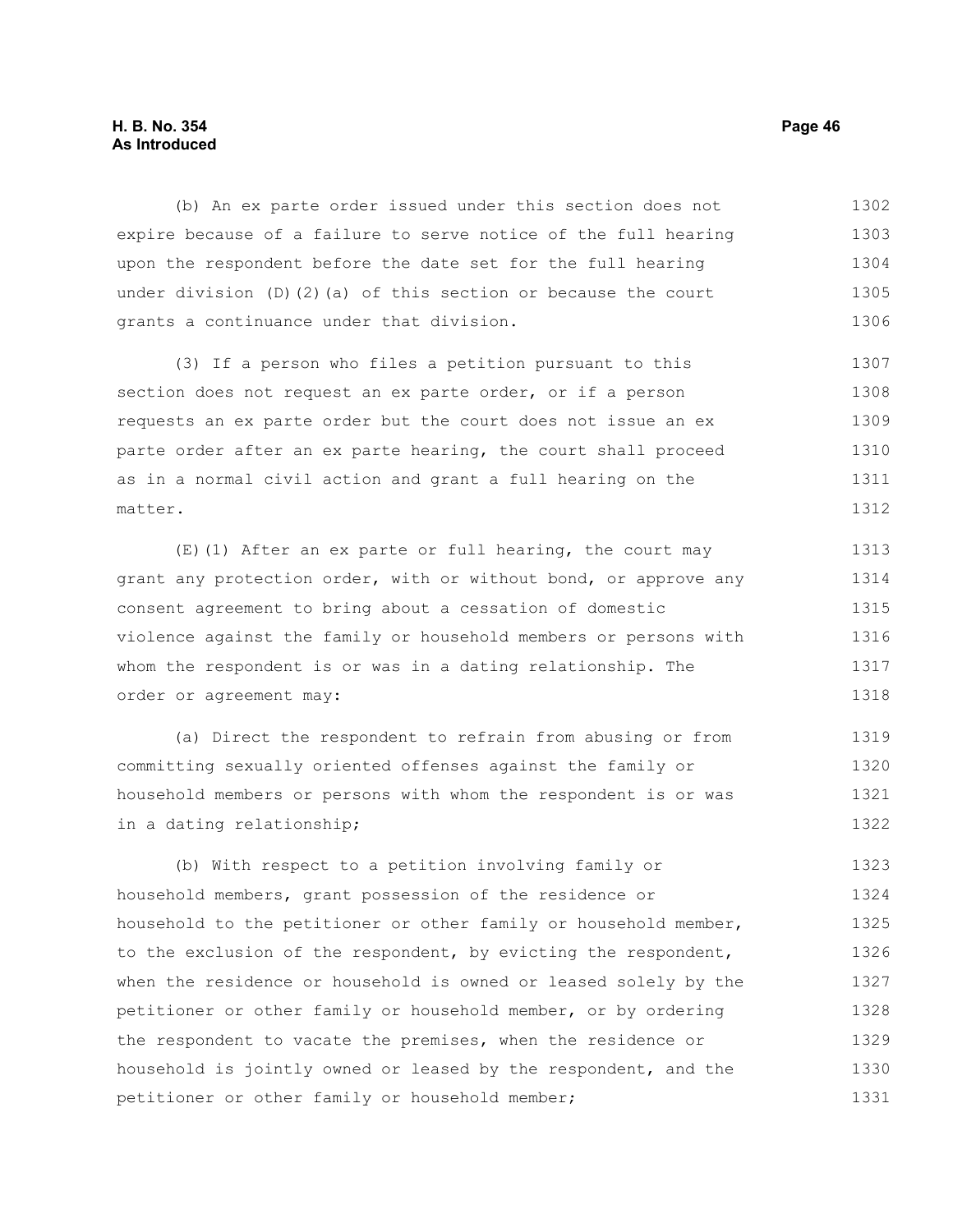# **H. B. No. 354 Page 47 As Introduced**

(c) With respect to a petition involving family or household members, when the respondent has a duty to support the petitioner or other family or household member living in the residence or household and the respondent is the sole owner or lessee of the residence or household, grant possession of the residence or household to the petitioner or other family or household member, to the exclusion of the respondent, by ordering the respondent to vacate the premises, or, in the case of a consent agreement, allow the respondent to provide suitable, alternative housing; 1332 1333 1334 1335 1336 1337 1338 1339 1340 1341

(d) With respect to a petition involving family or household members, temporarily allocate parental rights and responsibilities for the care of, or establish temporary parenting time rights with regard to, minor children, if no other court has determined, or is determining, the allocation of parental rights and responsibilities for the minor children or parenting time rights; 1342 1343 1344 1345 1346 1347 1348

(e) With respect to a petition involving family or household members, require the respondent to maintain support, if the respondent customarily provides for or contributes to the support of the family or household member, or if the respondent has a duty to support the petitioner or family or household member; 1349 1350 1351 1352 1353 1354

(f) Require the respondent, petitioner, victim of domestic violence, or any combination of those persons, to seek counseling; 1355 1356 1357

(g) Require the respondent to refrain from entering the residence, school, business, or place of employment of the petitioner or, with respect to a petition involving family or household members, a family or household member; 1358 1359 1360 1361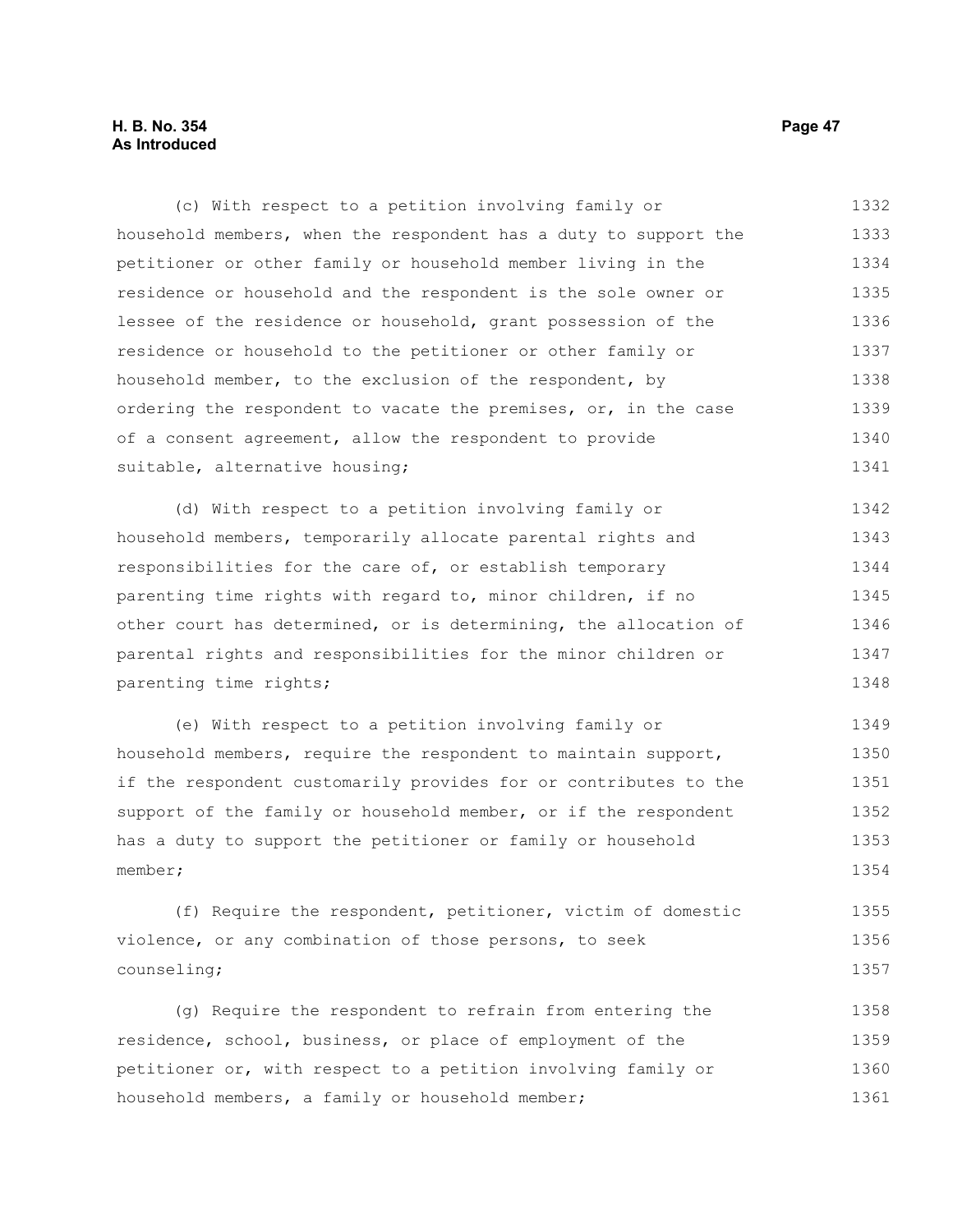# **H. B. No. 354 Page 48 As Introduced**

(h) Grant other relief that the court considers equitable and fair, including, but not limited to, ordering the respondent to permit the use of a motor vehicle by the petitioner or, with respect to a petition involving family or household members, other family or household members and the apportionment of household and family personal property; 1362 1363 1364 1365 1366 1367

(i) Require that the respondent not remove, damage, hide, harm, or dispose of any companion animal owned or possessed by the petitioner; 1368 1369 1370

(j) Authorize the petitioner to remove a companion animal owned by the petitioner from the possession of the respondent; 1371 1372

(k) Require a wireless service transfer in accordance with sections 3113.45 to 3113.459 of the Revised Code. 1373 1374

(2) If a protection order has been issued pursuant to this section in a prior action involving the respondent and the petitioner or, with respect to a petition involving family or household members, one or more of the family or household members or victims, the court may include in a protection order that it issues a prohibition against the respondent returning to the residence or household. If it includes a prohibition against the respondent returning to the residence or household in the order, it also shall include in the order provisions of the type described in division (E)(7) of this section. This division does not preclude the court from including in a protection order or consent agreement, in circumstances other than those described in this division, a requirement that the respondent be evicted from or vacate the residence or household or refrain from entering the residence, school, business, or place of employment of the petitioner or, with respect to a petition involving family or household members, a family or household member, and, 1375 1376 1377 1378 1379 1380 1381 1382 1383 1384 1385 1386 1387 1388 1389 1390 1391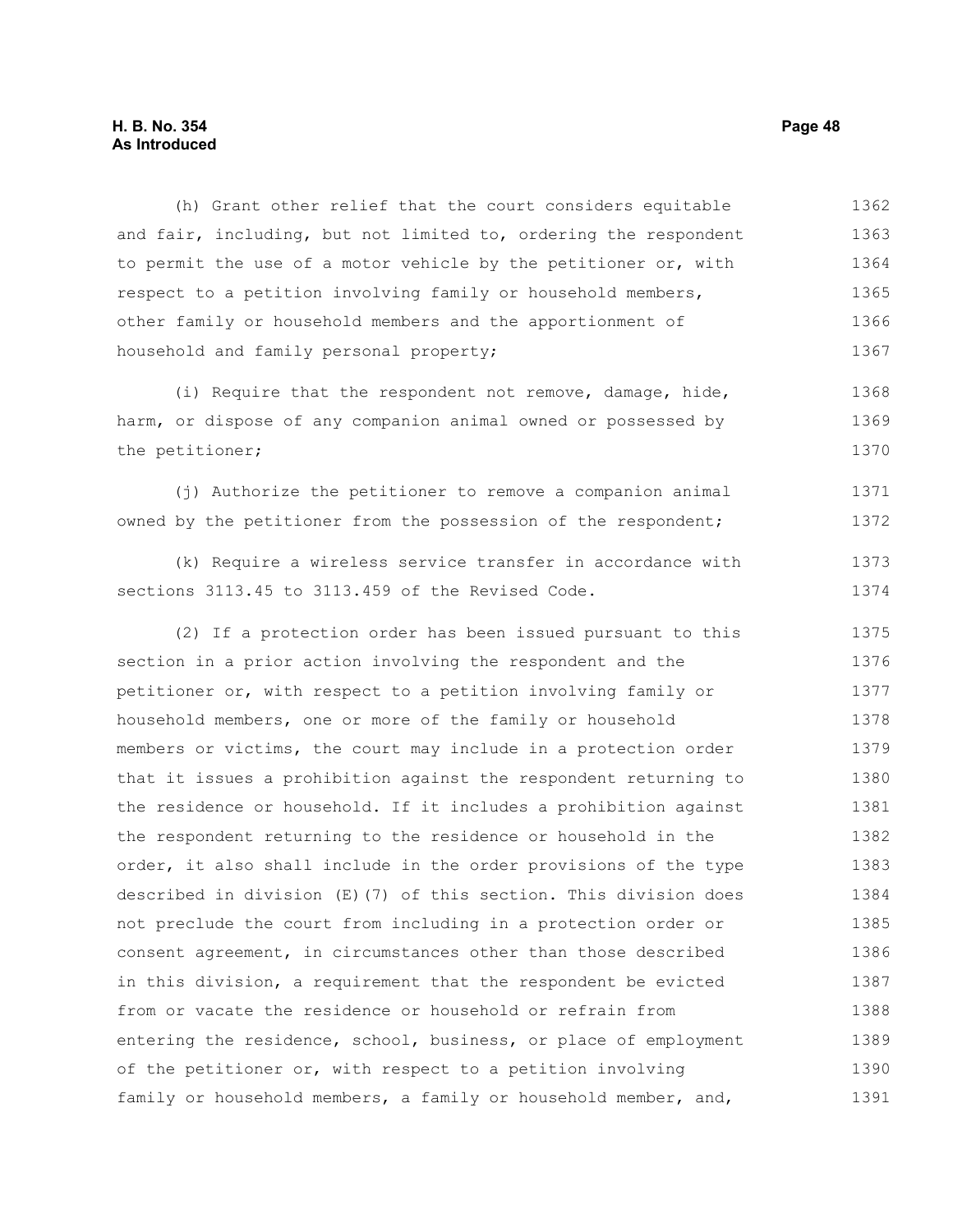if the court includes any requirement of that type in an order or agreement, the court also shall include in the order provisions of the type described in division (E)(7) of this section. 1392 1393 1394 1395

(3)(a) Any protection order issued or consent agreement approved under this section shall be valid until a date certain, but not later than five years from the date of its issuance or approval, or not later than the date a respondent who is less than eighteen years of age attains nineteen years of age, unless modified or terminated as provided in division (E)(8) of this section. 1396 1397 1398 1399 1400 1401 1402

(b) With respect to an order involving family or household members, subject to the limitation on the duration of an order or agreement set forth in division  $(E)$  (3)(a) of this section, any order under division (E)(1)(d) of this section shall terminate on the date that a court in an action for divorce, dissolution of marriage, or legal separation brought by the petitioner or respondent issues an order allocating parental rights and responsibilities for the care of children or on the date that a juvenile court in an action brought by the petitioner or respondent issues an order awarding legal custody of minor children. Subject to the limitation on the duration of an order or agreement set forth in division (E)(3)(a) of this section, any order under division (E)(1)(e) of this section shall terminate on the date that a court in an action for divorce, dissolution of marriage, or legal separation brought by the petitioner or respondent issues a support order or on the date that a juvenile court in an action brought by the petitioner or respondent issues a support order. 1403 1404 1405 1406 1407 1408 1409 1410 1411 1412 1413 1414 1415 1416 1417 1418 1419 1420

(c) Any protection order issued or consent agreement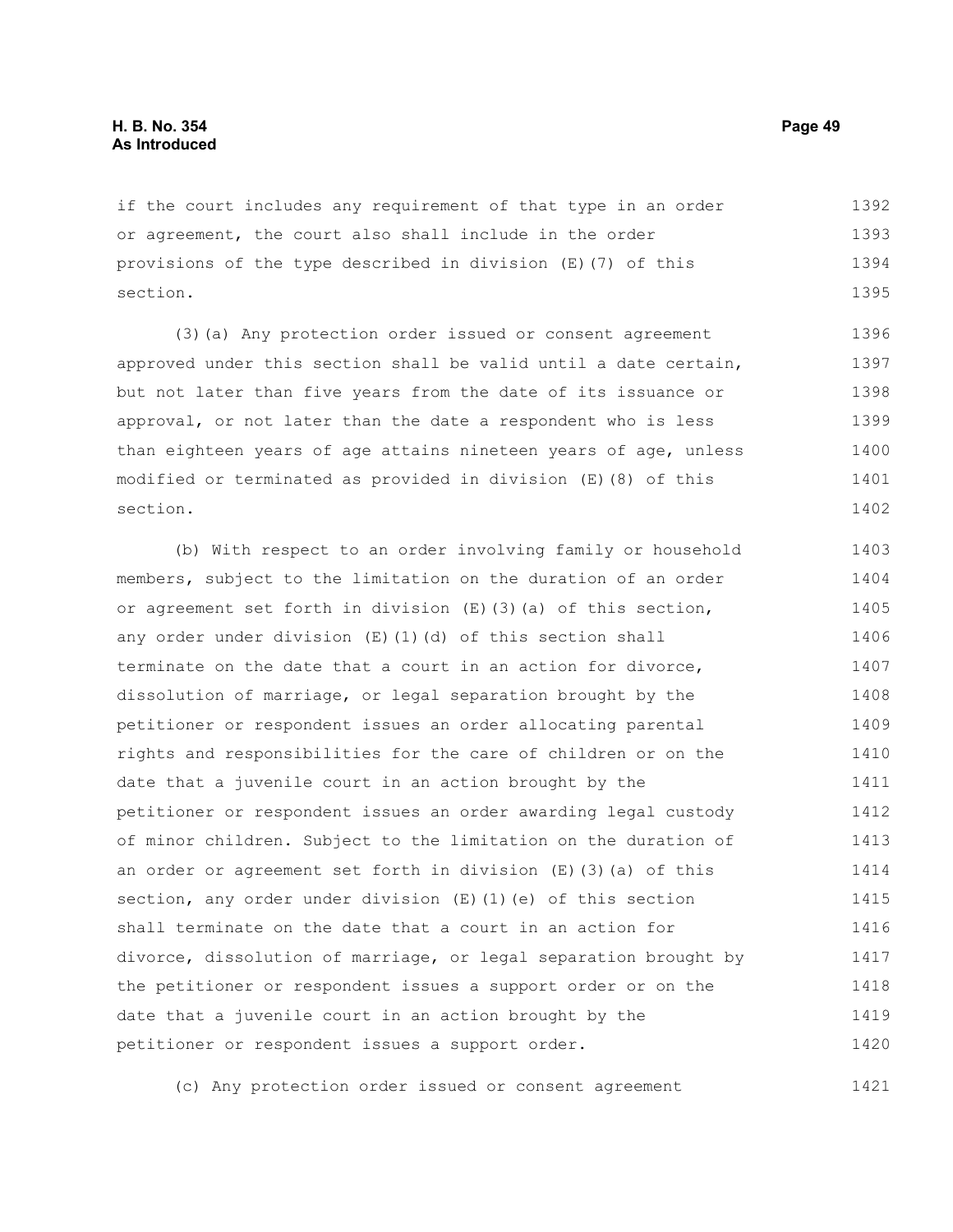approved pursuant to this section may be renewed in the same manner as the original order or agreement was issued or approved. 1422 1423 1424

(4) A court may not issue a protection order that requires a petitioner to do or to refrain from doing an act that the court may require a respondent to do or to refrain from doing under division  $(E)(1)(a)$ ,  $(b)$ ,  $(c)$ ,  $(d)$ ,  $(e)$ ,  $(g)$ , or  $(h)$  of this section unless all of the following apply: 1425 1426 1427 1428 1429

(a) The respondent files a separate petition for a protection order in accordance with this section. 1430 1431

(b) The petitioner is served notice of the respondent's petition at least forty-eight hours before the court holds a hearing with respect to the respondent's petition, or the petitioner waives the right to receive this notice. 1432 1433 1434 1435

(c) If the petitioner has requested an ex parte order pursuant to division (D) of this section, the court does not delay any hearing required by that division beyond the time specified in that division in order to consolidate the hearing with a hearing on the petition filed by the respondent. 1436 1437 1438 1439 1440

(d) After a full hearing at which the respondent presents evidence in support of the request for a protection order and the petitioner is afforded an opportunity to defend against that evidence, the court determines that the petitioner has committed an act of domestic violence or has violated a temporary protection order issued pursuant to section 2919.26 of the Revised Code, that both the petitioner and the respondent acted primarily as aggressors, and that neither the petitioner nor the respondent acted primarily in self-defense. 1441 1442 1443 1444 1445 1446 1447 1448 1449

(5) No protection order issued or consent agreement 1450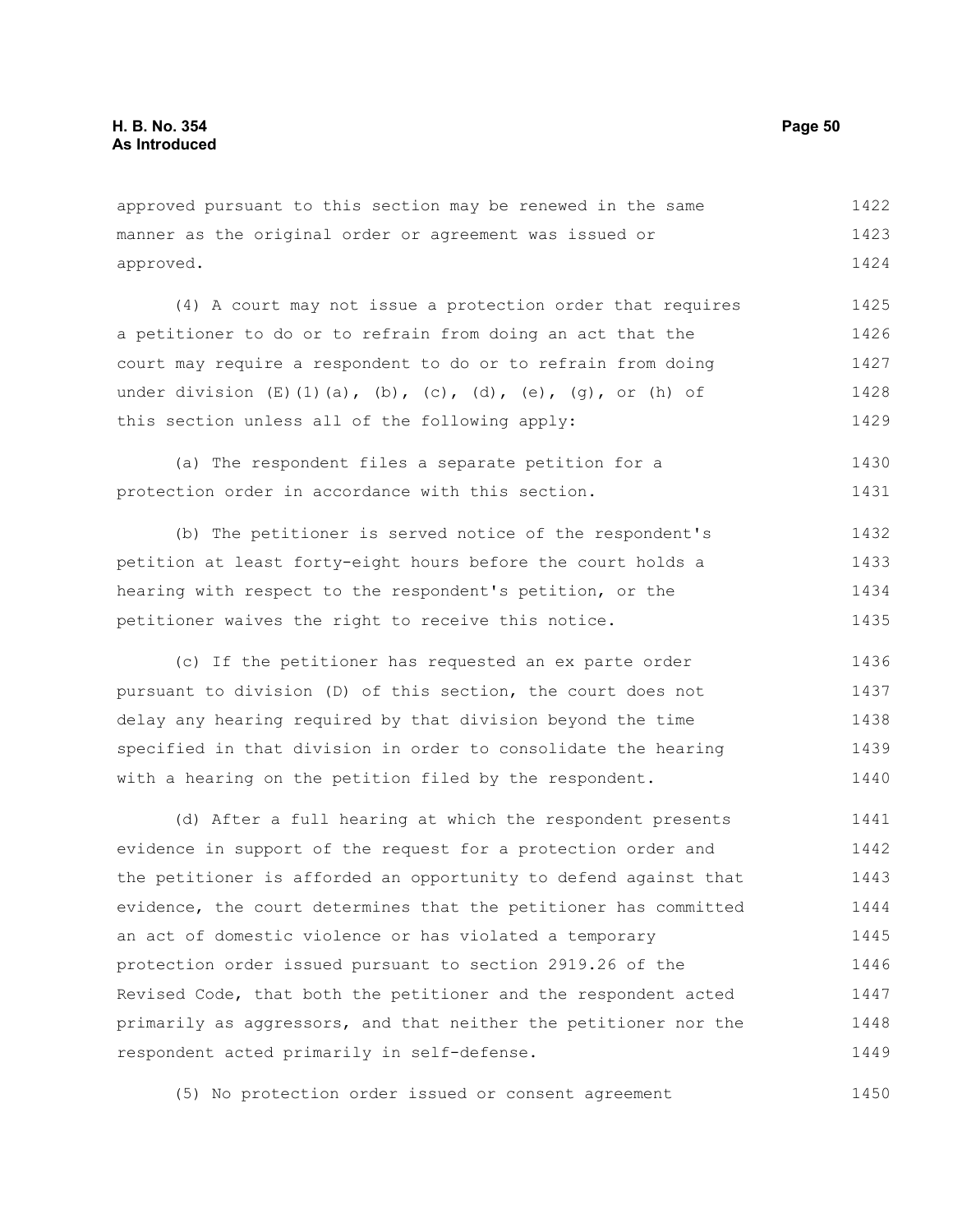approved under this section shall in any manner affect title to any real property. (6)(a) With respect to an order involving family or household members, if a petitioner, or the child of a petitioner, who obtains a protection order or consent agreement pursuant to division (E)(1) of this section or a temporary protection order pursuant to section 2919.26 of the Revised Code and is the subject of a parenting time order issued pursuant to section 3109.051 or 3109.12 of the Revised Code or a visitation or companionship order issued pursuant to section 3109.051,  $3109.11$ , or  $3109.12$  of the Revised Code or division (E)(1)(d) of this section granting parenting time rights to the respondent, the court may require the public children services agency of the county in which the court is located to provide supervision of the respondent's exercise of parenting time or visitation or companionship rights with respect to the child for a period not to exceed nine months, if the court makes the following findings of fact: 1451 1452 1453 1454 1455 1456 1457 1458 1459 1460 1461 1462 1463 1464 1465 1466 1467 1468

(i) The child is in danger from the respondent;

(ii) No other person or agency is available to provide the supervision. 1470 1471

(b) A court that requires an agency to provide supervision pursuant to division  $(E)$  (6)(a) of this section shall order the respondent to reimburse the agency for the cost of providing the supervision, if it determines that the respondent has sufficient income or resources to pay that cost. 1472 1473 1474 1475 1476

(7)(a) If a protection order issued or consent agreement approved under this section includes a requirement that the respondent be evicted from or vacate the residence or household 1477 1478 1479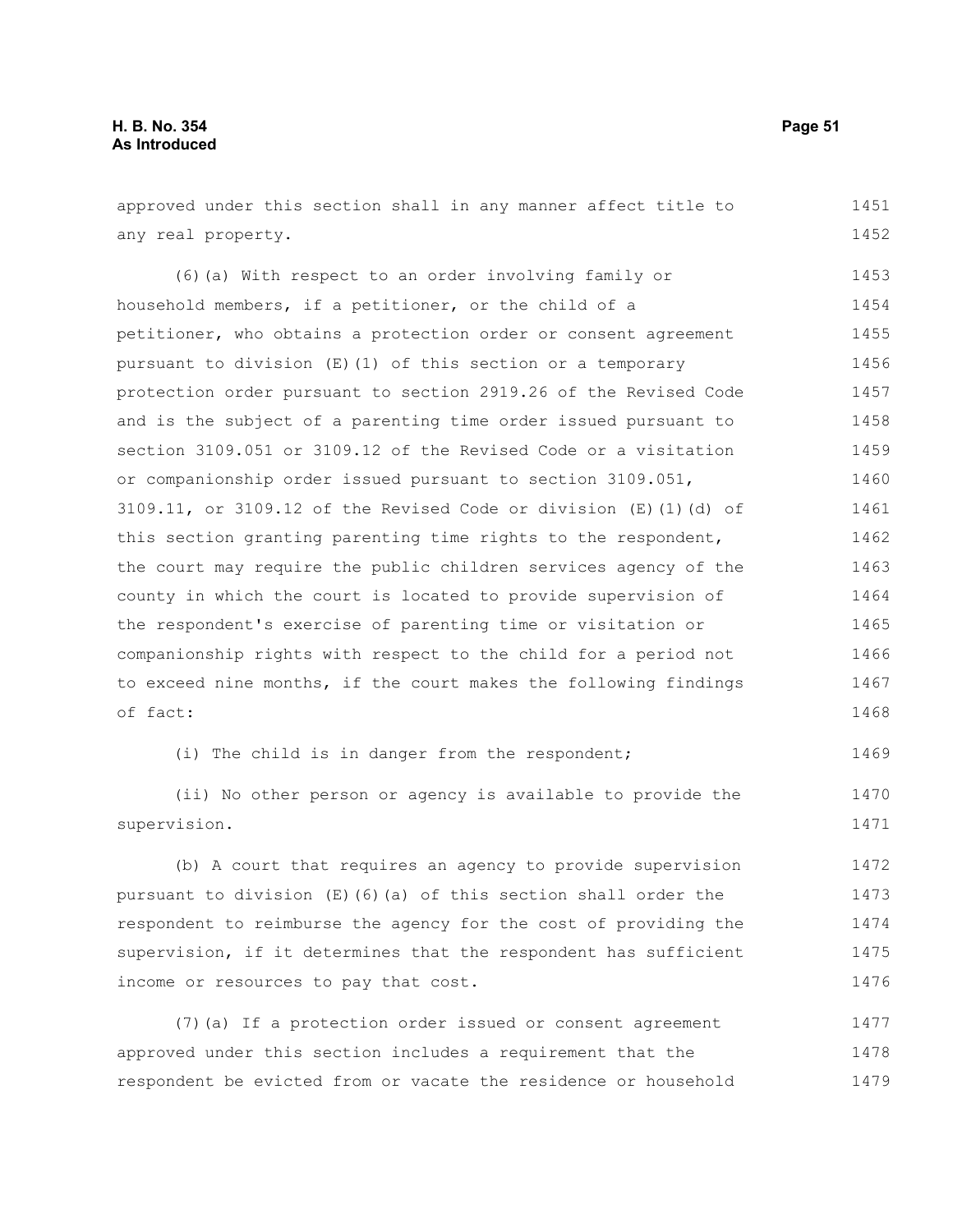# **H. B. No. 354 Page 52 As Introduced**

or refrain from entering the residence, school, business, or place of employment of the petitioner or, with respect to a petition involving family or household members, a family or household member, the order or agreement shall state clearly that the order or agreement cannot be waived or nullified by an invitation to the respondent from the petitioner or other family or household member to enter the residence, school, business, or place of employment or by the respondent's entry into one of those places otherwise upon the consent of the petitioner or other family or household member. 1480 1481 1482 1483 1484 1485 1486 1487 1488 1489

(b) Division (E)(7)(a) of this section does not limit any discretion of a court to determine that a respondent charged with a violation of section 2919.27 of the Revised Code, with a violation of a municipal ordinance substantially equivalent to that section, or with contempt of court, which charge is based on an alleged violation of a protection order issued or consent agreement approved under this section, did not commit the violation or was not in contempt of court. 1490 1491 1492 1493 1494 1495 1496 1497

(8)(a) The court may modify or terminate as provided in division (E)(8) of this section a protection order or consent agreement that was issued after a full hearing under this section. The court that issued the protection order or approved the consent agreement shall hear a motion for modification or termination of the protection order or consent agreement pursuant to division (E)(8) of this section. 1498 1499 1500 1501 1502 1503 1504

(b) Either the petitioner or the respondent of the original protection order or consent agreement may bring a motion for modification or termination of a protection order or consent agreement that was issued or approved after a full hearing. The court shall require notice of the motion to be made 1505 1506 1507 1508 1509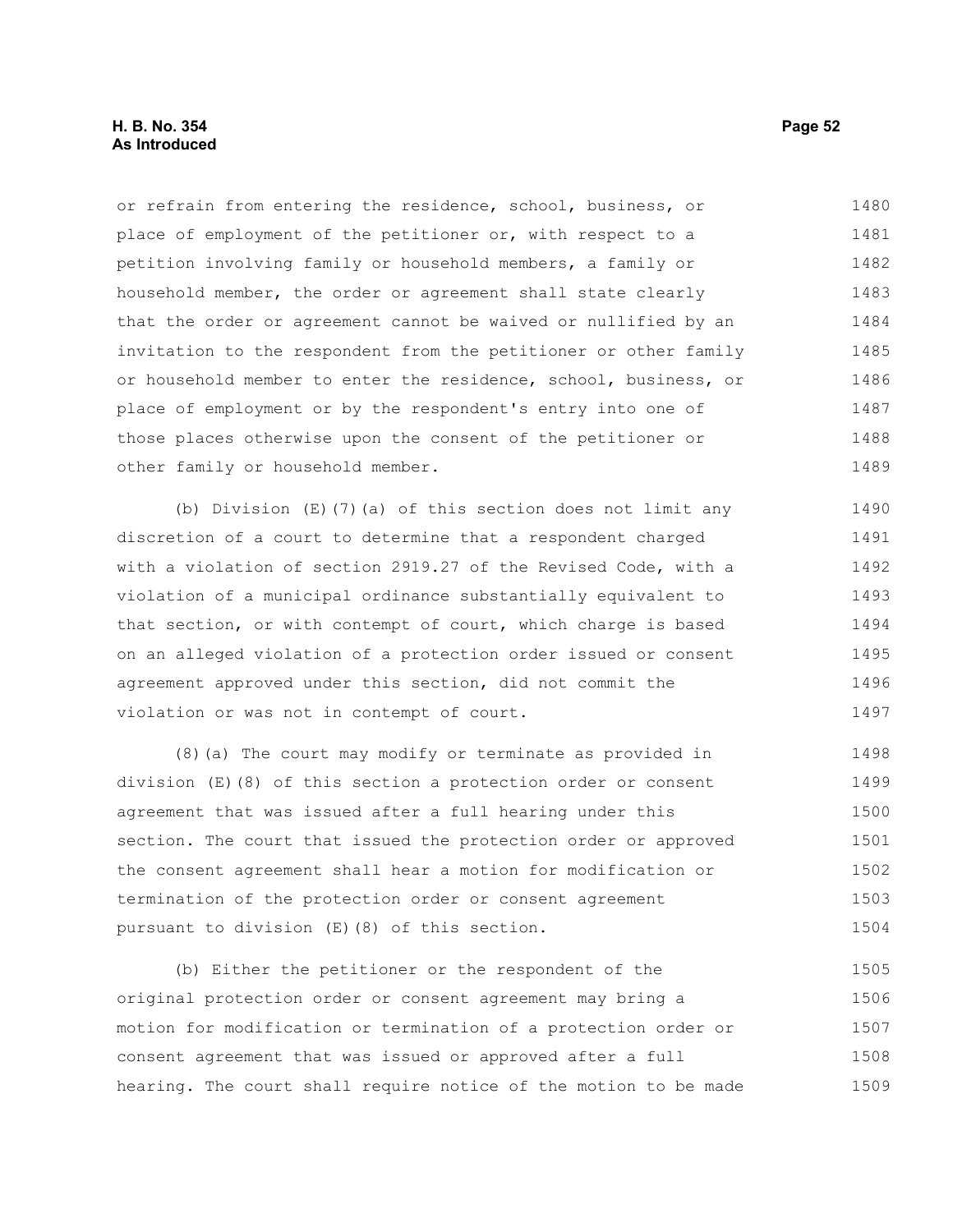# **H. B. No. 354 Page 53 As Introduced**

as provided by the Rules of Civil Procedure. If the petitioner for the original protection order or consent agreement has requested that the petitioner's address be kept confidential, the court shall not disclose the address to the respondent of the original protection order or consent agreement or any other person, except as otherwise required by law. The moving party has the burden of proof to show, by a preponderance of the evidence, that modification or termination of the protection order or consent agreement is appropriate because either the protection order or consent agreement is no longer needed or because the terms of the original protection order or consent agreement are no longer appropriate. (c) In considering whether to modify or terminate a protection order or consent agreement issued or approved under this section, the court shall consider all relevant factors, including, but not limited to, the following: (i) Whether the petitioner consents to modification or termination of the protection order or consent agreement; (ii) Whether the petitioner fears the respondent; (iii) The current nature of the relationship between the petitioner and the respondent; (iv) The circumstances of the petitioner and respondent, including the relative proximity of the petitioner's and respondent's workplaces and residences and whether the petitioner and respondent have minor children together; (v) Whether the respondent has complied with the terms and conditions of the original protection order or consent agreement; 1510 1511 1512 1513 1514 1515 1516 1517 1518 1519 1520 1521 1522 1523 1524 1525 1526 1527 1528 1529 1530 1531 1532 1533 1534 1535 1536 1537

(vi) Whether the respondent has a continuing involvement 1538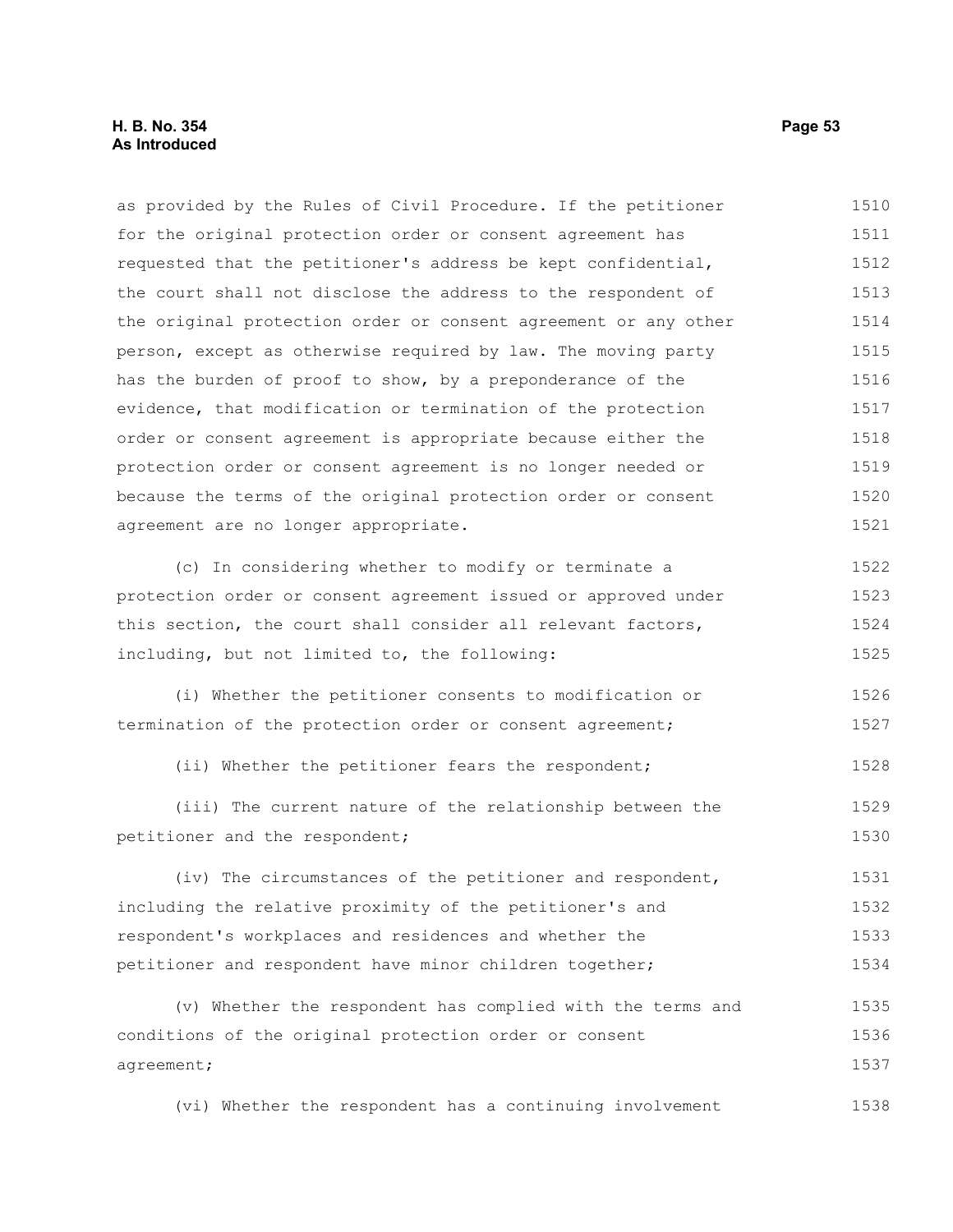with illegal drugs or alcohol;

1539

| (vii) Whether the respondent has been convicted of,              | 1540 |
|------------------------------------------------------------------|------|
| pleaded guilty to, or been adjudicated a delinquent child for an | 1541 |
| offense of violence since the issuance of the protection order   | 1542 |
| or approval of the consent agreement;                            | 1543 |

(vii) Whether the respondent has been convicted of,

(viii) Whether any other protection orders, consent agreements, restraining orders, or no contact orders have been issued against the respondent pursuant to this section, section 2919.26 of the Revised Code, any other provision of state law, or the law of any other state; 1544 1545 1546 1547 1548

(ix) Whether the respondent has participated in any domestic violence treatment, intervention program, or other counseling addressing domestic violence and whether the respondent has completed the treatment, program, or counseling; 1549 1550 1551 1552

(x) The time that has elapsed since the protection order was issued or since the consent agreement was approved; 1553 1554

```
(xi) The age and health of the respondent;
                                                          1555
```
(xii) When the last incident of abuse, threat of harm, or commission of a sexually oriented offense occurred or other relevant information concerning the safety and protection of the petitioner or other protected parties. 1556 1557 1558 1559

(d) If a protection order or consent agreement is modified or terminated as provided in division (E)(8) of this section, the court shall issue copies of the modified or terminated order or agreement as provided in division (F) of this section. A petitioner may also provide notice of the modification or termination to the judicial and law enforcement officials in any county other than the county in which the order or agreement is modified or terminated as provided in division (N) of this 1560 1561 1562 1563 1564 1565 1566 1567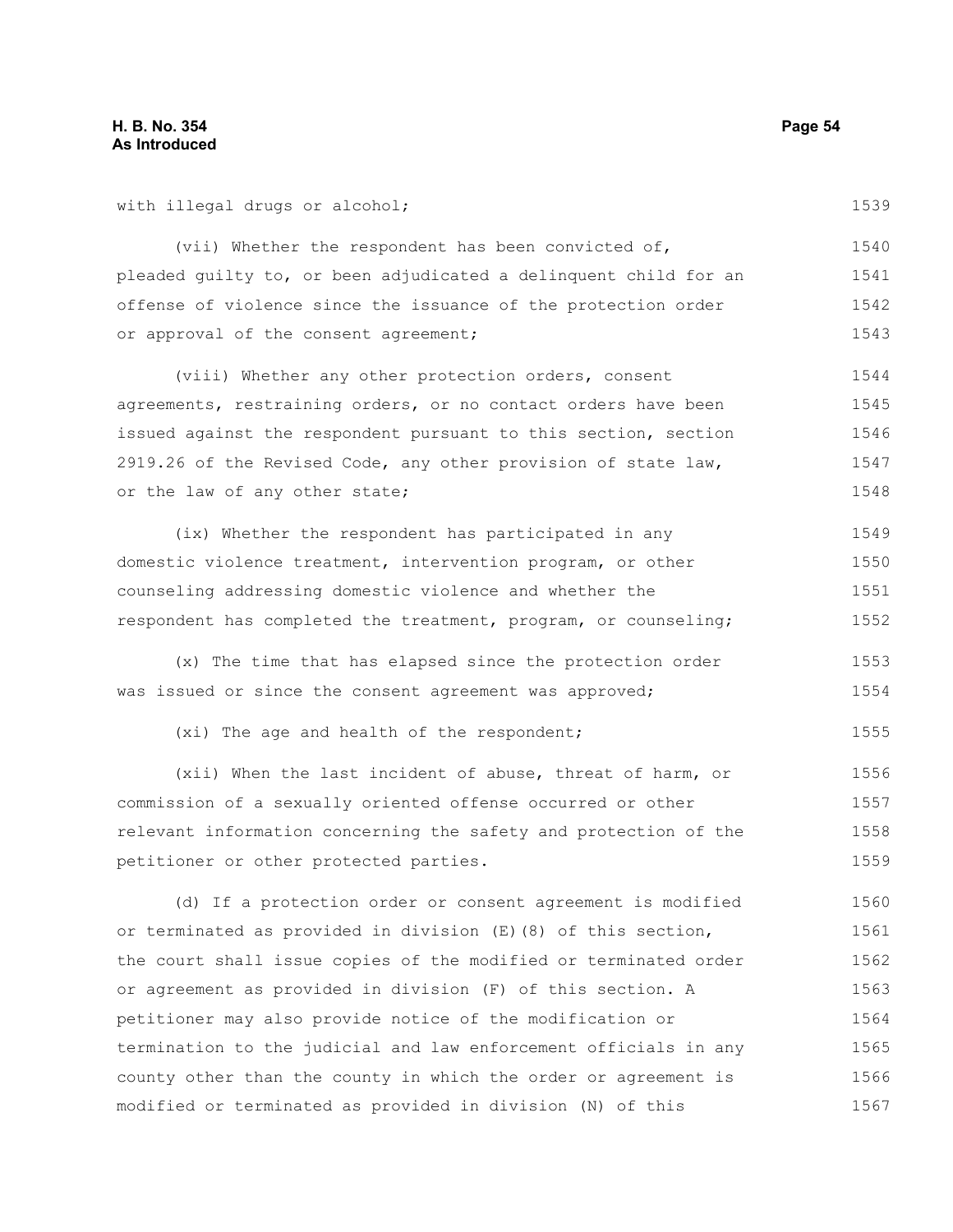#### section.

(e) If the respondent moves for modification or termination of a protection order or consent agreement pursuant to this section and the court denies the motion, the court may assess costs against the respondent for the filing of the motion. 1569 1570 1571 1572 1573

(9) Any protection order issued or any consent agreement approved pursuant to this section shall include a provision that the court will automatically seal all of the records of the proceeding in which the order is issued or agreement approved on the date the respondent attains the age of nineteen years unless the petitioner provides the court with evidence that the respondent has not complied with all of the terms of the protection order or consent agreement. The protection order or consent agreement shall specify the date when the respondent attains the age of nineteen years. 1574 1575 1576 1577 1578 1579 1580 1581 1582 1583

(F)(1) A copy of any protection order, or consent agreement, that is issued, approved, modified, or terminated under this section shall be issued by the court to the petitioner, to the respondent, and to all law enforcement agencies that have jurisdiction to enforce the order or agreement and shall be entered into the weapons disability data portal created in section 5502.80 of the Revised Code within one business day after it is issued. The court shall direct that a copy of an order be delivered to the respondent on the same day that the order is entered. 1584 1585 1586 1587 1588 1589 1590 1591 1592 1593

(2) Upon the issuance of a protection order or the approval of a consent agreement under this section, the court shall provide the parties to the order or agreement with the following notice orally or by form: 1594 1595 1596 1597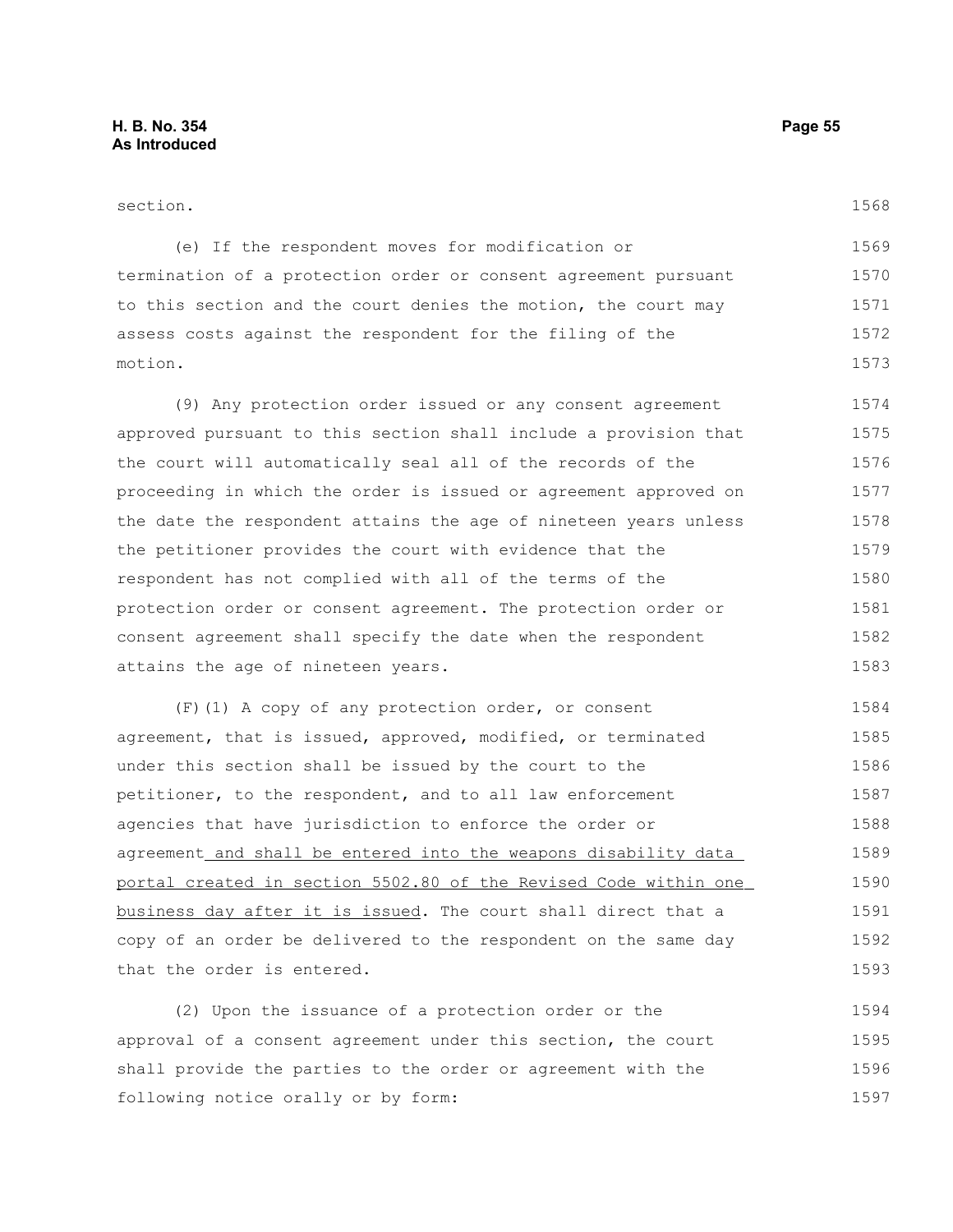## "NOTICE

As a result of this order or consent agreement, it may be unlawful for you to possess or purchase a firearm, including a rifle, pistol, or revolver, or ammunition pursuant to federal law under 18 U.S.C. 922(g)(8) for the duration of this order or consent agreement. If you have any questions whether this law makes it illegal for you to possess or purchase a firearm or ammunition, you should consult an attorney." 1599 1600 1601 1602 1603 1604 1605

(3) All law enforcement agencies shall establish and maintain an index for the protection orders and the approved consent agreements delivered to the agencies pursuant to division (F)(1) of this section. With respect to each order and consent agreement delivered, each agency shall note on the index the date and time that it received the order or consent agreement. 1606 1607 1608 1609 1610 1611 1612

(4) Regardless of whether the petitioner has registered the order or agreement in the county in which the officer's agency has jurisdiction pursuant to division (N) of this section, any officer of a law enforcement agency shall enforce a protection order issued or consent agreement approved by any court in this state in accordance with the provisions of the order or agreement, including removing the respondent from the premises, if appropriate. 1613 1614 1615 1616 1617 1618 1619 1620

(G)(1) Any proceeding under this section shall be conducted in accordance with the Rules of Civil Procedure, except that an order under this section may be obtained with or without bond. An order issued under this section, other than an ex parte order, that grants a protection order or approves a consent agreement, that refuses to grant a protection order or approve a consent agreement that modifies or terminates a 1621 1622 1623 1624 1625 1626 1627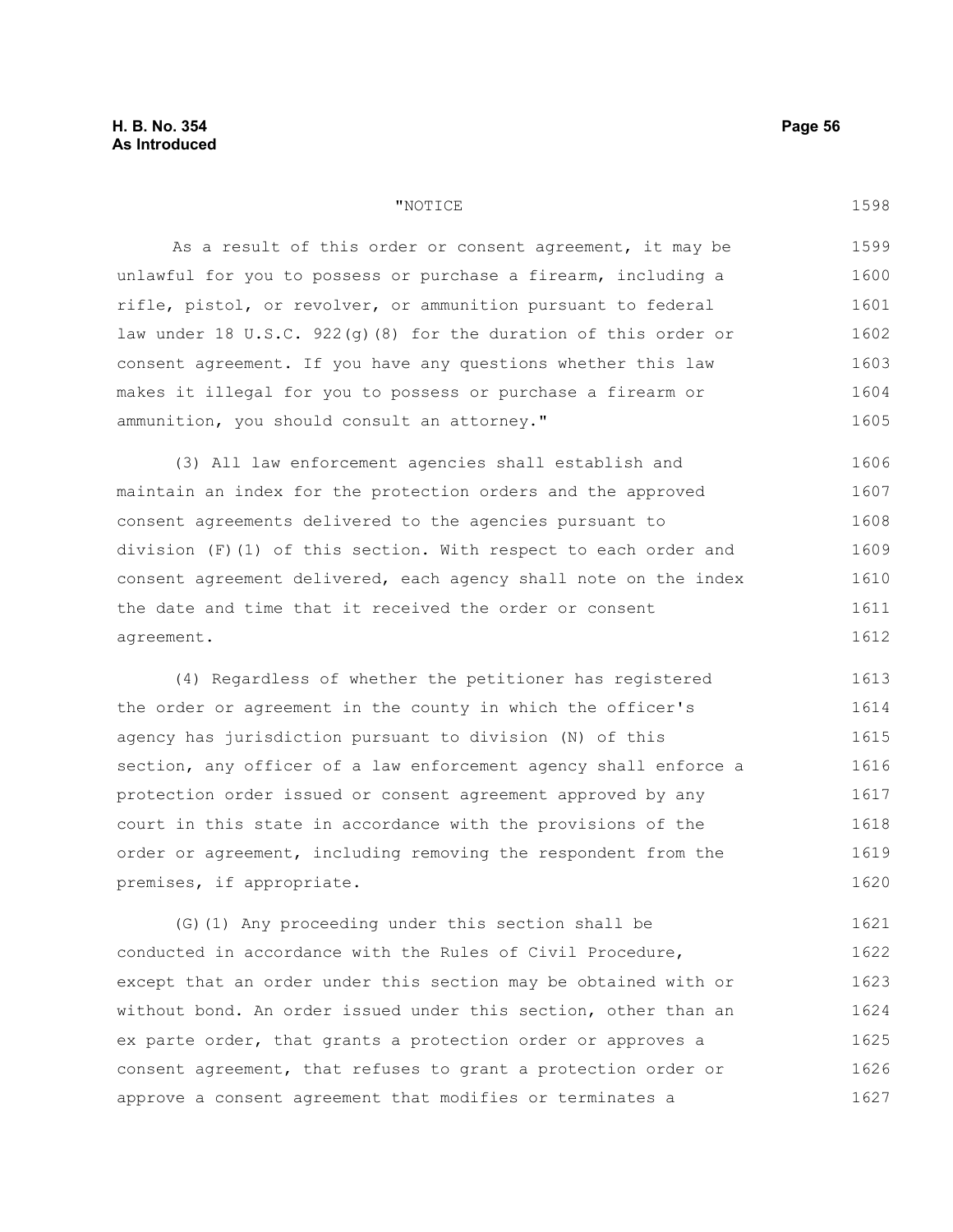#### **H. B. No. 354 Page 57 As Introduced**

protection order or consent agreement, or that refuses to modify or terminate a protection order or consent agreement, is a final, appealable order. The remedies and procedures provided in this section are in addition to, and not in lieu of, any other available civil or criminal remedies. 1628 1629 1630 1631 1632

(2) If as provided in division (G)(1) of this section an order issued under this section, other than an ex parte order, refuses to grant a protection order, the court, on its own motion, shall order that the ex parte order issued under this section and all of the records pertaining to that ex parte order be sealed after either of the following occurs: 1633 1634 1635 1636 1637 1638

(a) No party has exercised the right to appeal pursuant to Rule 4 of the Rules of Appellate Procedure. 1639 1640

(b) All appellate rights have been exhausted. 1641

(H) The filing of proceedings under this section does not excuse a person from filing any report or giving any notice required by section 2151.421 of the Revised Code or by any other law. When a petition under this section alleges domestic violence against minor children, the court shall report the fact, or cause reports to be made, to a county, township, or municipal peace officer under section 2151.421 of the Revised Code. 1642 1643 1644 1645 1646 1647 1648 1649

(I) Any law enforcement agency that investigates a domestic dispute shall provide information to the family or household members involved, or the persons in the dating relationship who are involved, whichever is applicable regarding the relief available under this section and, for family or household members, section 2919.26 of the Revised Code. 1650 1651 1652 1653 1654 1655

(J)(1) Subject to divisions (E)(8)(e) and (J)(2) of this 1656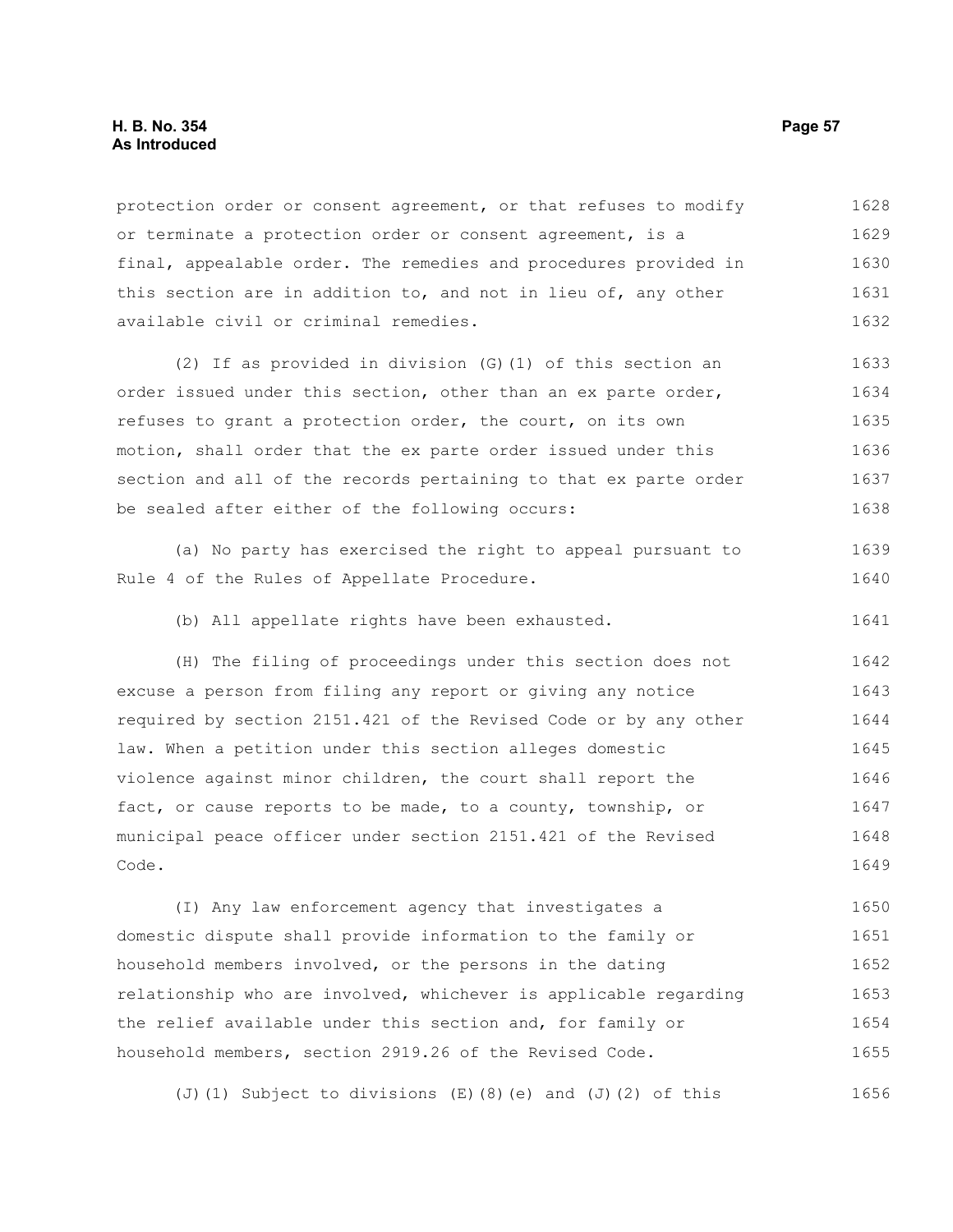section and regardless of whether a protection order is issued or a consent agreement is approved by a court of another county or a court of another state, no court or unit of state or local government shall charge the petitioner any fee, cost, deposit, or money in connection with the filing of a petition pursuant to this section or in connection with the filing, issuance, registration, modification, enforcement, dismissal, withdrawal, or service of a protection order, consent agreement, or witness subpoena or for obtaining a certified copy of a protection order or consent agreement. 1657 1658 1659 1660 1661 1662 1663 1664 1665 1666

(2) Regardless of whether a protection order is issued or a consent agreement is approved pursuant to this section, the court may assess costs against the respondent in connection with the filing, issuance, registration, modification, enforcement, dismissal, withdrawal, or service of a protection order, consent agreement, or witness subpoena or for obtaining a certified copy of a protection order or consent agreement. 1667 1668 1669 1670 1671 1672 1673

(K)(1) The court shall comply with Chapters 3119., 3121., 3123., and 3125. of the Revised Code when it makes or modifies an order for child support under this section. 1674 1675 1676

(2) If any person required to pay child support under an order made under this section on or after April 15, 1985, or modified under this section on or after December 31, 1986, is found in contempt of court for failure to make support payments under the order, the court that makes the finding, in addition to any other penalty or remedy imposed, shall assess all court costs arising out of the contempt proceeding against the person and require the person to pay any reasonable attorney's fees of any adverse party, as determined by the court, that arose in relation to the act of contempt. 1677 1678 1679 1680 1681 1682 1683 1684 1685 1686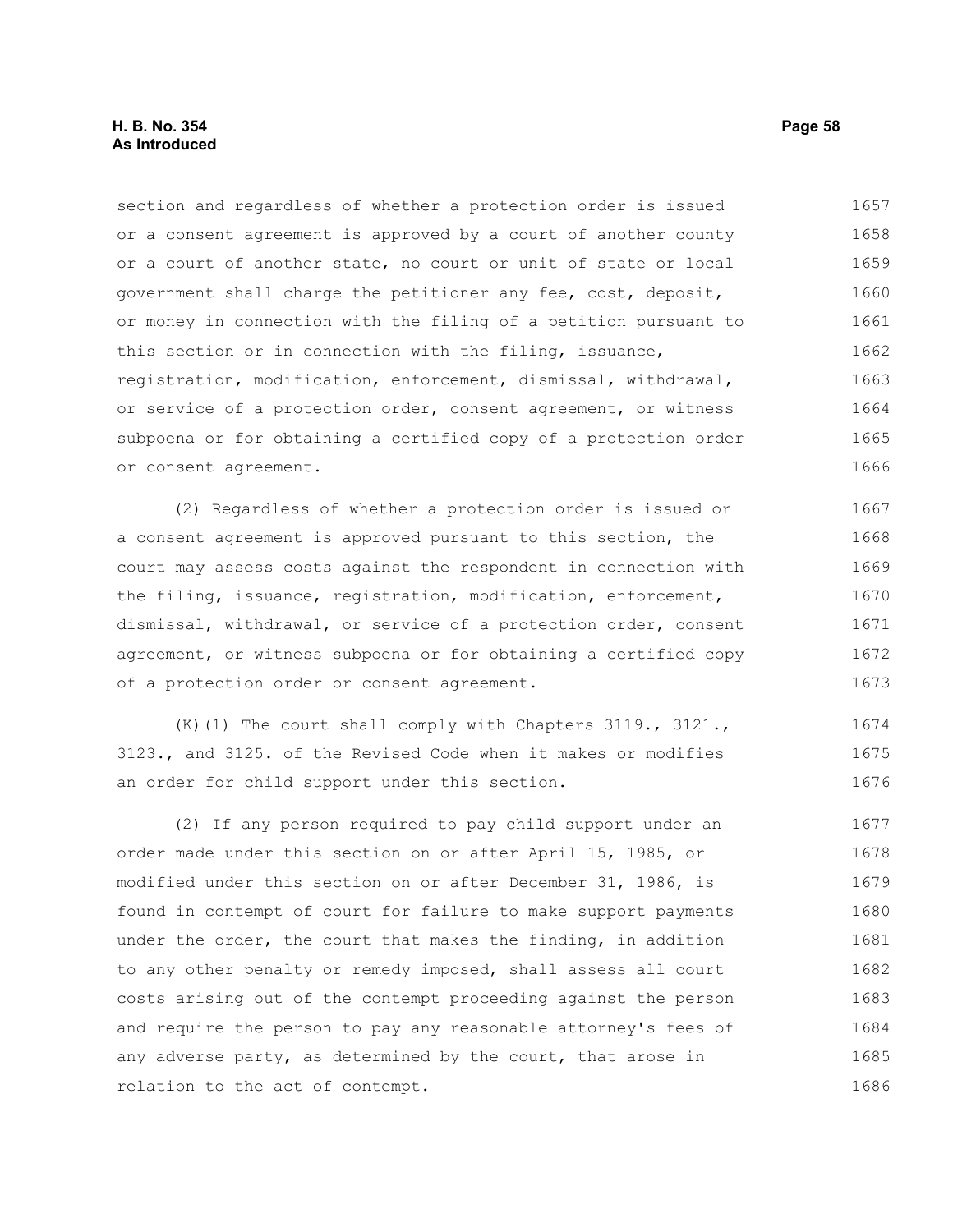(L)(1) A person who violates a protection order issued or a consent agreement approved under this section is subject to 1687 1688

the following sanctions:

(a) Criminal prosecution or a delinquent child proceeding for a violation of section 2919.27 of the Revised Code, if the violation of the protection order or consent agreement constitutes a violation of that section; 1690 1691 1692 1693

(b) Punishment for contempt of court. 1694

(2) The punishment of a person for contempt of court for violation of a protection order issued or a consent agreement approved under this section does not bar criminal prosecution of the person or a delinquent child proceeding concerning the person for a violation of section 2919.27 of the Revised Code. However, a person punished for contempt of court is entitled to credit for the punishment imposed upon conviction of or adjudication as a delinquent child for a violation of that section, and a person convicted of or adjudicated a delinquent child for a violation of that section shall not subsequently be punished for contempt of court arising out of the same activity. 1695 1696 1697 1698 1699 1700 1701 1702 1703 1704 1705

(M) In all stages of a proceeding under this section, a petitioner may be accompanied by a victim advocate. 1706 1707

(N)(1) A petitioner who obtains a protection order or consent agreement under this section or a temporary protection order under section 2919.26 of the Revised Code may provide notice of the issuance or approval of the order or agreement to the judicial and law enforcement officials in any county other than the county in which the order is issued or the agreement is approved by registering that order or agreement in the other county pursuant to division  $(N)$  (2) of this section and filing a 1708 1709 1710 1711 1712 1713 1714 1715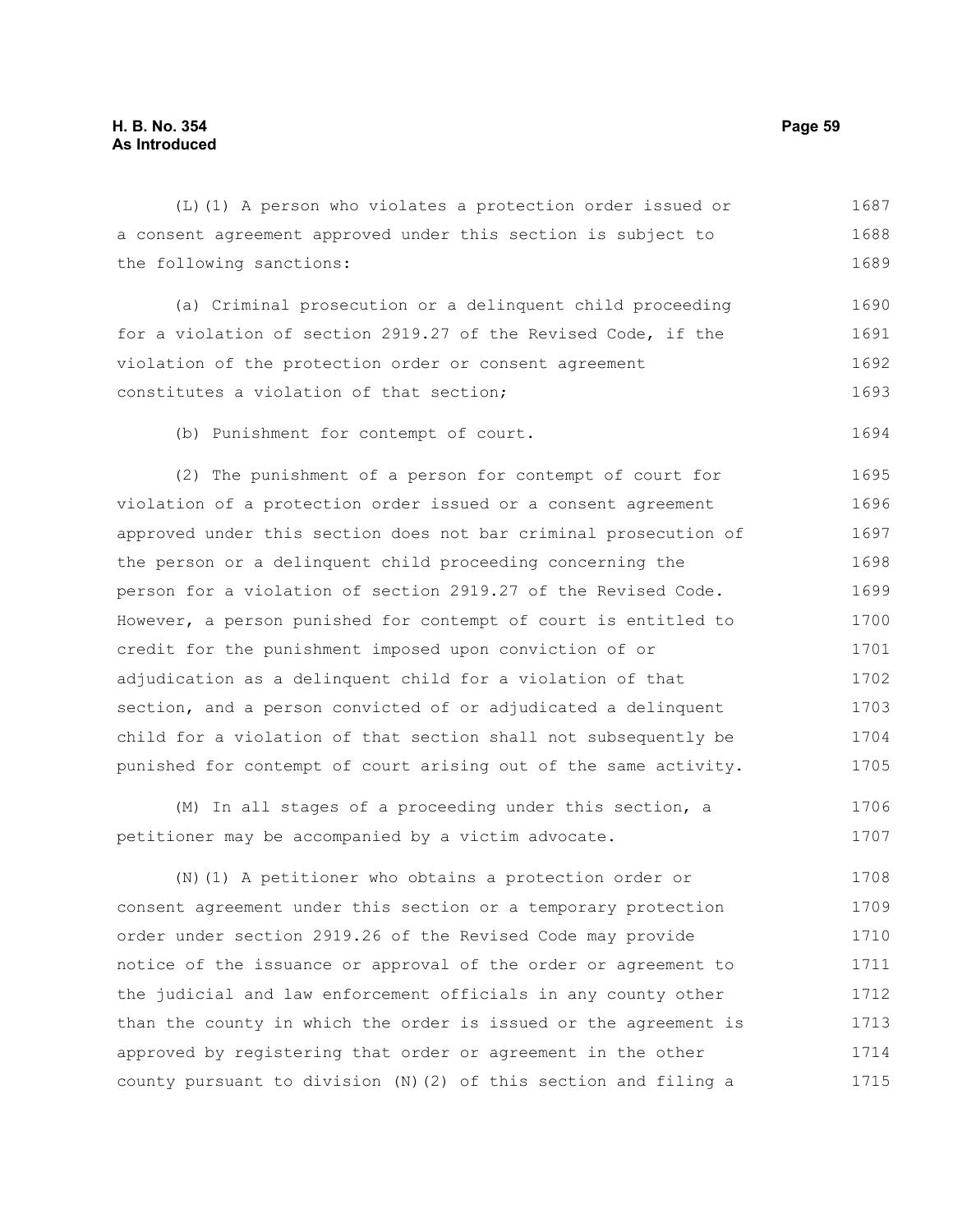copy of the registered order or registered agreement with a law enforcement agency in the other county in accordance with that division. A person who obtains a protection order issued by a court of another state may provide notice of the issuance of the order to the judicial and law enforcement officials in any county of this state by registering the order in that county pursuant to section 2919.272 of the Revised Code and filing a copy of the registered order with a law enforcement agency in that county. 1716 1717 1718 1719 1720 1721 1722 1723 1724

(2) A petitioner may register a temporary protection order, protection order, or consent agreement in a county other than the county in which the court that issued the order or approved the agreement is located in the following manner: 1725 1726 1727 1728

(a) The petitioner shall obtain a certified copy of the order or agreement from the clerk of the court that issued the order or approved the agreement and present that certified copy to the clerk of the court of common pleas or the clerk of a municipal court or county court in the county in which the order or agreement is to be registered. 1729 1730 1731 1732 1733 1734

(b) Upon accepting the certified copy of the order or agreement for registration, the clerk of the court of common pleas, municipal court, or county court shall place an endorsement of registration on the order or agreement and give the petitioner a copy of the order or agreement that bears that proof of registration. 1735 1736 1737 1738 1739 1740

(3) The clerk of each court of common pleas, the clerk of each municipal court, and the clerk of each county court shall maintain a registry of certified copies of temporary protection orders, protection orders, or consent agreements that have been issued or approved by courts in other counties and that have 1741 1742 1743 1744 1745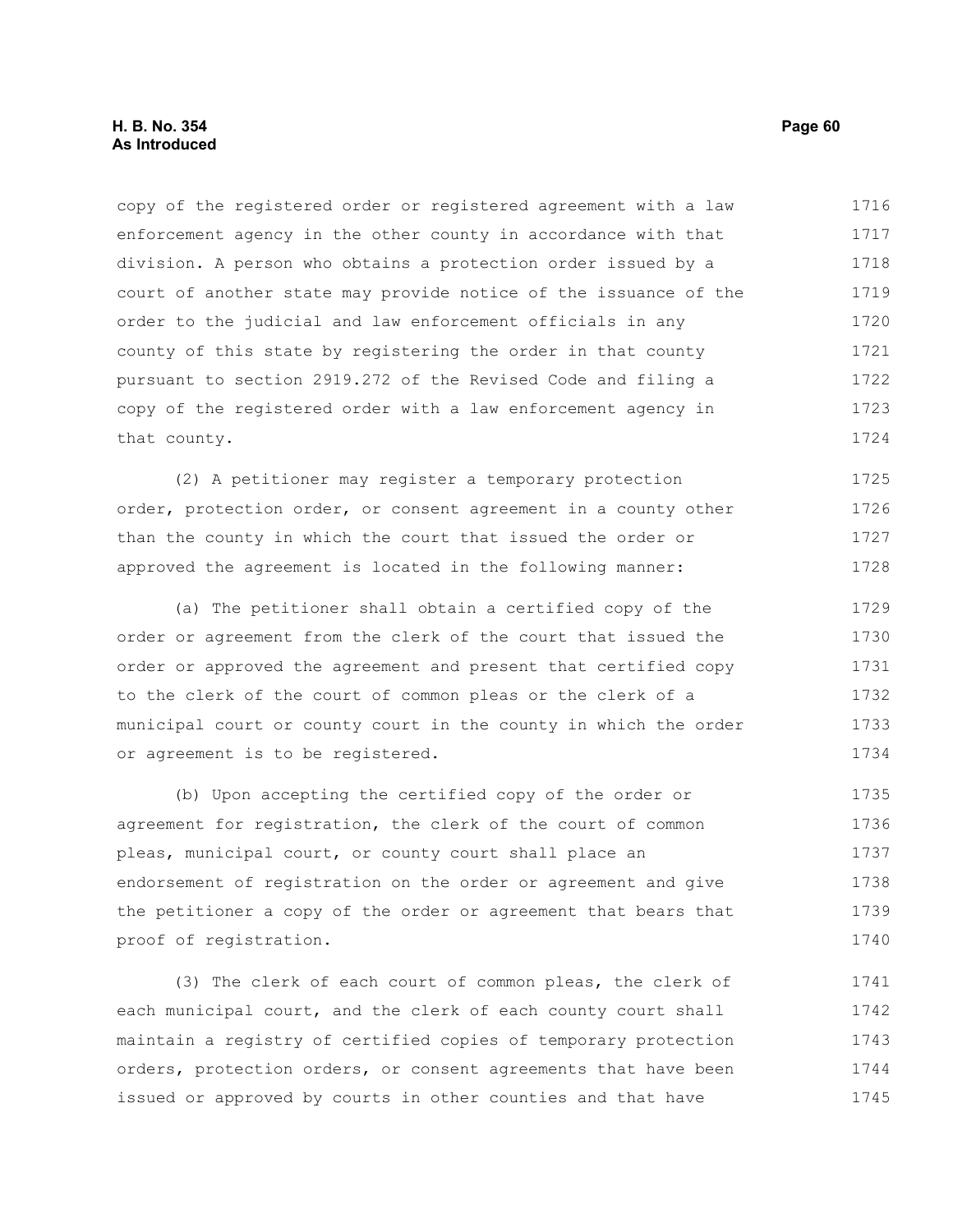been registered with the clerk.

(O) Nothing in this section prohibits the domestic relations division of a court of common pleas in counties that have a domestic relations division or a court of common pleas in counties that do not have a domestic relations division from designating a minor child as a protected party on a protection order or consent agreement. 1747 1748 1750 1751 1752

**Sec. 5122.01.** As used in this chapter and Chapter 5119. of the Revised Code: 1753 1754

(A) "Mental illness" means a substantial disorder of thought, mood, perception, orientation, or memory that grossly impairs judgment, behavior, capacity to recognize reality, or ability to meet the ordinary demands of life. "Mental illness" includes a moderate or severe substance use disorder as determined according to the symptoms specified in the fifth edition of the diagnostic and statistical manual of mental disorders published by the American psychiatric association. 1755 1756 1757 1758 1759 1760 1761 1762

(B) "Mentally ill person subject to court order" means a mentally ill person with a mental illness who, because of the person's illness: 1763 1764 1765

(1) Represents a substantial risk of physical harm to self as manifested by evidence of threats of, or attempts at, suicide or serious self-inflicted bodily harm; 1766 1767 1768

(2) Represents a substantial risk of physical harm to others as manifested by evidence of recent homicidal or other violent behavior, evidence of recent threats that place another in reasonable fear of violent behavior and serious physical harm, or other evidence of present dangerousness; 1769 1770 1771 1772 1773

(3) Represents a substantial and immediate risk of serious 1774

1749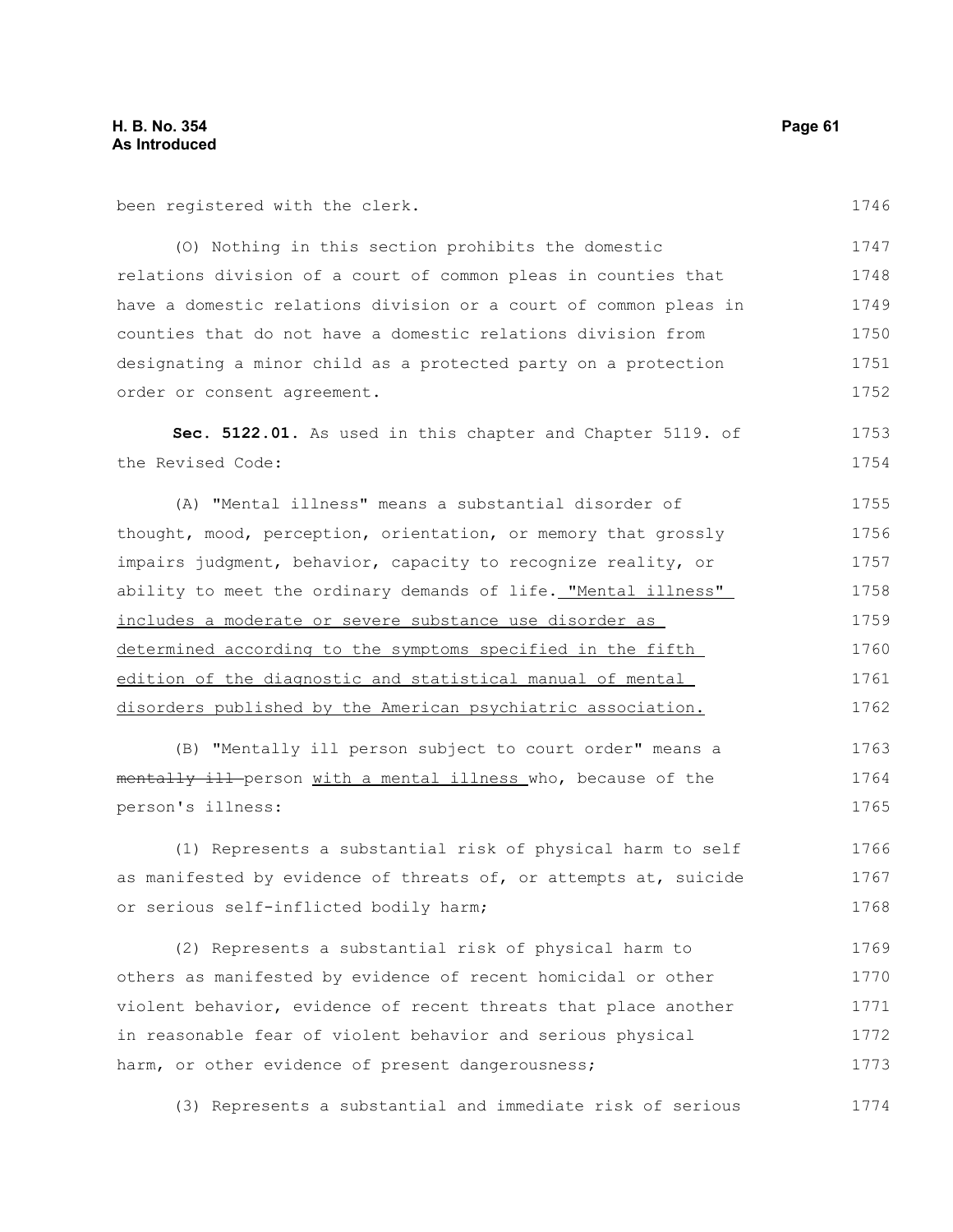## **H. B. No. 354 Page 62 As Introduced**

physical impairment or injury to self as manifested by evidence that the person is unable to provide for and is not providing for the person's basic physical needs because of the person's mental illness and that appropriate provision for those needs cannot be made immediately available in the community; 1775 1776 1777 1778 1779

(4) Would benefit from treatment for the person's mental illness and is in need of such treatment as manifested by evidence of behavior that creates a grave and imminent risk to substantial rights of others or the person; 1780 1781 1782 1783

(5)(a) Would benefit from treatment as manifested by evidence of behavior that indicates all of the following: 1784 1785

(i) The person is unlikely to survive safely in the community without supervision, based on a clinical determination. 1786 1787 1788

(ii) The person has a history of lack of compliance with treatment for mental illness and one of the following applies: 1789 1790

(I) At least twice within the thirty-six months prior to the filing of an affidavit seeking court-ordered treatment of the person under section 5122.111 of the Revised Code, the lack of compliance has been a significant factor in necessitating hospitalization in a hospital or receipt of services in a forensic or other mental health unit of a correctional facility, provided that the thirty-six-month period shall be extended by the length of any hospitalization or incarceration of the person that occurred within the thirty-six-month period. 1791 1792 1793 1794 1795 1796 1797 1798 1799

(II) Within the forty-eight months prior to the filing of an affidavit seeking court-ordered treatment of the person under section 5122.111 of the Revised Code, the lack of compliance resulted in one or more acts of serious violent behavior toward 1800 1801 1802 1803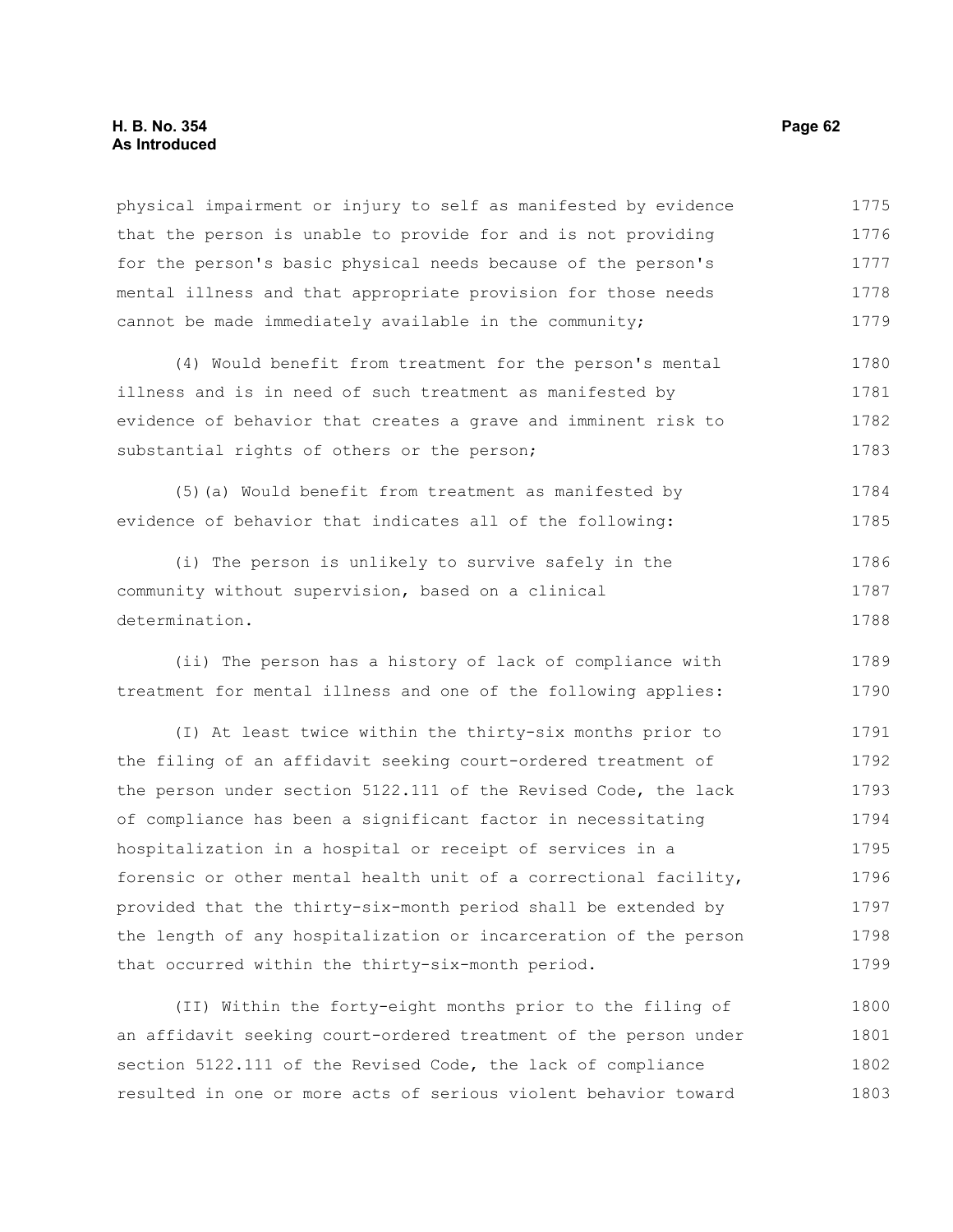self or others or threats of, or attempts at, serious physical harm to self or others, provided that the forty-eight-month period shall be extended by the length of any hospitalization or incarceration of the person that occurred within the fortyeight-month period. 1804 1805 1806 1807 1808

(iii) The person, as a result of the person's mental illness, is unlikely to voluntarily participate in necessary treatment. 1809 1810 1811

(iv) In view of the person's treatment history and current behavior, the person is in need of treatment in order to prevent a relapse or deterioration that would be likely to result in substantial risk of serious harm to the person or others. 1812 1813 1814 1815

(b) An individual who meets only the criteria described in division (B)(5)(a) of this section is not subject to hospitalization. 1816 1817 1818

(C)(1) "Patient" means, subject to division (C)(2) of this section, a person who is admitted either voluntarily or involuntarily to a hospital or other place under section 2945.39, 2945.40, 2945.401, or 2945.402 of the Revised Code subsequent to a finding of not guilty by reason of insanity or incompetence to stand trial or under this chapter, who is under observation or receiving treatment in such place. 1819 1820 1821 1822 1823 1824 1825

(2) "Patient" does not include a person admitted to a hospital or other place under section 2945.39, 2945.40, 2945.401, or 2945.402 of the Revised Code to the extent that the reference in this chapter to patient, or the context in which the reference occurs, is in conflict with any provision of sections 2945.37 to 2945.402 of the Revised Code. 1826 1827 1828 1829 1830 1831

(D) "Licensed physician" means a person licensed under the 1832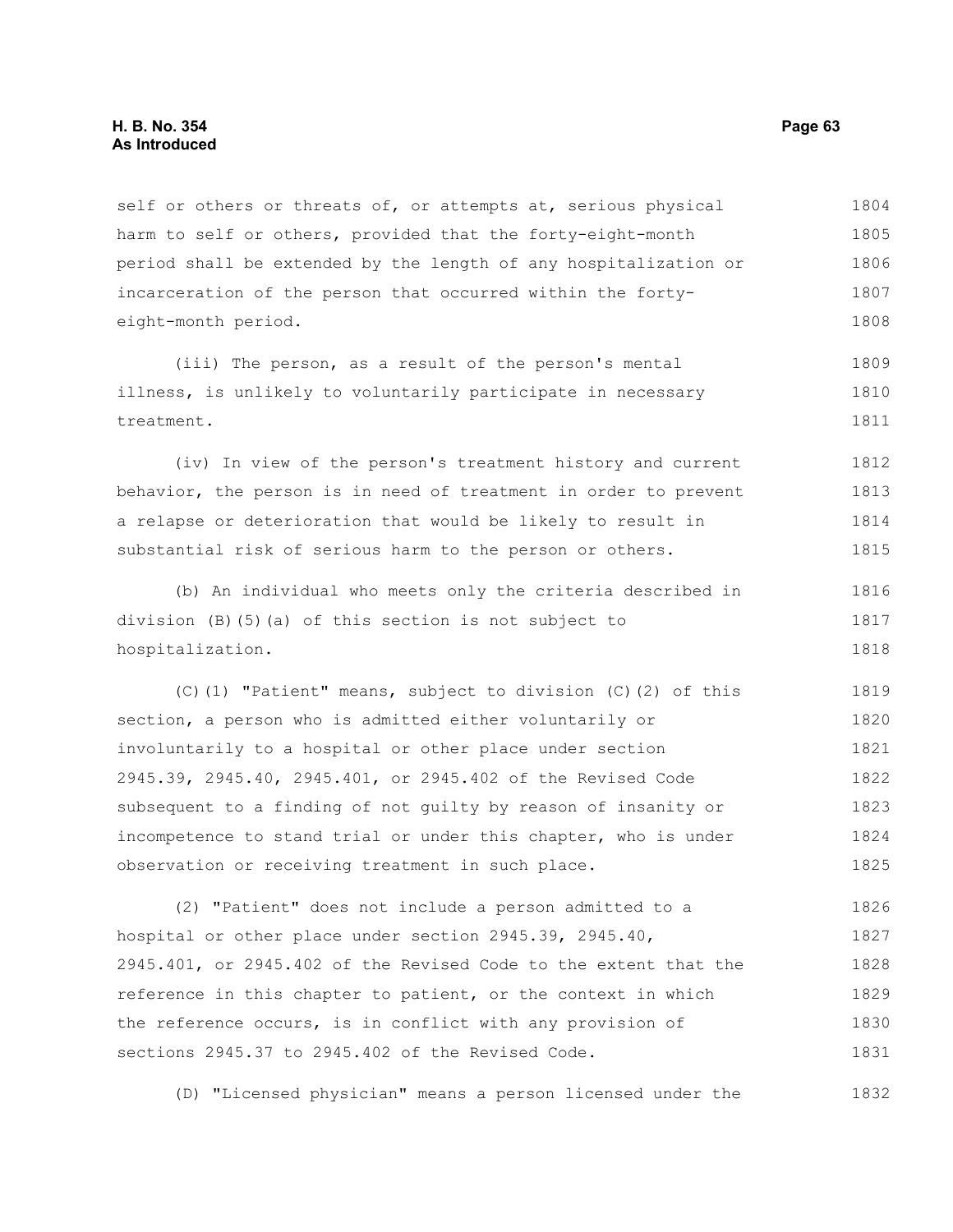laws of this state to practice medicine or a medical officer of the government of the United States while in this state in the performance of the person's official duties. 1833 1834 1835

(E) "Psychiatrist" means a licensed physician who has satisfactorily completed a residency training program in psychiatry, as approved by the residency review committee of the American medical association, the committee on post-graduate education of the American osteopathic association, or the American osteopathic board of neurology and psychiatry, or who on July 1, 1989, has been recognized as a psychiatrist by the Ohio state medical association or the Ohio osteopathic association on the basis of formal training and five or more years of medical practice limited to psychiatry. 1836 1837 1838 1839 1840 1841 1842 1843 1844 1845

(F) "Hospital" means a hospital or inpatient unit licensed by the department of mental health and addiction services under section 5119.33 of the Revised Code, and any institution, hospital, or other place established, controlled, or supervised by the department under Chapter 5119. of the Revised Code. 1846 1847 1848 1849 1850

(G) "Public hospital" means a facility that is taxsupported and under the jurisdiction of the department of mental health and addiction services. 1851 1852 1853

(H) "Community mental health services provider" means an agency, association, corporation, individual, or program that provides community mental health services that are certified by the director of mental health and addiction services under section 5119.36 of the Revised Code. 1854 1855 1856 1857 1858

(I) "Licensed clinical psychologist" means a person who holds a current, valid psychologist license issued under section 4732.12 of the Revised Code, and in addition, meets the 1859 1860 1861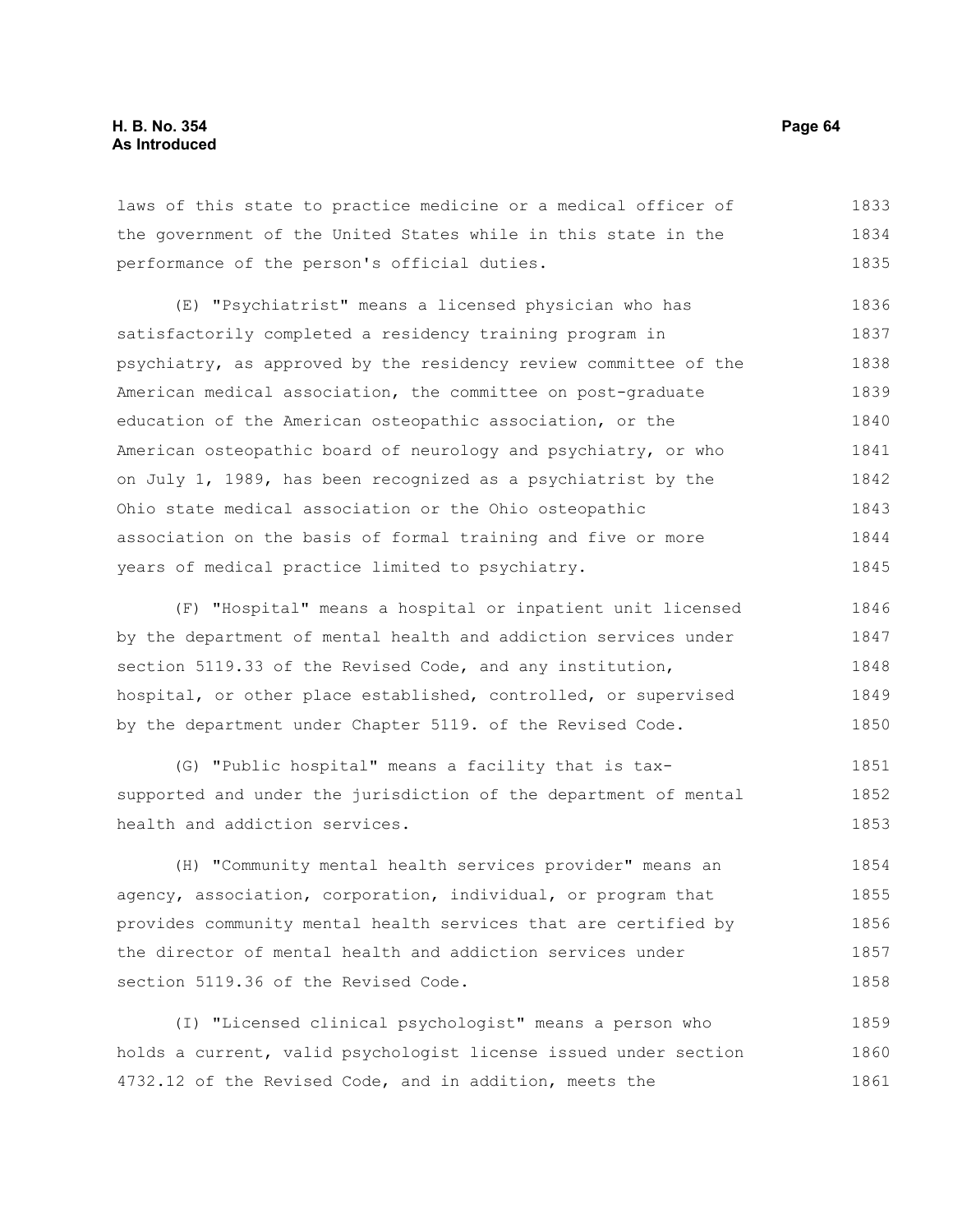# **H. B. No. 354 Page 65 As Introduced**

educational requirements set forth in division (B) of section 4732.10 of the Revised Code and has a minimum of two years' full-time professional experience, or the equivalent as determined by rule of the state board of psychology, at least one year of which shall be a predoctoral internship, in clinical psychological work in a public or private hospital or clinic or in private practice, diagnosing and treating problems of mental illness or intellectual disability under the supervision of a psychologist who is licensed or who holds a diploma issued by the American board of professional psychology, or whose qualifications are substantially similar to those required for licensure by the state board of psychology when the supervision has occurred prior to enactment of laws governing the practice of psychology. 1862 1863 1864 1865 1866 1867 1868 1869 1870 1871 1872 1873 1874 1875

(J) "Health officer" means any public health physician; public health nurse; or other person authorized or designated by a city or general health district or a board of alcohol, drug addiction, and mental health services to perform the duties of a health officer under this chapter. 1876 1877 1878 1879 1880

(K) "Chief clinical officer" means the medical director of a hospital, community mental health services provider, or board of alcohol, drug addiction, and mental health services, or, if there is no medical director, the licensed physician responsible for the treatment provided by a hospital or community mental health services provider. The chief clinical officer may delegate to the attending physician responsible for a patient's care the duties imposed on the chief clinical officer by this chapter. In the case of a community mental health services provider, the chief clinical officer shall be designated by the governing body of the services provider and shall be a licensed physician or licensed clinical psychologist who supervises 1881 1882 1883 1884 1885 1886 1887 1888 1889 1890 1891 1892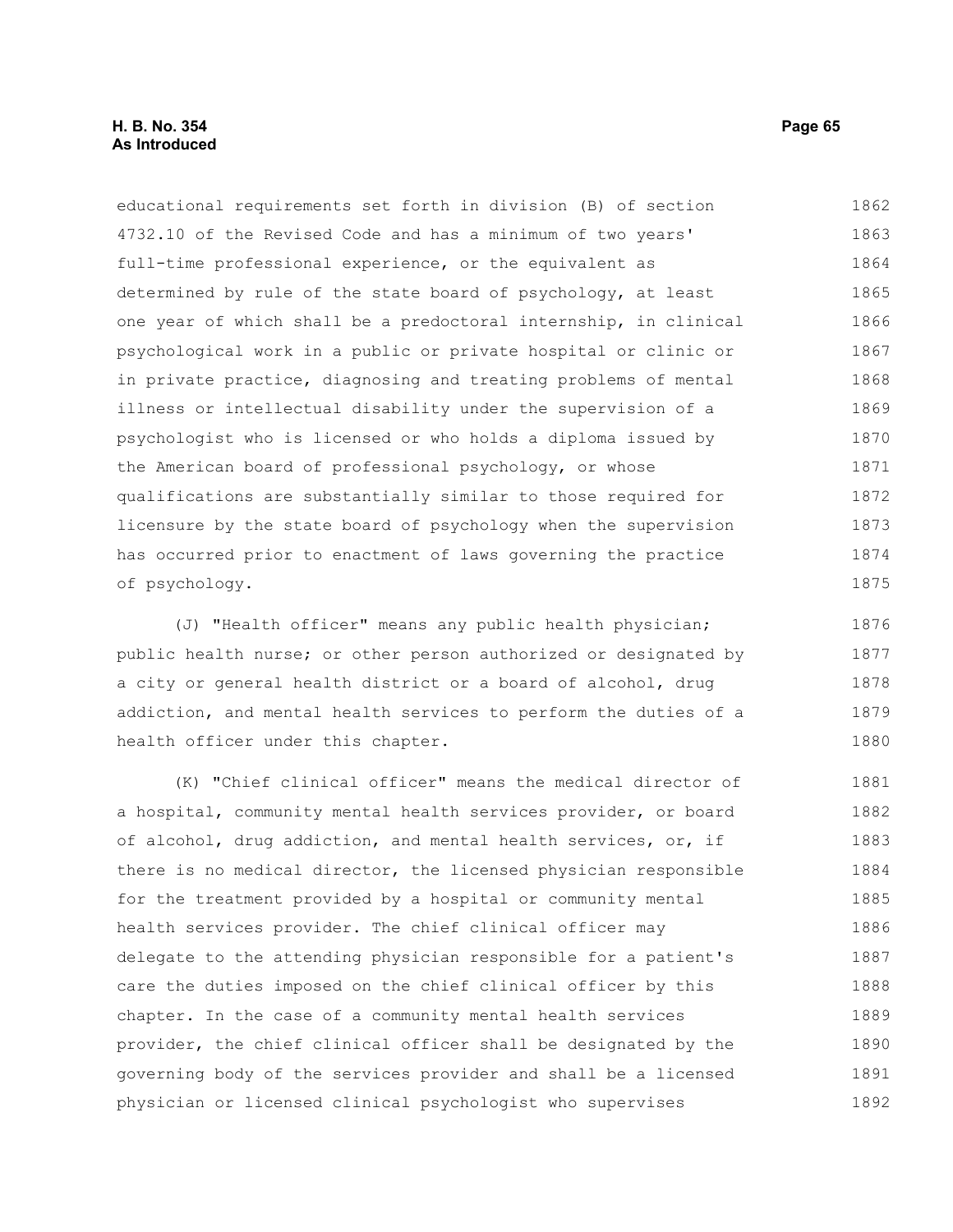diagnostic and treatment services. A licensed physician or licensed clinical psychologist designated by the chief clinical officer may perform the duties and accept the responsibilities of the chief clinical officer in the chief clinical officer's absence. 1893 1894 1895 1896 1897

(L) "Working day" or "court day" means Monday, Tuesday, Wednesday, Thursday, and Friday, except when such day is a holiday. 1898 1899 1900

(M) "Indigent" means unable without deprivation of satisfaction of basic needs to provide for the payment of an attorney and other necessary expenses of legal representation, including expert testimony. 1901 1902 1903 1904

(N) "Respondent" means the person whose detention, commitment, hospitalization, continued hospitalization or commitment, or discharge is being sought in any proceeding under this chapter. 1905 1906 1907 1908

(O) "Ohio protection and advocacy system" has the same meaning as in section 5123.60 of the Revised Code. 1909 1910

(P) "Independent expert evaluation" means an evaluation conducted by a licensed clinical psychologist, psychiatrist, or licensed physician who has been selected by the respondent or the respondent's counsel and who consents to conducting the evaluation. 1911 1912 1913 1914 1915

(Q) "Court" means the probate division of the court of common pleas. 1916 1917

(R) "Expunge" means: 1918

(1) The removal and destruction of court files and records, originals and copies, and the deletion of all index 1919 1920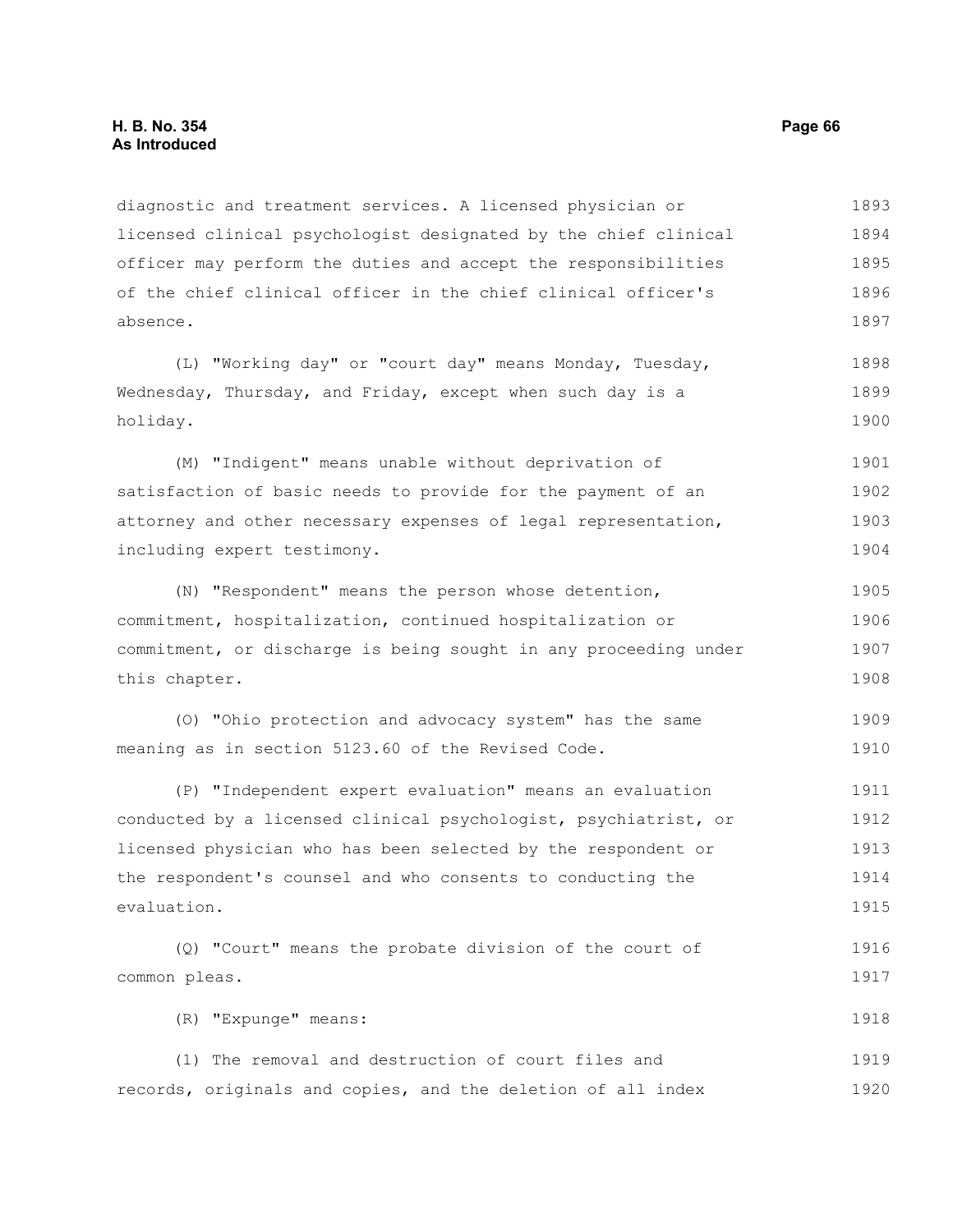references; (2) The reporting to the person of the nature and extent of any information about the person transmitted to any other person by the court; (3) Otherwise insuring that any examination of court files and records in question shall show no record whatever with respect to the person; (4) That all rights and privileges are restored, and that the person, the court, and any other person may properly reply that no such record exists, as to any matter expunged. (S) "Residence" means a person's physical presence in a county with intent to remain there, except that: (1) If a person is receiving a mental health service at a facility that includes nighttime sleeping accommodations, residence means that county in which the person maintained the person's primary place of residence at the time the person entered the facility; (2) If a person is committed pursuant to section 2945.38, 2945.39, 2945.40, 2945.401, or 2945.402 of the Revised Code, residence means the county where the criminal charges were filed. When the residence of a person is disputed, the matter of residence shall be referred to the department of mental health and addiction services for investigation and determination. Residence shall not be a basis for a board of alcohol, drug addiction, and mental health services to deny services to any person present in the board's service district, and the board shall provide services for a person whose residence is in dispute while residence is being determined and for a person in 1921 1922 1923 1924 1925 1926 1927 1928 1929 1930 1931 1932 1933 1934 1935 1936 1937 1938 1939 1940 1941 1942 1943 1944 1945 1946 1947 1948 1949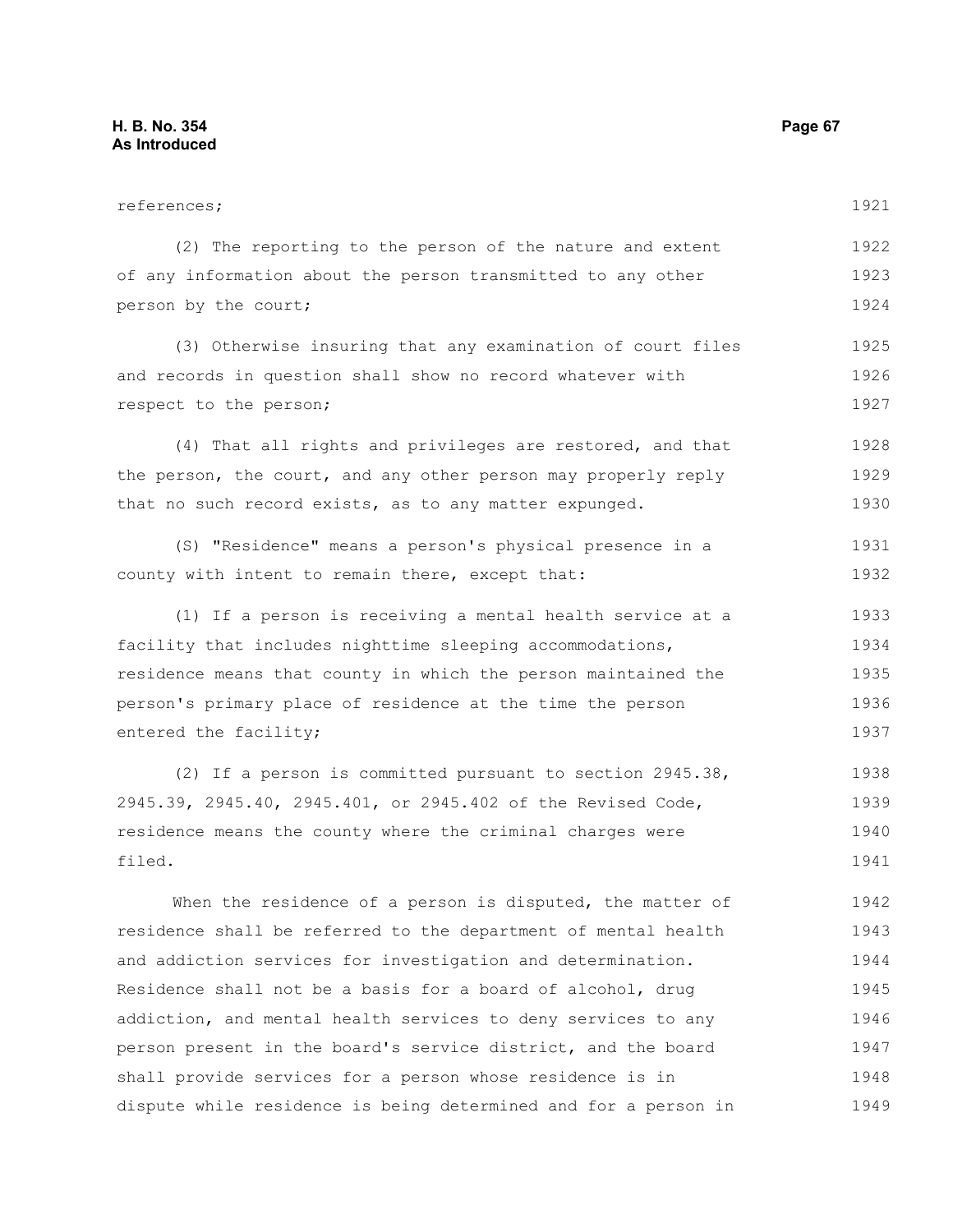| an emergency situation.                                          | 1950 |
|------------------------------------------------------------------|------|
| (T) "Admission" to a hospital or other place means that a        | 1951 |
| patient is accepted for and stays at least one night at the      | 1952 |
| hospital or other place.                                         | 1953 |
| (U) "Prosecutor" means the prosecuting attorney, village         | 1954 |
| solicitor, city director of law, or similar chief legal officer  | 1955 |
| who prosecuted a criminal case in which a person was found not   | 1956 |
| quilty by reason of insanity, who would have had the authority   | 1957 |
| to prosecute a criminal case against a person if the person had  | 1958 |
| not been found incompetent to stand trial, or who prosecuted a   | 1959 |
| case in which a person was found quilty.                         | 1960 |
| (V) (1) "Treatment plan" means a written statement of            | 1961 |
| reasonable objectives and goals for an individual established by | 1962 |
| the treatment team, with specific criteria to evaluate progress  | 1963 |
| towards achieving those objectives.                              | 1964 |
| (2) The active participation of the patient in                   | 1965 |
| establishing the objectives and goals shall be documented. The   | 1966 |
|                                                                  |      |

establishing the objectives and goals shall be documented. The treatment plan shall be based on patient needs and include services to be provided to the patient while the patient is hospitalized, after the patient is discharged, or in an outpatient setting. The treatment plan shall address services to be provided. In the establishment of the treatment plan, consideration should be given to the availability of services, which may include but are not limited to all of the following: 1966 1967 1968 1969 1970 1971 1972 1973

(a) Community psychiatric supportive treatment; 1974

(b) Assertive community treatment; 1975

(c) Medications; 1976

(d) Individual or group therapy; 1977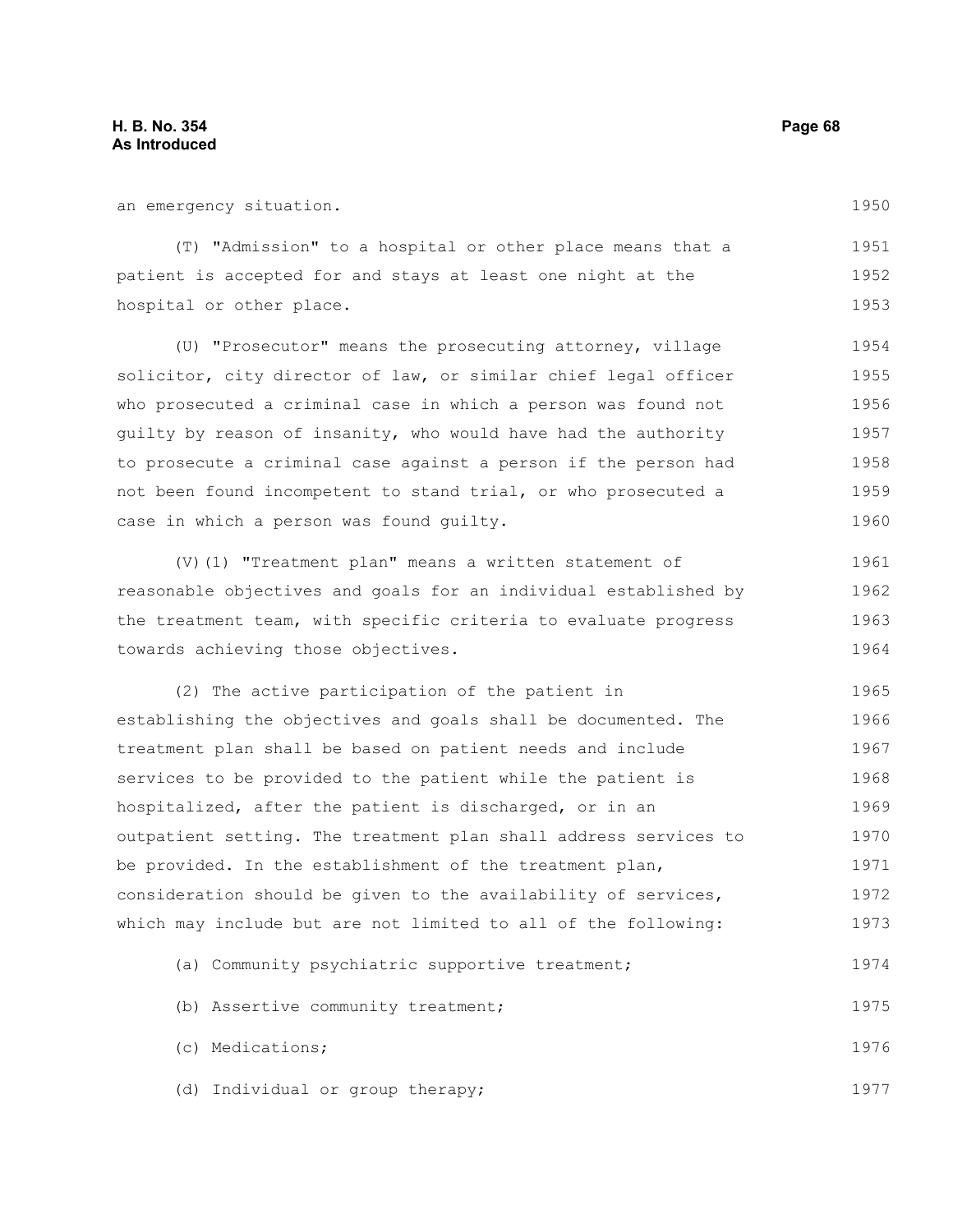| (e) Peer support services;                                      | 1978 |
|-----------------------------------------------------------------|------|
| (f) Financial services;                                         | 1979 |
| (g) Housing or supervised living services;                      | 1980 |
| (h) Alcohol or substance abuse treatment;                       | 1981 |
| (i) Any other services prescribed to treat the patient's        | 1982 |
| mental illness and to either assist the patient in living and   | 1983 |
| functioning in the community or to help prevent a relapse or a  | 1984 |
| deterioration of the patient's current condition.               | 1985 |
| (3) If the person subject to the treatment plan has             | 1986 |
| executed an advance directive for mental health treatment, the  | 1987 |
| treatment team shall consider any directions included in such   | 1988 |
| advance directive in developing the treatment plan.             | 1989 |
| (W) "Community control sanction" has the same meaning as        | 1990 |
| in section 2929.01 of the Revised Code.                         | 1991 |
| (X) "Post-release control sanction" has the same meaning        | 1992 |
| as in section 2967.01 of the Revised Code.                      | 1993 |
| (Y) "Local correctional facility" has the same meaning as       | 1994 |
| in section 2903.13 of the Revised Code.                         | 1995 |
| (Z) "Clinical nurse specialist" and "certified nurse            | 1996 |
| practitioner" have the same meanings as in section 4723.01 of   | 1997 |
| the Revised Code.                                               | 1998 |
| Sec. 5502.80. (A) The director of public safety shall           | 1999 |
| establish and maintain the weapons disability data portal, an   | 2000 |
| electronic portal that utilizes the platform established by the | 2001 |
| office of innovateohio within the office of the governor to     | 2002 |
| allow for the collection and distribution of data relevant to   | 2003 |
| state and federal firearms disability status.                   | 2004 |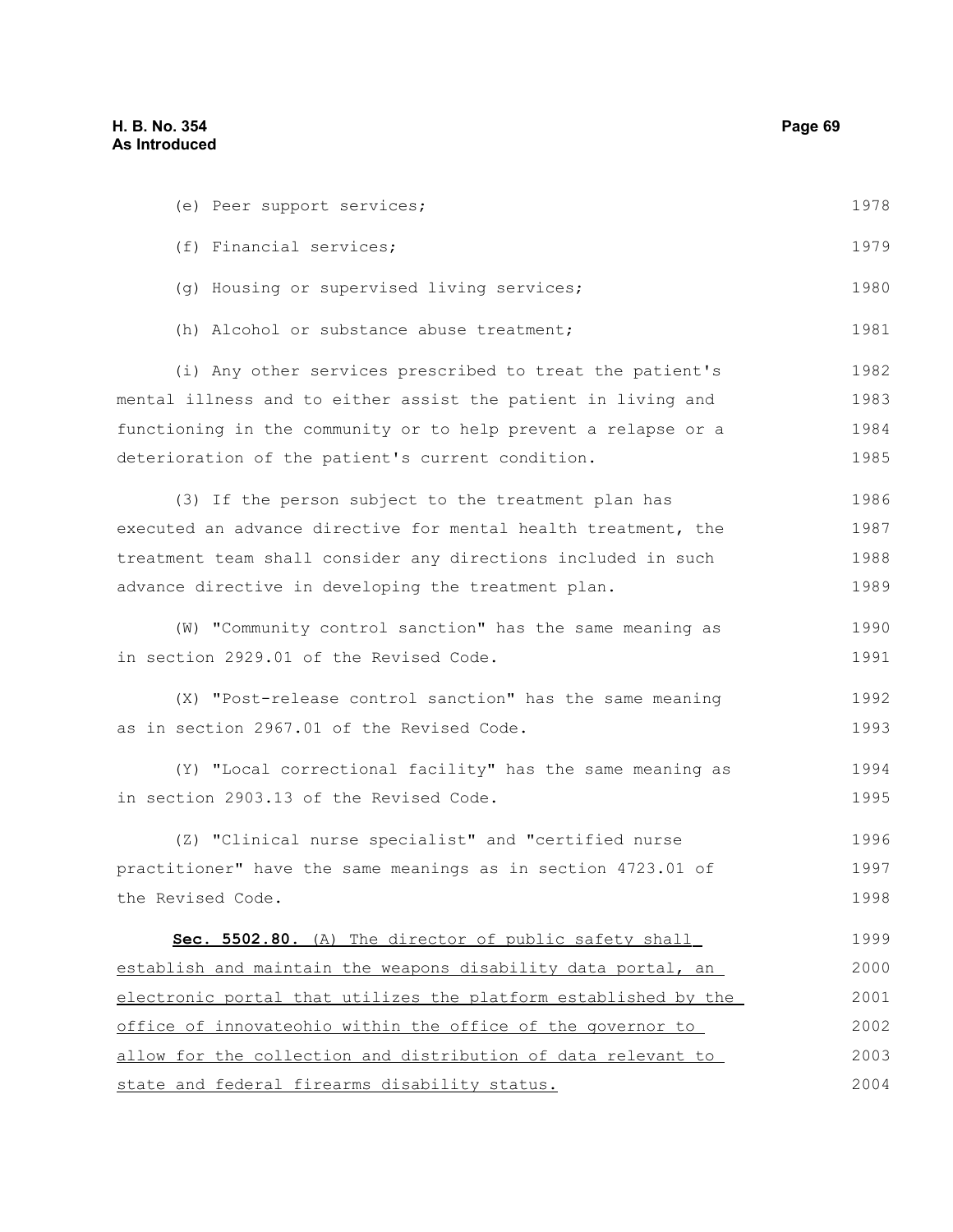| (B) The director of public safety shall ensure that all of       | 2005 |
|------------------------------------------------------------------|------|
| the following records may be entered into the weapons disability | 2006 |
| data portal to provide up-to-date information on weapons         | 2007 |
| disability:                                                      | 2008 |
| (1) (a) A record of each time a person is indicted for, is       | 2009 |
| charged with, or is convicted of or pleads quilty to one of the  | 2010 |
| following:                                                       | 2011 |
| (i) A felony offense of violence;                                | 2012 |
| (ii) A felony offense involving the illegal possession,          | 2013 |
| use, sale, administration, distribution, or trafficking in any   | 2014 |
| drug of abuse;                                                   | 2015 |
| (iii) An offense that is punishable by imprisonment for a        | 2016 |
| term exceeding one year;                                         | 2017 |
| (iv) A violation of section 2919.25 of the Revised Code.         | 2018 |
| (b) A record of each time an indictment or charge is             | 2019 |
| dismissed or a conviction or plea of quilty is overturned on     | 2020 |
| appeal or vacated for any of the offenses described in division  | 2021 |
| (B) (1) (a) of this section.                                     | 2022 |
| (2) (a) A record of each time a person has been adjudicated      | 2023 |
| a delinquent child for the commission of an offense that, if     | 2024 |
| committed by an adult, would have been one of the following:     | 2025 |
| (i) A felony offense of violence;                                | 2026 |
| (ii) A felony offense involving the illegal possession,          | 2027 |
| use, sale, administration, distribution, or trafficking in any   | 2028 |
| drug of abuse;                                                   | 2029 |
| (iii) An offense that is punishable by imprisonment for a        | 2030 |
| term exceeding one year;                                         | 2031 |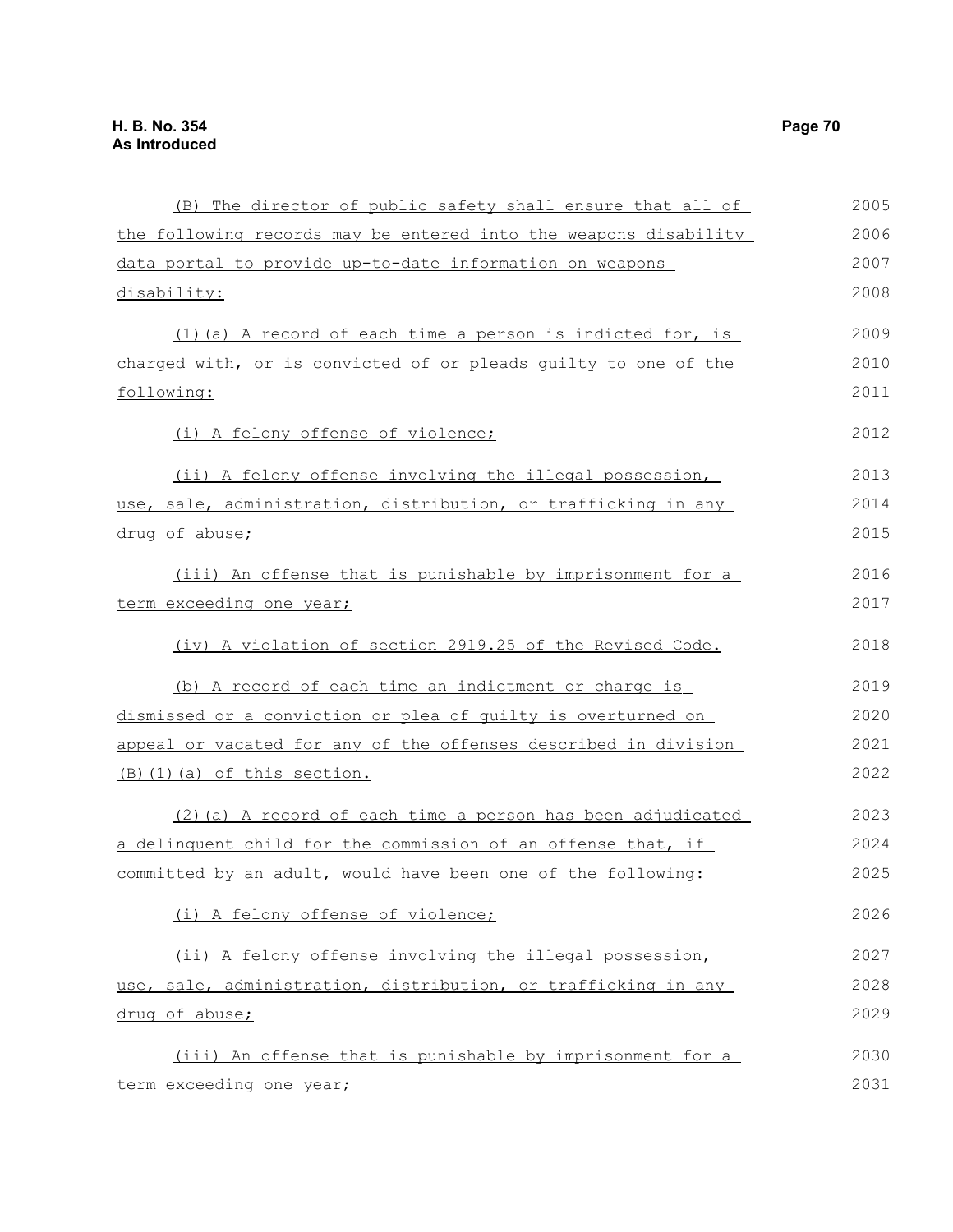| (iv) A violation of section 2919.25 of the Revised Code or       | 2032 |
|------------------------------------------------------------------|------|
| any prohibition under Chapter 2907. of the Revised Code.         | 2033 |
| (b) A record of each time an adjudication of a delinquent        | 2034 |
| child for the commission of an offense that, if committed by an  | 2035 |
| adult, would have been one of the offenses described in division | 2036 |
| (B) (2) (a) of this section is overturned on appeal or vacated.  | 2037 |
| (3) (a) A record of each time a person is adjudged by a          | 2038 |
| probate court to be mentally incompetent;                        | 2039 |
| (b) A record of each time a person who, having been              | 2040 |
| formerly adjudged to be incompetent, is found by the probate     | 2041 |
| court to be competent.                                           | 2042 |
| (4) A record of each time a person is committed by a court       | 2043 |
| to a mental institution.                                         | 2044 |
| (5) A record of each time a person is found to be a              | 2045 |
| mentally ill person subject to court order.                      | 2046 |
| (6) (a) A record of each time a person becomes an                | 2047 |
| involuntary patient in a mental institution other than persons   | 2048 |
| who are patients only for purposes of observation;               | 2049 |
| (b) A record of each time a person who, having become an         | 2050 |
| involuntary patient in a mental institution other than persons   | 2051 |
| who are patients only for purposes of observation, is released   | 2052 |
| from the mental institution.                                     | 2053 |
| (7) (a) A record of each warrant issued for the arrest of a      | 2054 |
| person charged with an offense;                                  | 2055 |
| (b) A record of each service of a warrant issued for the         | 2056 |
| arrest of a person charged with an offense.                      | 2057 |
| (8) (a) A record of each time a person demonstrated as           | 2058 |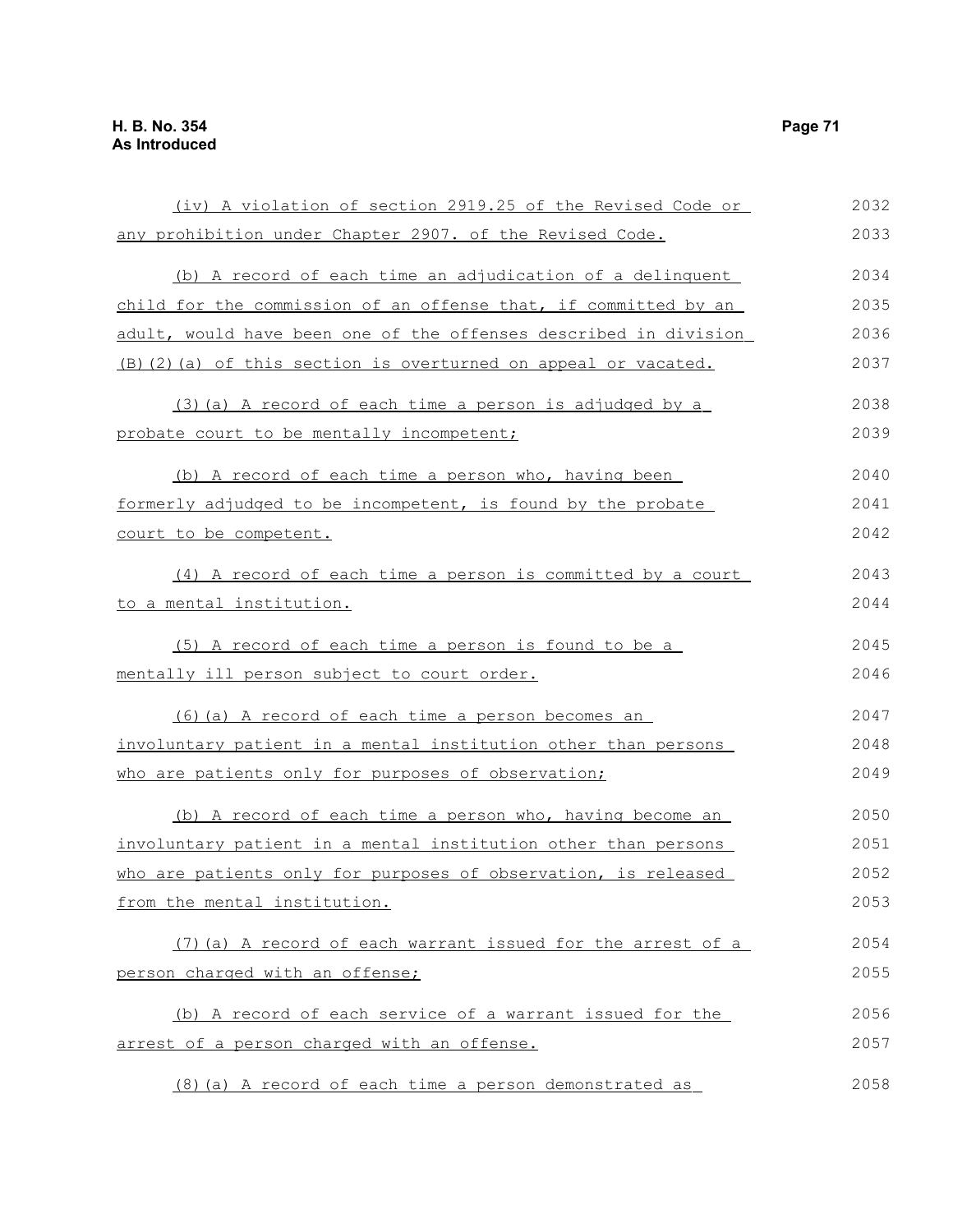being drug dependent, in danger of drug dependence, or a chronic alcoholic; (b) A record of each time a person who demonstrated as being drug dependent, in danger of drug dependence, or a chronic alcoholic demonstrates that the person is not drug dependent, in danger of drug dependence, or a chronic alcoholic. (9)(a) A record of each time a protection order is issued, after a full hearing, under section 2903.214 of the Revised Code; (b) A record of each time a protection order that was issued, after a full hearing, under section 2903.214 of the Revised Code, is terminated. (10)(a) A record of each time a protection order is issued, after a full hearing, under section 2919.26 of the Revised Code; (b) A record of each time a protection order that was issued, after a full hearing, under section 2919.26 of the Revised Code, is terminated. (11) A record of each time a domestic violence civil protection order or consent agreement is issued, approved, modified, or terminated under section 3113.31 of the Revised Code. (12)(a) A record of each time the director of public safety receives any other credible information that indicates a person may be under weapons disability in accordance with state or federal law; (b) A record of each time the director of public safety receives any other credible information that indicates a person 2059 2060 2061 2062 2063 2064 2065 2066 2067 2068 2069 2070 2071 2072 2073 2074 2075 2076 2077 2078 2079 2080 2081 2082 2083 2084 2085 2086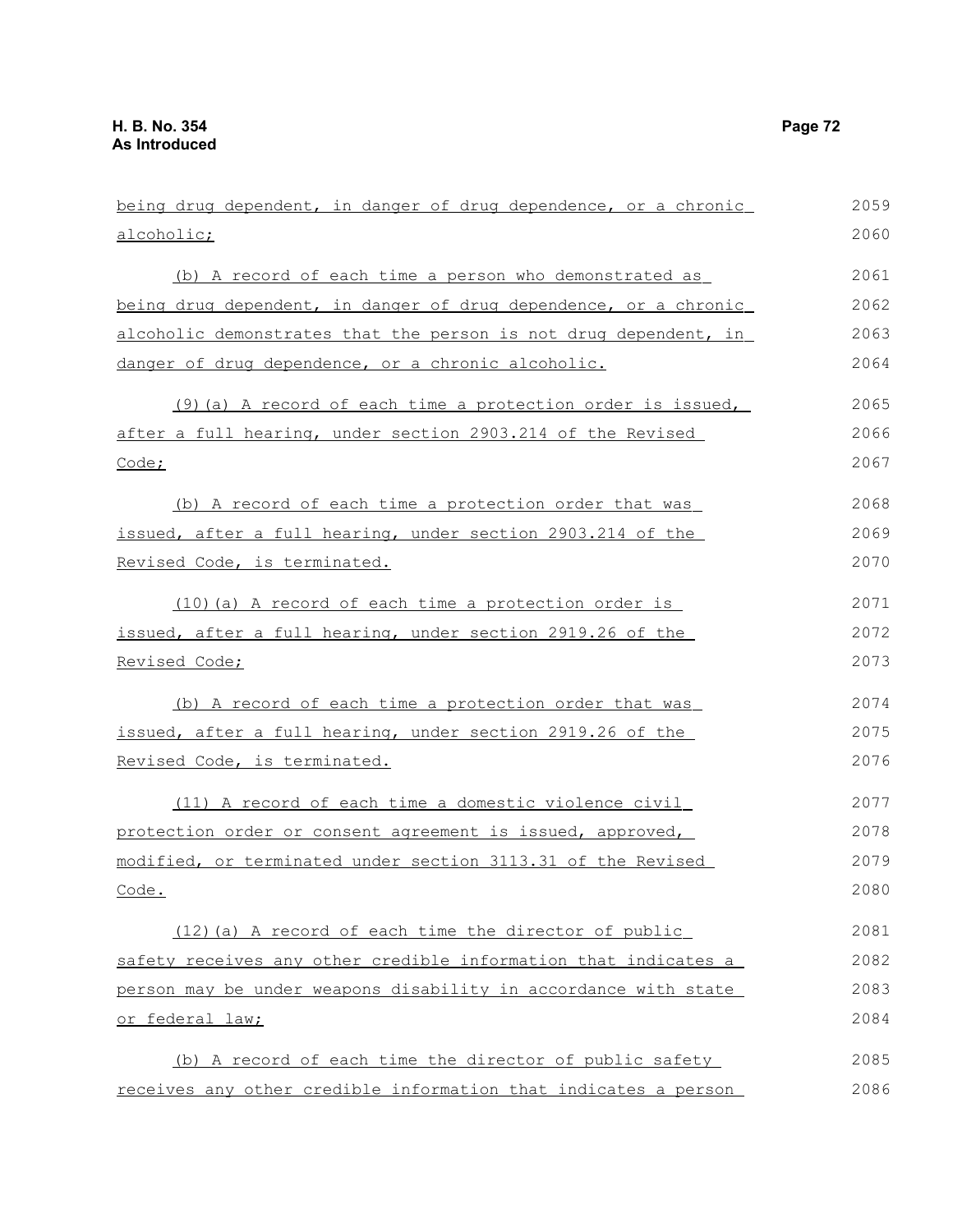| <u>who may have been under weapons disability in accordance with </u>   | 2087 |
|-------------------------------------------------------------------------|------|
| state or federal law is no longer under weapons disability in           | 2088 |
| accordance with state or federal law.                                   | 2089 |
| (C) (1) (a) A court that charges a person with, indicts a               | 2090 |
| person for, convicts a person of, or accepts a plea of quilty to        | 2091 |
| an offense specified in division (B)(1)(a) of this section, that        | 2092 |
| <u>adjudicates a person a delinquent child for the commission of an</u> | 2093 |
| offense specified in division (B)(2)(a) of this section, that           | 2094 |
| issues a warrant for the arrest of a person, or that commits a          | 2095 |
| <u>person to a mental institution, shall enter into the weapons </u>    | 2096 |
| <u>disability data portal, within one business day after the </u>       | 2097 |
| charge, indictment, conviction, plea, adjudication, issuance, or        | 2098 |
| commitment a record of that charge, indictment, conviction,             | 2099 |
| <u>plea, adjudication, issuance, or commitment.</u>                     | 2100 |
|                                                                         |      |
| (b) A court that is described in division $(C)$ (1) (a) of              | 2101 |
| this section that dismisses an indictment or charge or receives         | 2102 |
| notice that a conviction, plea of quilty, or adjudication as a          | 2103 |
| <u>delinquent child for a violation of an offense described in </u>     | 2104 |
| division $(B) (1) (a)$ or $(B) (2) (a)$ of this section has been        | 2105 |
| <u>overturned on appeal or vacated, or receives notice that a </u>      | 2106 |
| <u>warrant has been served shall enter into the weapons disability </u> | 2107 |
| data portal, within one business day after the indictment or            | 2108 |
| charge is dismissed, the notice of the conviction, plea of              | 2109 |
| quilty, or adjudication is overturned on appeal or vacated, or          | 2110 |
| the notice that the warrant was served, a record of that                | 2111 |
| dismissal or notice.                                                    | 2112 |
| (2) A probate court that adjudges a person to be mentally               | 2113 |
| incompetent, finds a person competent after having formerly             | 2114 |
| adjudged the person to be incompetent, or finds the person to be        | 2115 |
|                                                                         |      |

a mentally ill person subject to court order, shall enter into

2116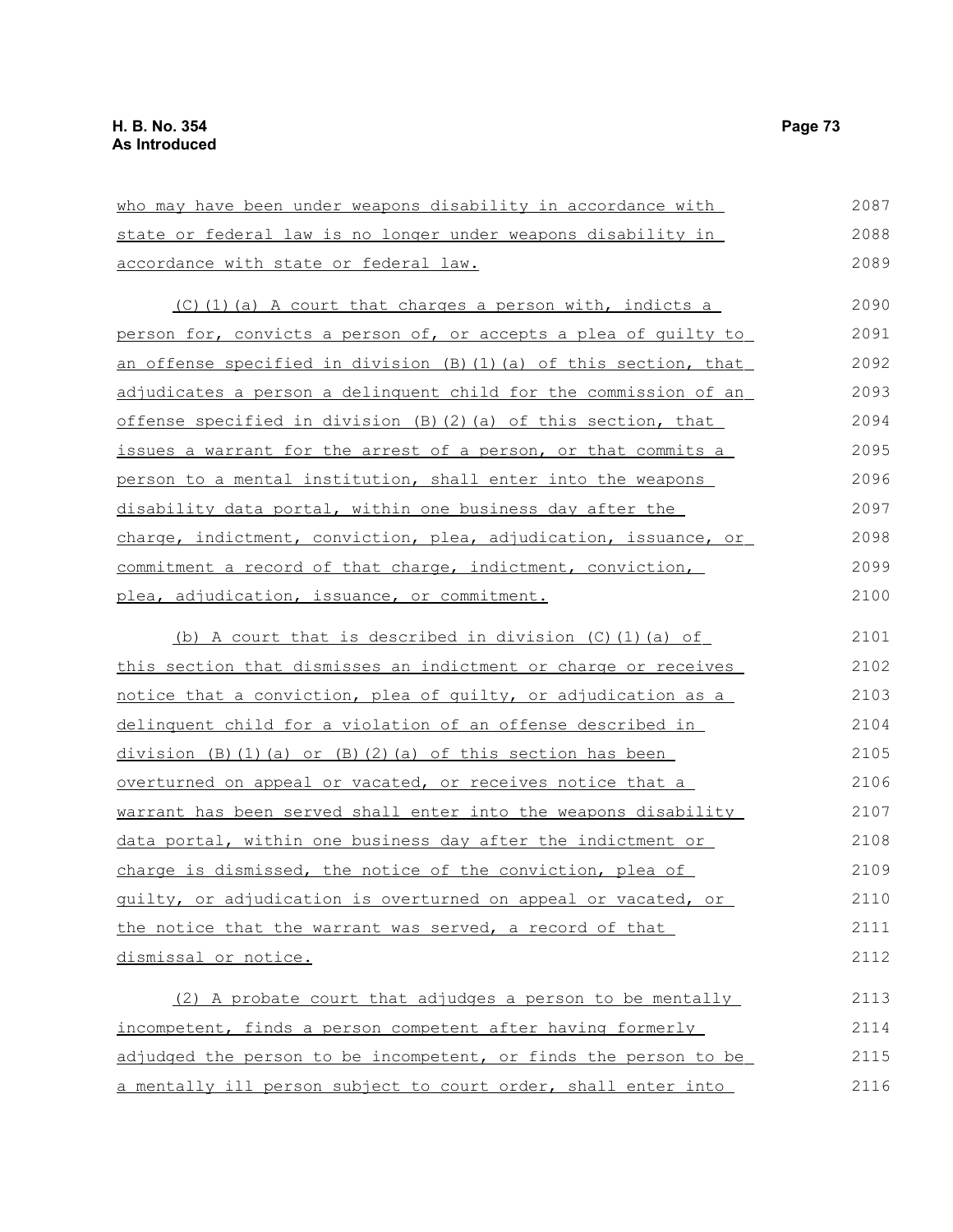| the weapons disability data portal, within one business day         | 2117 |
|---------------------------------------------------------------------|------|
| after the adjudication, finding, or order, a copy of the            | 2118 |
| adjudication, finding, or order.                                    | 2119 |
| (3) A state agency or any other entity that receives a              | 2120 |
| person as an involuntary patient in a mental institution, other     | 2121 |
| than as an involuntary patient for observation only, or releases    | 2122 |
| that involuntary patient from the mental institution shall enter    | 2123 |
| a record of that intake or release into the weapons disability      | 2124 |
| data portal within one business day after that intake or            | 2125 |
| release.                                                            | 2126 |
| (D) Any entity described in division (C) of this section            | 2127 |
| and any other person or entity that is required to enter records    | 2128 |
| or information described in division (B) of this section into       | 2129 |
| the weapons disability data portal within one business day after    | 2130 |
| receiving that record or information shall be assessed a civil      | 2131 |
| penalty of five hundred dollars for each time the person or         | 2132 |
| entity fails to input a record or information into the weapons      | 2133 |
| disability data portal.                                             | 2134 |
| (E) The director of public safety shall adopt rules under           | 2135 |
| Chapter 119. of the Revised Code establishing quidelines for the    | 2136 |
| operation of the weapons disability data portal including rules     | 2137 |
| <u>for transmitting records entered into the portal to existing</u> | 2138 |
| databases or to the law enforcement automated data system and       | 2139 |
| rules for determining whether a court, law enforcement agency,      | 2140 |
| or state agency has complied with the data portal reporting         | 2141 |
| requirements in this section.                                       | 2142 |
| (F) As used in this section, "offense that is punishable            | 2143 |
| by imprisonment for a term exceeding one year" does not include     | 2144 |
| any of the following:                                               | 2145 |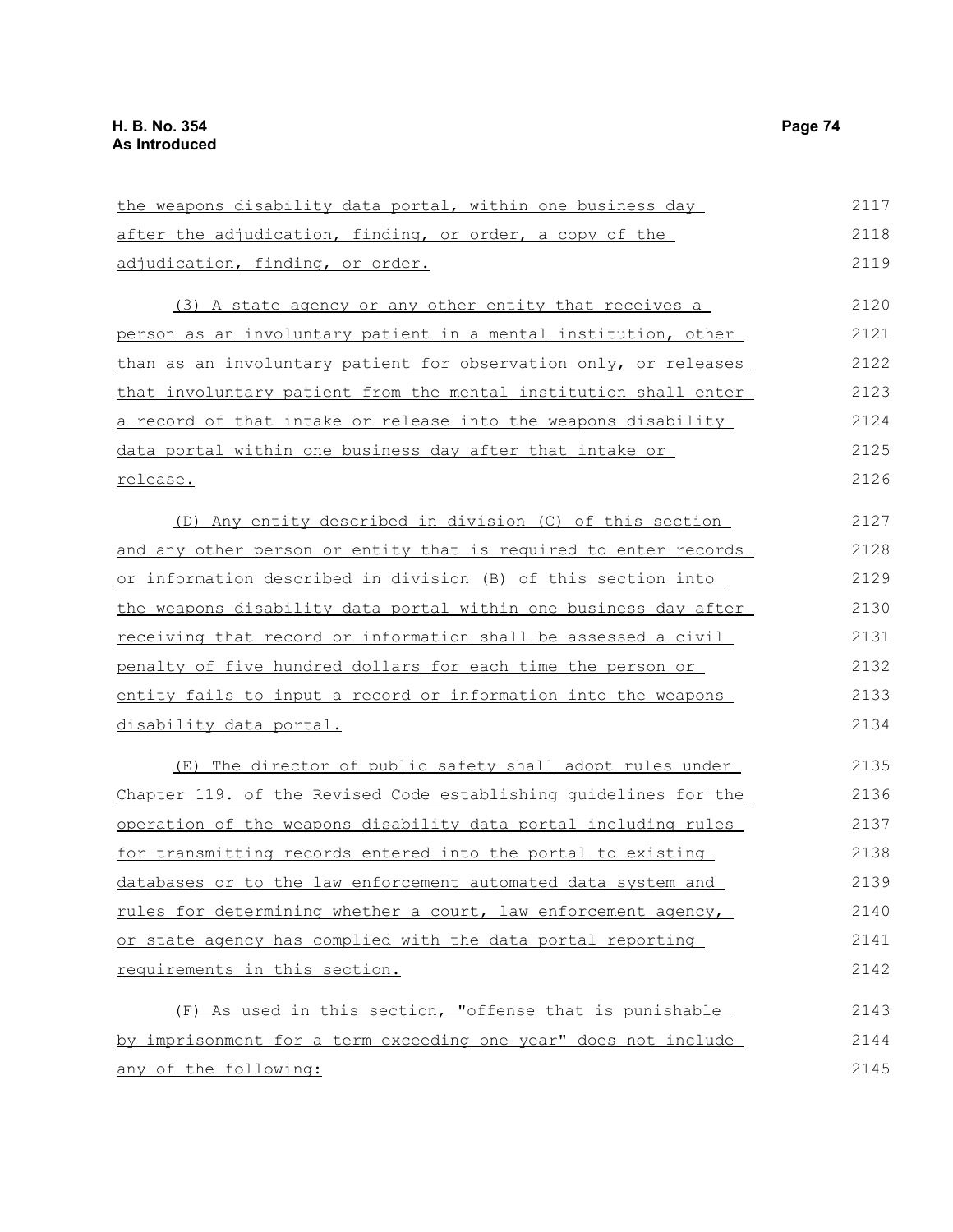| (1) A violation of the laws of this state pertaining to          | 2146 |
|------------------------------------------------------------------|------|
| antitrust laws, unfair trade practices, restraints of trade, or  | 2147 |
| similar violations relating to the regulation of business trade  | 2148 |
| practices;                                                       | 2149 |
| (2) Any misdemeanor punishable by a term of imprisonment         | 2150 |
| of two years or less;                                            | 2151 |
| (3) Any conviction that has been expunged or set aside or        | 2152 |
| for which the person has been pardoned or has had civil rights   | 2153 |
| restored, unless the pardon, expungement, or restoration of      | 2154 |
| civil rights specifies that the person may not acquire, have,    | 2155 |
| carry, or use any firearm or dangerous ordnance.                 | 2156 |
| Sec. 5502.81. (A) The director of public safety shall            | 2157 |
| appoint a number of regional information officers to monitor and | 2158 |
| facilitate the submission of information to the weapons          | 2159 |
| disability data portal created in section 5502.80 of the Revised | 2160 |
| Code.                                                            | 2161 |
| (B) A regional information officer appointed under this          | 2162 |
| section shall do both of the following in the region designated  | 2163 |
| for the officer by the director of public safety:                | 2164 |
| (1) Monitor the submission of records required to be             | 2165 |
| submitted to the weapons disability data portal from law         | 2166 |
| enforcement agencies, courts, and state agencies;                | 2167 |
| (2) Assist law enforcement agencies, courts, and other           | 2168 |
| state agencies in accessing the weapons disability data portal   | 2169 |
| and submitting required records to the portal.                   | 2170 |
| (C) The director of public safety shall provide to the           | 2171 |
| auditor of state any information the auditor of state determines | 2172 |
| is necessary to perform a quarterly compliance audit of the      | 2173 |
| weapons disability data portal under section 5502.82 of the      | 2174 |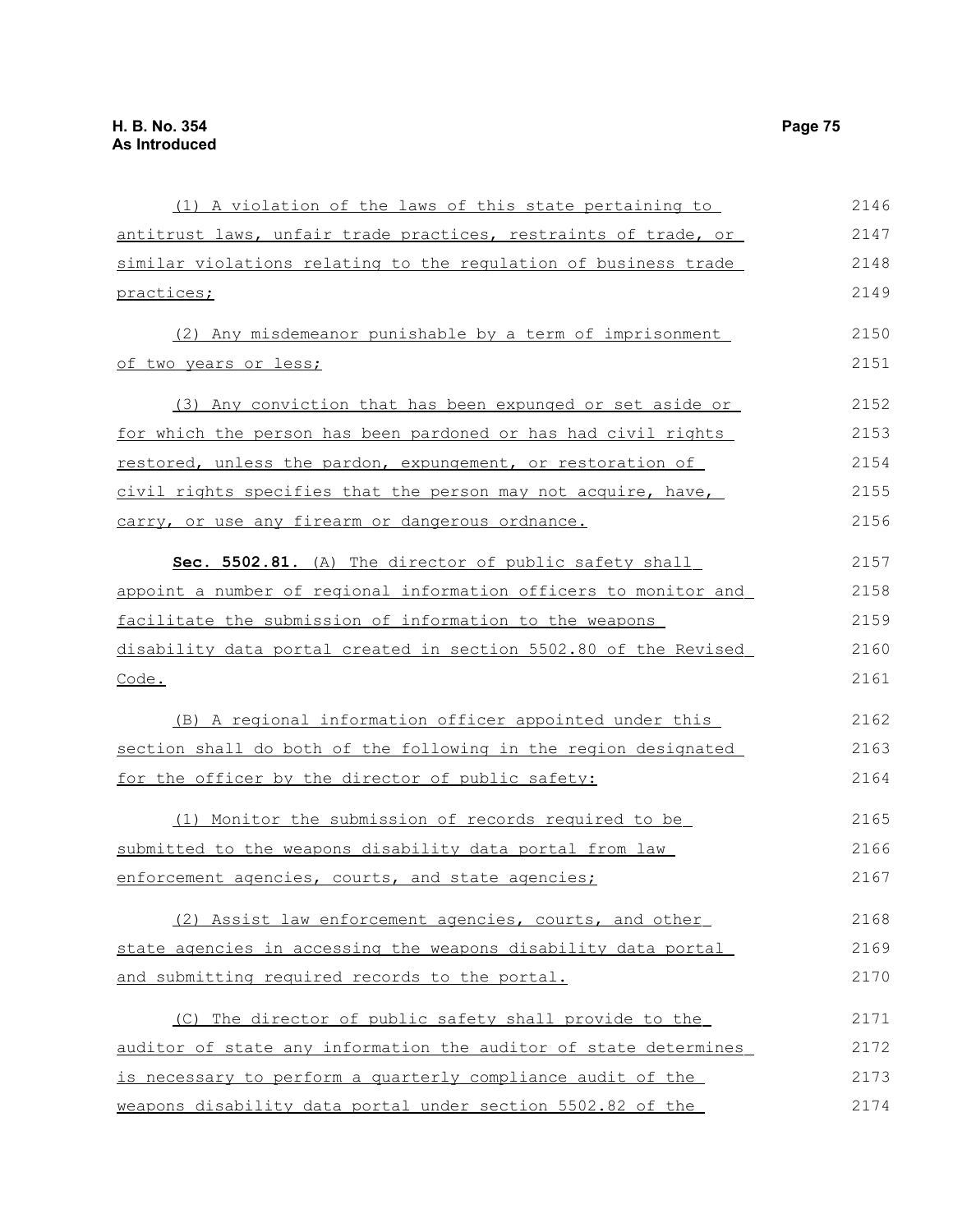| Revised Code and the degree to which law enforcement agencies,   | 2175 |
|------------------------------------------------------------------|------|
| courts, and state agencies have complied with the requirements   | 2176 |
| of sections 5502.80 and 5502.81 of the Revised Code.             | 2177 |
| Sec. 5502.82. (A) The auditor of state shall conduct a           | 2178 |
| quarterly audit of the weapons disability data portal created in | 2179 |
| section 5502.80 of the Revised Code to determine compliance with | 2180 |
| the requirements of sections 5502.80 and 5502.81 of the Revised  | 2181 |
| Code.                                                            | 2182 |
| (B) The auditor of state shall adopt rules under Chapter         | 2183 |
| 119. of the Revised Code for the operation of quarterly audits   | 2184 |
| required by this section, including rules defining compliance by | 2185 |
| a law enforcement agency, court, or state agency with the        | 2186 |
| requirements of sections 5502.80 and 5502.81 of the Revised Code | 2187 |
| and rules for determining when one of those entities is          | 2188 |
| habitually out of compliance with those sections.                | 2189 |
| (C) The auditor of state shall publish a quarterly list of       | 2190 |
| law enforcement agencies, courts, and state agencies that the    | 2191 |
| auditor of state has found to be out of compliance with the      | 2192 |
| requirements of sections 5502.80 and 5502.81 of the Revised      | 2193 |
| Code.                                                            | 2194 |
| (D) (1) A law enforcement agency, court, or state agency         | 2195 |
| that the auditor of state determines is habitually out of        | 2196 |
| compliance with the requirements of sections 5502.80 and 5502.81 | 2197 |
| of the Revised Code is ineligible to apply for grants            | 2198 |
| administered by the department of public safety and shall be     | 2199 |
| assessed a civil penalty of one thousand dollars for each time   | 2200 |
| the law enforcement agency, court, or state agency fails to      | 2201 |
| input a record or information into the weapons disability data   | 2202 |
| portal as required under division (C) of section 5502.80 of the  | 2203 |
| Revised Code. The law enforcement agency, court, or state agency | 2204 |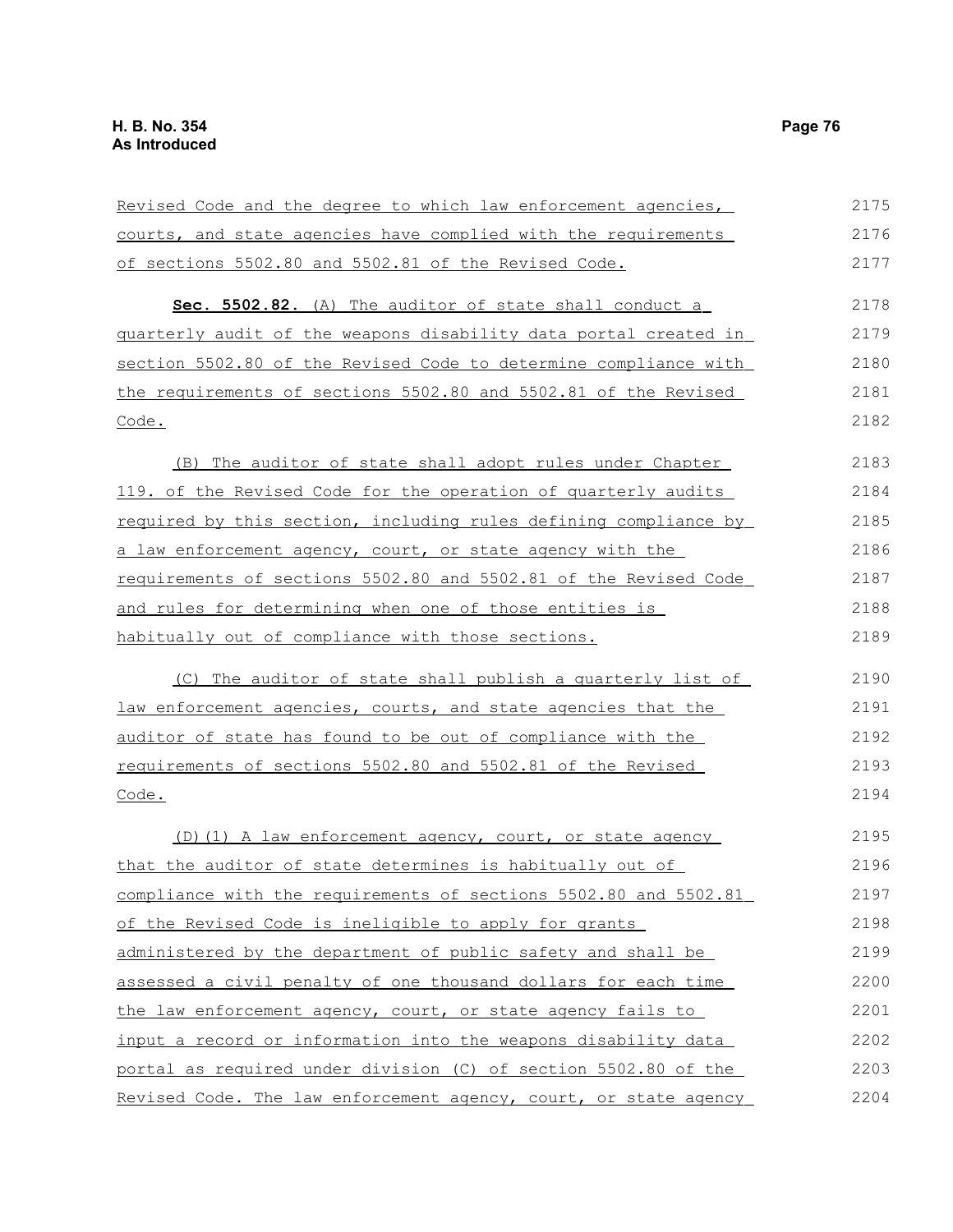| shall remain ineligible to apply for grants administered by the  | 2205 |
|------------------------------------------------------------------|------|
| department of public safety and shall be assessed the civil      | 2206 |
| penalty of one thousand dollars until the law enforcement        | 2207 |
| agency, court, or state agency is determined by the auditor of   | 2208 |
| state to be in compliance with the requirements of those         | 2209 |
| sections.                                                        | 2210 |
| (2) A private mental hospital that the auditor of state          | 2211 |
| determines is habitually out of compliance with the requirements | 2212 |
| of sections 5502.80 and 5502.81 of the Revised Code is           | 2213 |
| prohibited from receiving persons admitted to the hospital       | 2214 |
| pursuant to section 5122.10 or 5122.11 of the Revised Code and   | 2215 |
| shall be assessed a civil penalty of one thousand dollars for    | 2216 |
| each time the private mental hospital fails to input a record or | 2217 |
| information into the weapons disability data portal as required  | 2218 |
| under division (C) of section 5502.80 of the Revised Code. The   | 2219 |
| private mental hospital shall remain prohibited from receiving   | 2220 |
| persons admitted to the hospital pursuant to section 5122.10 or  | 2221 |
| 5122.11 of the Revised Code and shall be assessed that civil     | 2222 |
| penalty until the private mental hospital is determined by the   | 2223 |
| auditor of state to be in compliance with the requirements of    | 2224 |
| those sections.                                                  | 2225 |
| (3) A clerk of a court or other court personnel                  | 2226 |
| responsible for entering records into the weapons disability     | 2227 |
| data portal that the auditor of state determines is habitually   | 2228 |
| out of compliance with the requirements of sections 5502.80 and  | 2229 |
| 5502.81 of the Revised Code shall be assessed a civil penalty of | 2230 |
| one thousand dollars for each time the clerk or other court      | 2231 |
| personnel fails to input a record or information into the        | 2232 |
| weapons disability data portal as required under division (C) of | 2233 |
| section 5502.80 of the Revised Code. That civil penalty shall be | 2234 |
| assessed until the clerk of court or other court personnel is    | 2235 |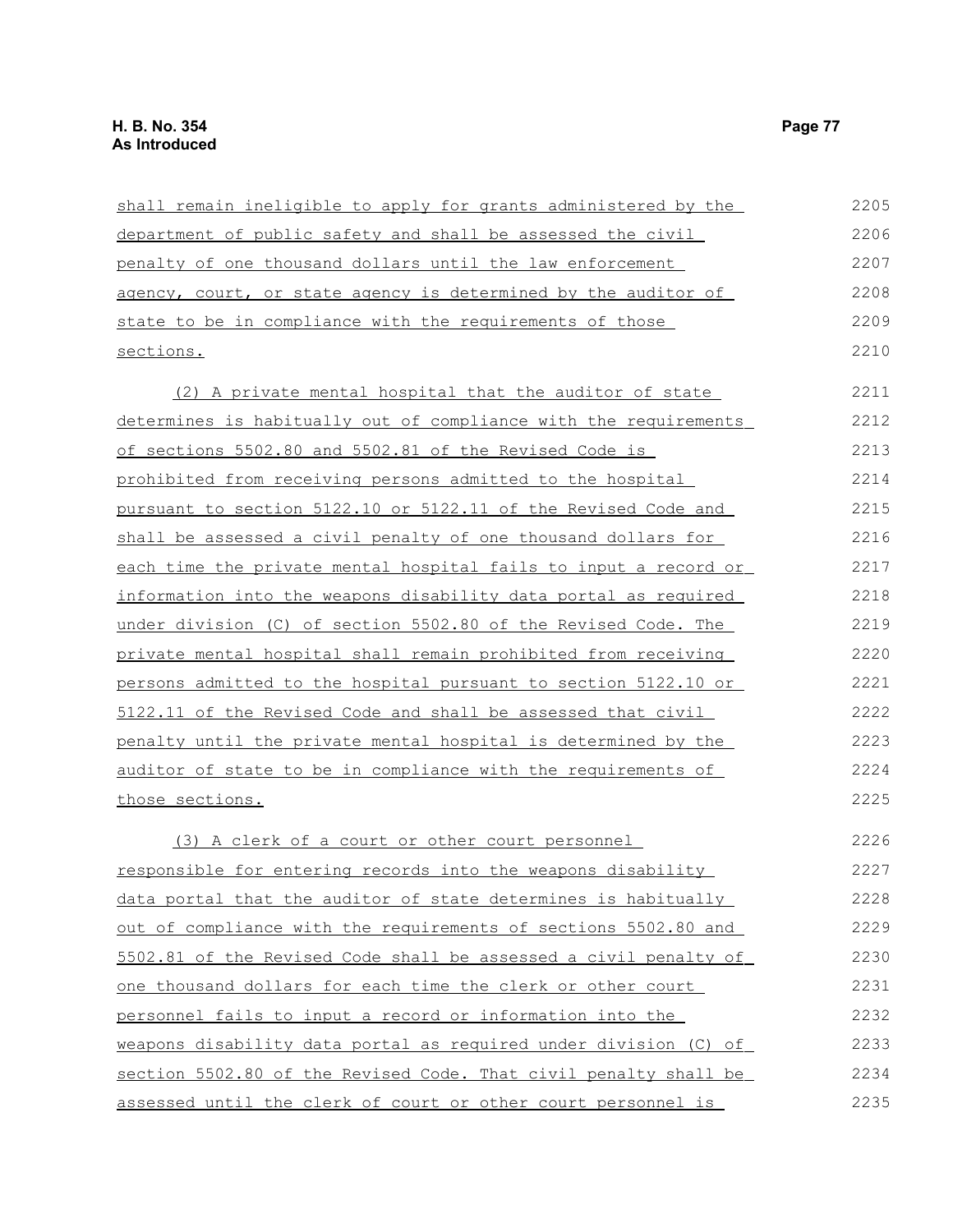determined by the auditor of state to be in compliance with the requirements of those sections. (E) As used in this section: (1) "Habitually out of compliance" means when ten per cent or more of the entity's data submissions exceed the one business day input requirement for records or information required to be entered into the weapons disability data portal. (2) "Private mental hospital" means a hospital or inpatient unit licensed by the department of mental health and addiction services under section 5119.33 of the Revised Code that is not owned, leased, or controlled by this state or any agency, institution, instrumentality, or political subdivision of this state. **Section 2.** That existing sections 2151.358, 2903.214, 2919.26, 2923.13, 2923.14, 2929.44, 2945.402, 3113.31, and 5122.01 of the Revised Code are hereby repealed. **Section 3.** All items in this section are hereby appropriated as designated out of any moneys in the state treasury to the credit of the designated fund. For all appropriations made in this act, those in the first column are for fiscal year 2020 and those in the second column are for fiscal year 2021. The appropriations made in this act are in addition to any other appropriations made for the FY 2020-FY 2021 biennium. 2236 2237 2238 2239 2240 2241 2242 2243 2244 2245 2246 2247 2248 2249 2250 2251 2252 2253 2254 2255 2256 2257 2258 2259

 $1 \t 2 \t 3 \t 4 \t 5$ 

2260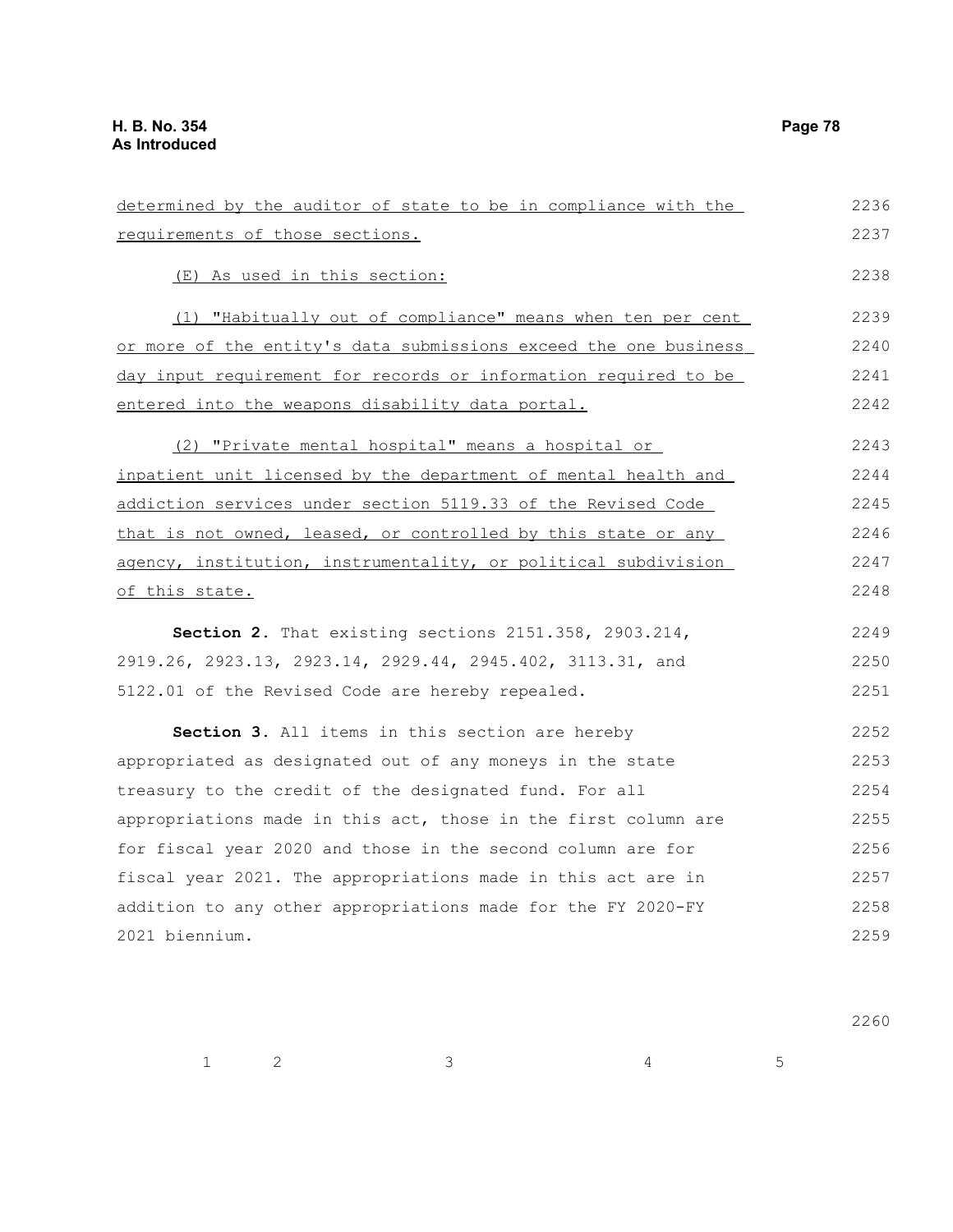| $\mathcal{A}$                                                  | DAS DEPARTMENT OF ADMINISTRATIVE SERVICES                           |              |                 |  |              |      |
|----------------------------------------------------------------|---------------------------------------------------------------------|--------------|-----------------|--|--------------|------|
| B                                                              | General Revenue Fund                                                |              |                 |  |              |      |
| $\mathsf{C}$                                                   | Weapons Disability Data \$ 10,000,000 \$<br>100462<br>GRF<br>Portal |              |                 |  | $\mathbf{0}$ |      |
| D                                                              | TOTAL General Revenue Fund                                          | $\zeta$      | $10,000,000$ \$ |  | $\mathbf{0}$ |      |
| E                                                              | TOTAL ALL BUDGET FUND GROUPS                                        | $\mathsf{S}$ | $10,000,000$ \$ |  | $\mathbf{0}$ |      |
|                                                                | WEAPONS DISABILITY DATA PORTAL                                      |              |                 |  |              | 2261 |
|                                                                | The foregoing appropriation item 100462, Weapons                    |              |                 |  |              | 2262 |
|                                                                | Disability Data Portal, shall be used by the Department of          |              |                 |  |              | 2263 |
| Administrative Services, in conjunction with the Department of |                                                                     |              |                 |  |              | 2264 |
| Public Safety and in accordance with section 5502 80 of the    |                                                                     |              |                 |  |              | 2265 |

Public Safety and in accordance with section 5502.80 of the Revised Code, to create the Weapons Disability Data Portal. The portal shall use the platform established by the Office of InnovateOhio within the Office of the Governor to allow for the collection and distribution of data relevant to state and federal firearms disability status. 2265 2266 2267 2268 2269 2270

An amount equal to the unexpended, unencumbered portion of the foregoing appropriation item 100462, Weapons Disability Data Portal, at the end of fiscal year 2020 is hereby reappropriated to fiscal year 2021 for the same purpose. 2271 2272 2273 2274

A DPS DEPARTMENT OF PUBLIC SAFETY

1 2 3 4 5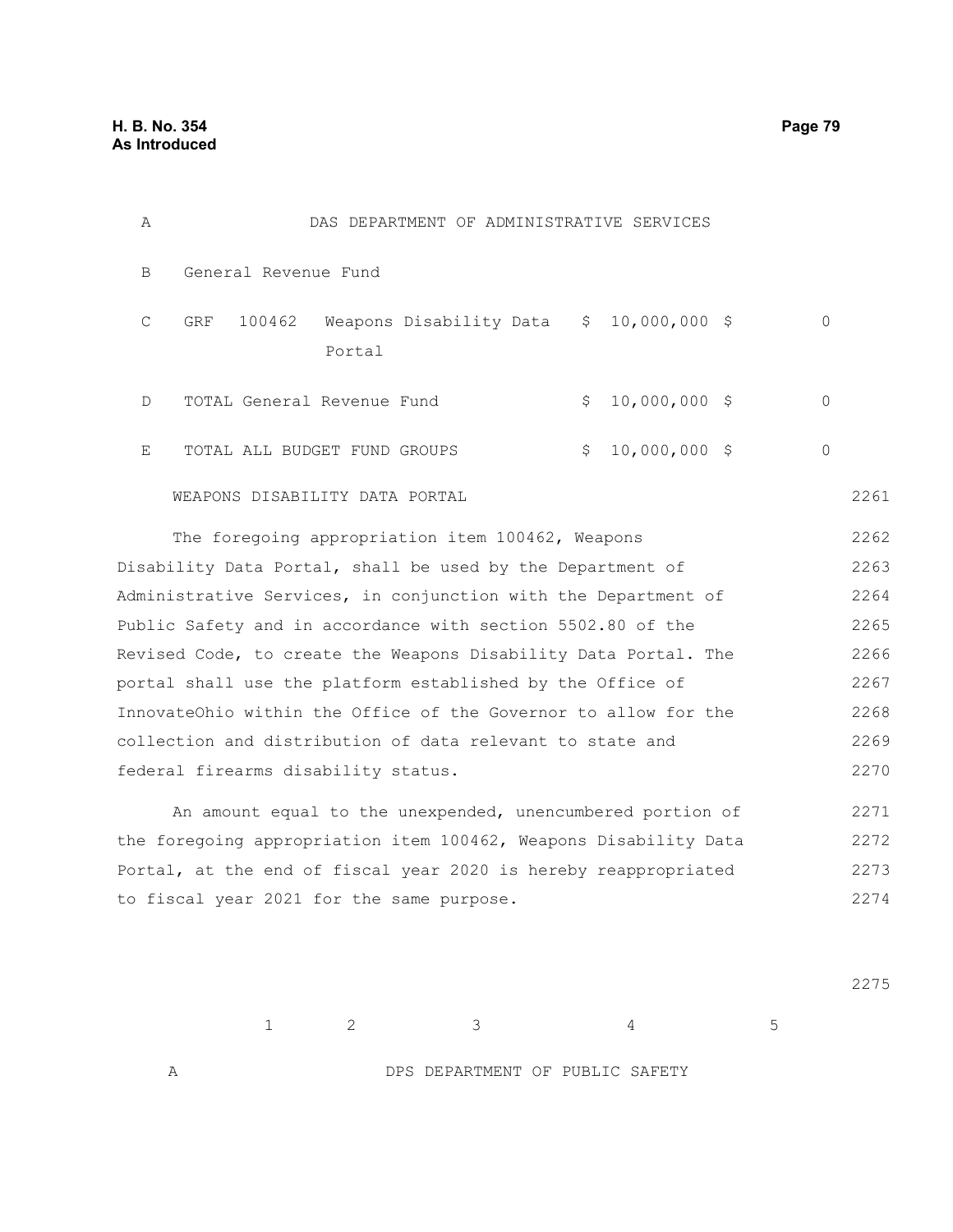| B | General Revenue Fund |                                |                                      |    |                            |                            |      |
|---|----------------------|--------------------------------|--------------------------------------|----|----------------------------|----------------------------|------|
| C | GRF                  | 761409                         | Weapons<br>Disability<br>Data Portal | \$ | $2,400,000 \div 2,400,000$ |                            |      |
| D |                      |                                | TOTAL General Revenue Fund           | \$ |                            | $2,400,000 \div 2,400,000$ |      |
| Е |                      |                                | TOTAL ALL BUDGET FUND GROUPS         | \$ | $2,400,000 \div 2,400,000$ |                            |      |
|   |                      | WEAPONS DISABILITY DATA PORTAL |                                      |    |                            |                            | 2276 |

The foregoing appropriation item 761409, Weapons Disability Data Portal, shall be used by the Department of Public Safety for personnel and training costs associated with the Weapons Disability Data Portal created in section 5502.80 of the Revised Code. 2277 2278 2279 2280 2281

Within the limits set forth in this act, the Director of Budget and Management shall establish accounts indicating the source and amount of funds for each appropriation made in this act, and shall determine the form and manner in which appropriation accounts shall be maintained. Expenditures from appropriations contained in this act shall be accounted for as though made in the main operating appropriations act of the 133rd General Assembly. 2282 2283 2284 2285 2286 2287 2288 2289

The appropriations made in this act are subject to all provisions of H.B. 166 of the 133rd General Assembly that are generally applicable to such appropriations. 2290 2291 2292

**Section 4.** Section 2923.13 of the Revised Code is presented in this act as a composite of the section as amended by both H.B. 234 and S.B. 43 of the 130th General Assembly. The General Assembly, applying the principle stated in division (B) 2293 2294 2295 2296